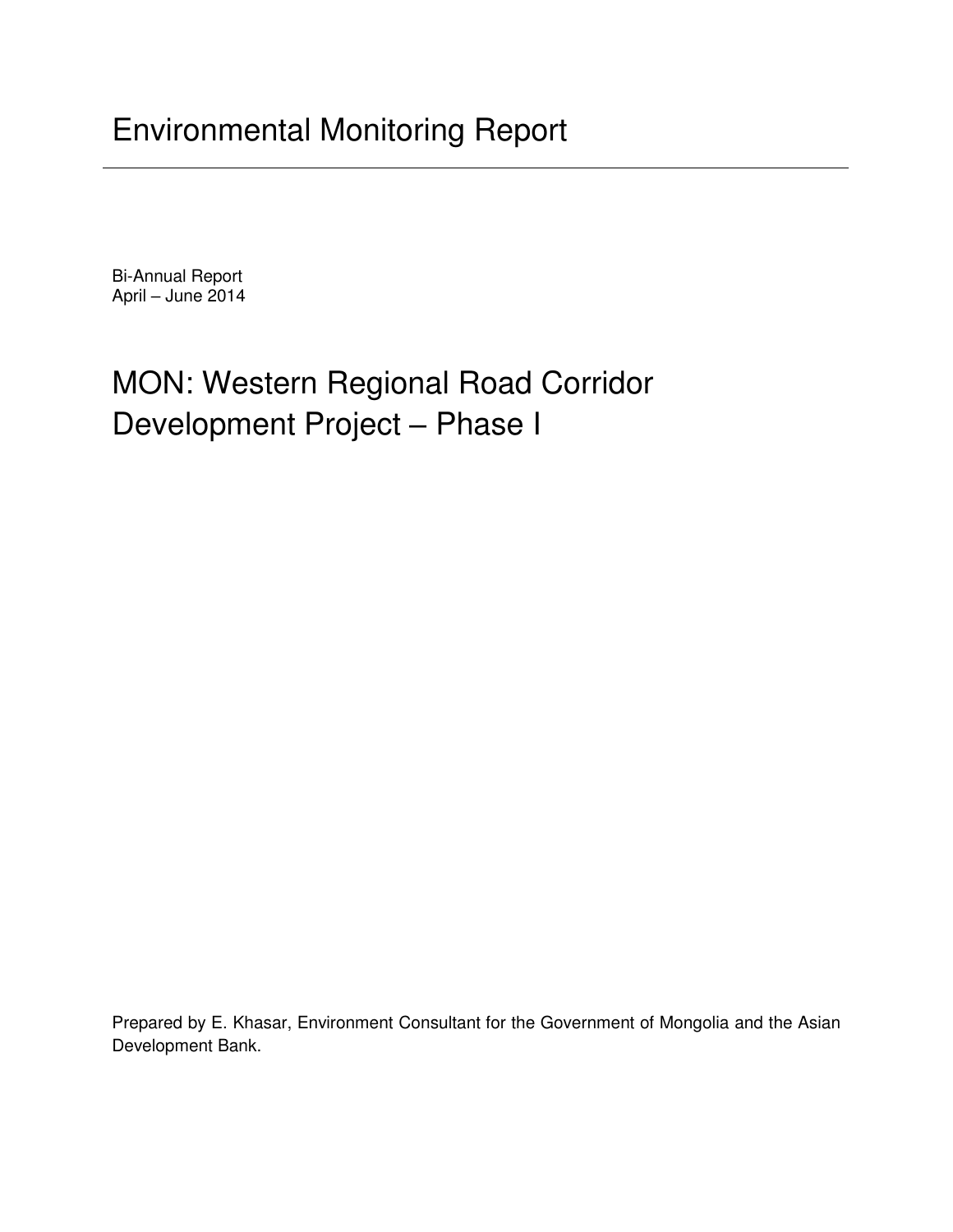



**ENVIRONMENTAL MONITORING REPORT** 

Bi-annual Report

April - June, 2014

## **WESTERN REGIONAL ROAD CORRIDOR DEVELOPMENT PROJECT**

**Prepared by E.Khasar, Environmental consultant for the Project**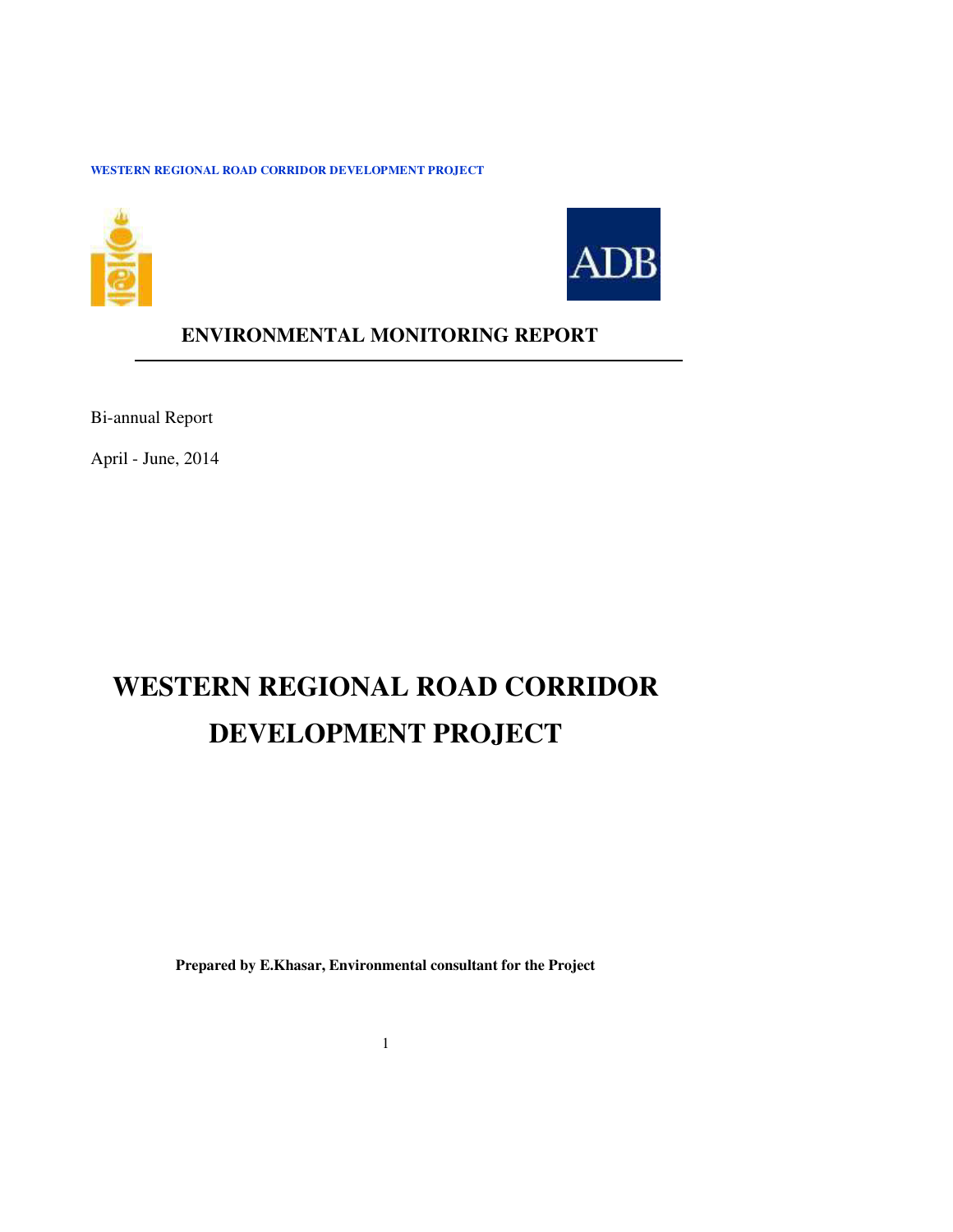## **CONTENTS**

| 4. |  |
|----|--|
|    |  |
|    |  |
|    |  |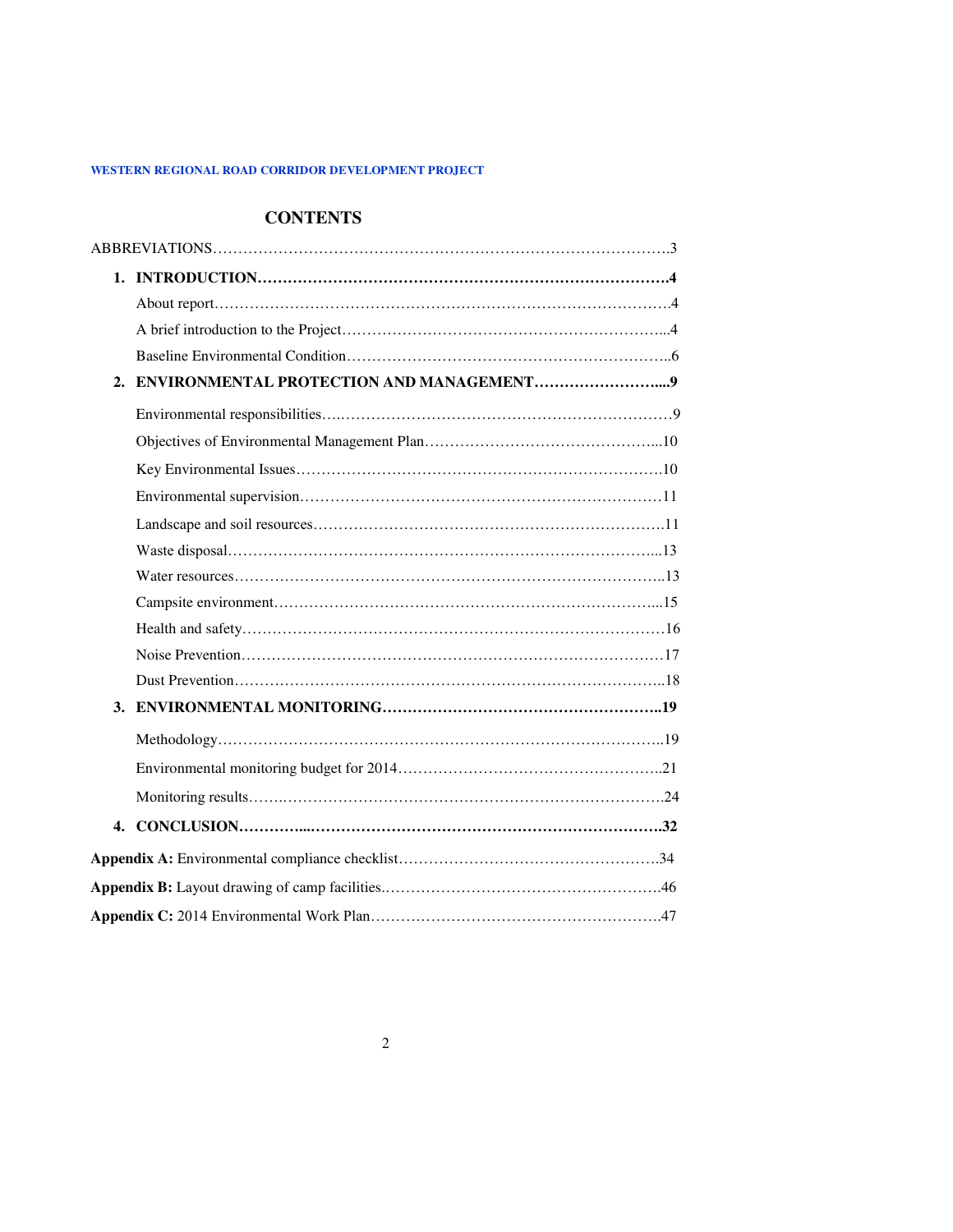### **ABBREVIATIONS**

- MRT Ministry of Road and Transportation
- ADB Asian Development Bank
- MEGD Ministry of Environment and Green Development
- EIA- Environmental Impact Assessment
- DEIA- Detailed Environmental Impact Assessment
- EMP- Environmental Management Plan
- EPP- Environmental Protection Plan
- EMR-Environmental Monitoring Report
- PIU Project Implementation Unit
- GRM Grievance Redress Mechanism
- COMO Community Outreach and Monitoring Officers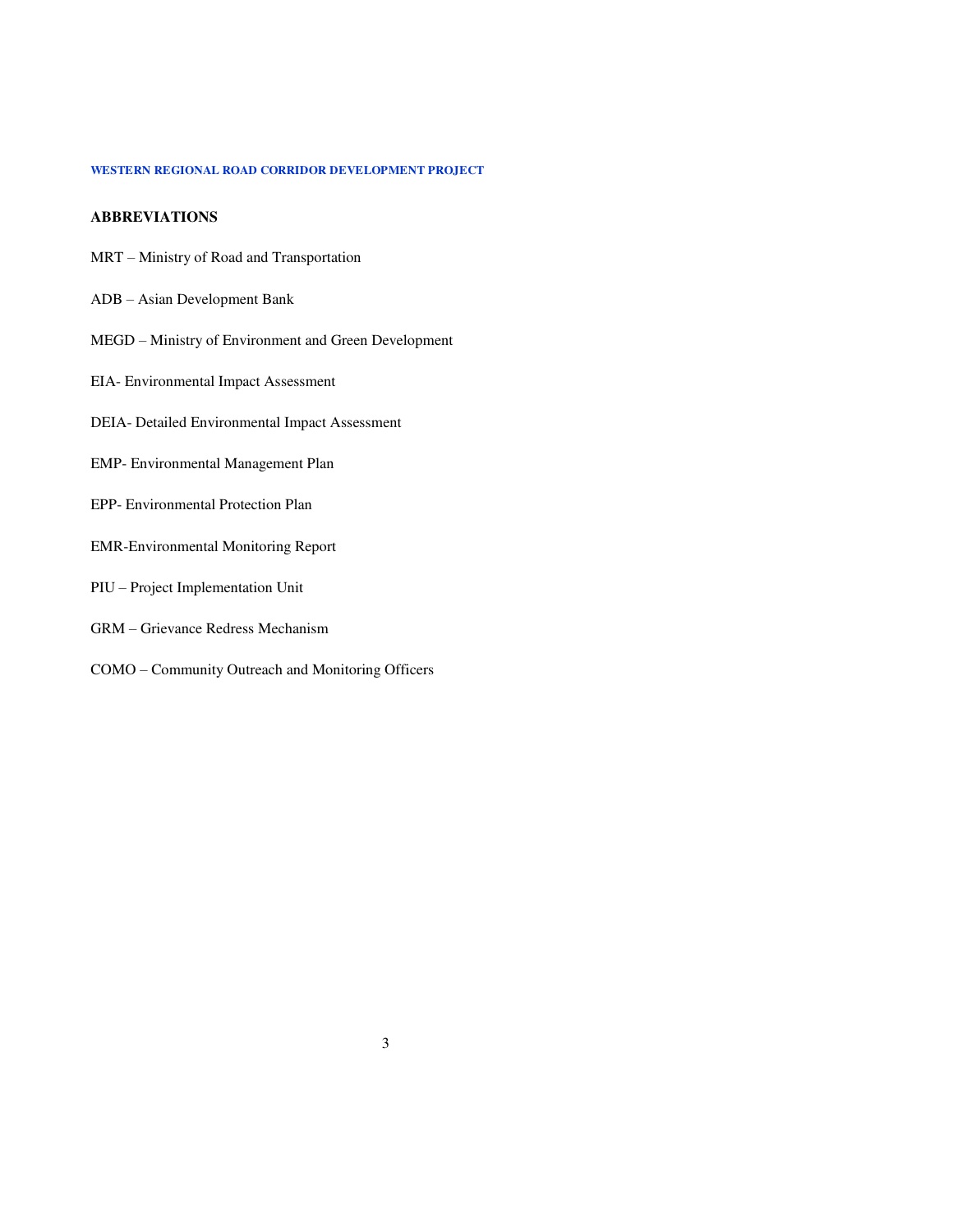### **1. INTRODUCTION**

#### **1.1 ABOUT THE REPORT**

Purpose of this report is to summarize and analyze the environmental monitoring performance in the first half of 2014 construction season as well as providing updated status on implementation of the Environmental Management Plan for the Western Regional Road Corridor Development Project. The report covers Package 1 and Package 2 sections of the road.

Within this report we have visited following main aspects of environment and provided evaluation on how the Project is been implementing its goals in each aspect: Environmental requirements and responsibilities; Environmental monitoring and management; Environmental protection and mitigation measures; and Grievance Redress Mechanism.

The report is prepared by the Environmental Specialist of the Project Implementation Unit with inputs provided from the EMR by the contractor. The Contractor Jiangsu Jianda Group has hired a local environmental consulting organizations to carry out environmental monitoring activities for the project. Environmental protection and monitoring works previously carried out for the Project are included and summarized in the bi-annual Environmental monitoring reports submitted in 2013.

### **1.2 BRIEF INTRODUCTION TO THE PROJECT**

The Government of Mongolia has received a grant and loan from Asian Development Bank to support the construction of several section along 748km road from Yarant at the border of People's Republic of China through Khovd and Ulgii to Ulaanbaishint at the border of Russian Federation under the Western Regional Road Corridor Development Program.

The first package (110.8 km from Temeen Khuzuu to Baga Ulaan Pass) of Phase I is being implemented under Grant 0107. Package II (103.3 km section of road from Baga Ulaan Pass to Mankhan soum) is being implemented under WRRCIP Multi-tranche Financing Facility. Jiangsu Jianda Co., Ltd was selected as the road construction contractor while Construction Supervision Company is KCI LLC.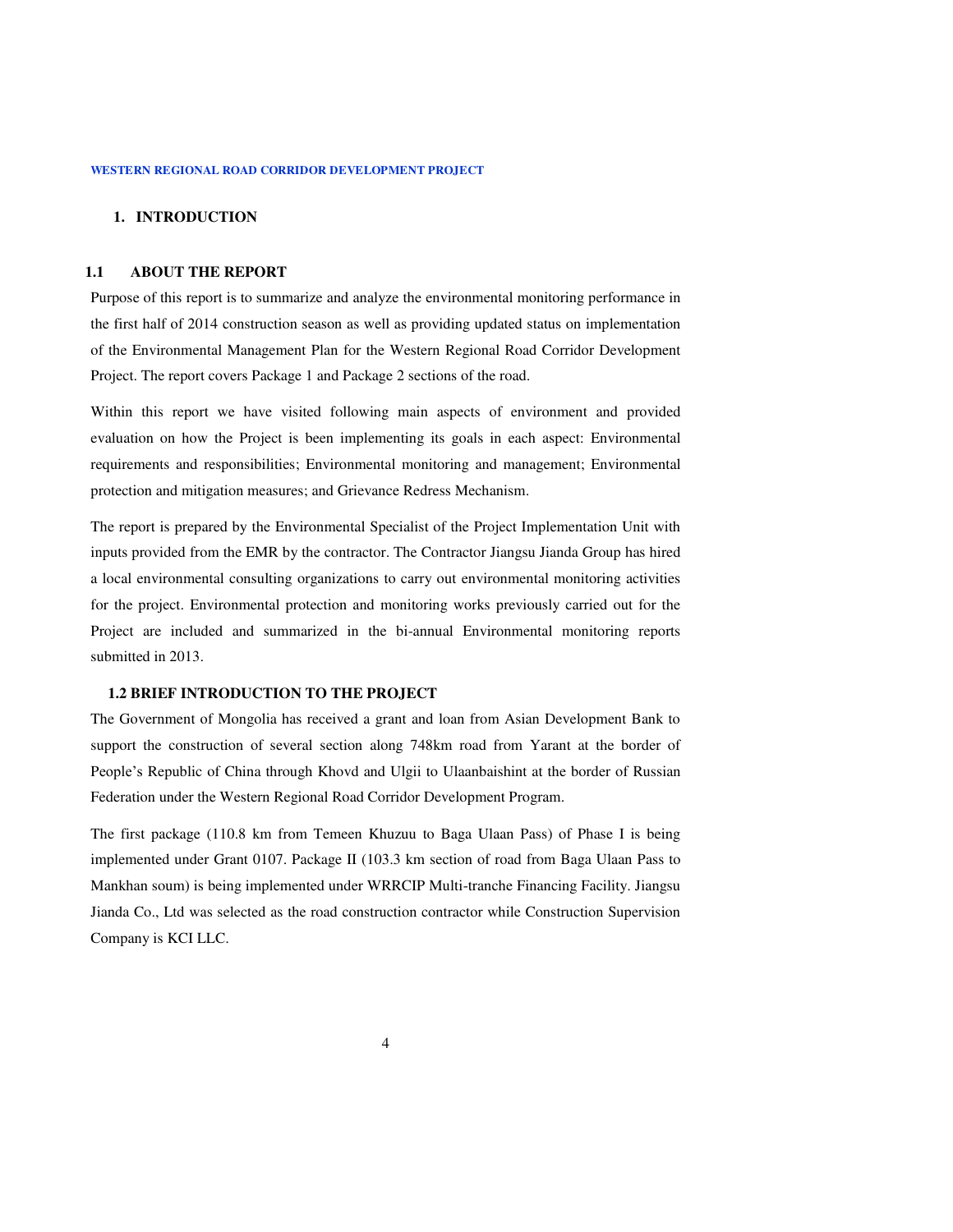The road is part of the Asian Highway network, Route 4 (AH4, 6,024 km), as shown in Figure 2, and is a designated Central Asian Regional Economic Cooperation Corridor 4a, which links Novosibirsk city of Russia with Karachi seaport in Pakistan.

The Government of Mongolia, with financial support from Asian Development Bank (ADB) is upgrading the internal transport network in the western region to improve trade and transit links between Mongolia and neighboring countries. The outcome of the Project will be an efficient and safe regional transport route that links Xinjiang Uygur Autonomous Region in the People's Republic of China and Siberia in the Russian Federation through western Mongolia.

### **Table 1: Phases of the development of roads**

| <b>Road section</b> | <b>Description</b>              | Length, km |
|---------------------|---------------------------------|------------|
| Package 1           | Temeen Huzuu-Baga Ulaan pass    | 110.8      |
| Package 2           | Baga Ulaan pass to Mankhan soum | 103.3      |
| Package 3           | Mankhan - Khovd                 | 85.3       |
| Package 5           | Ulgii-Khashaat                  | 60         |

### **Figure 1: Project location**

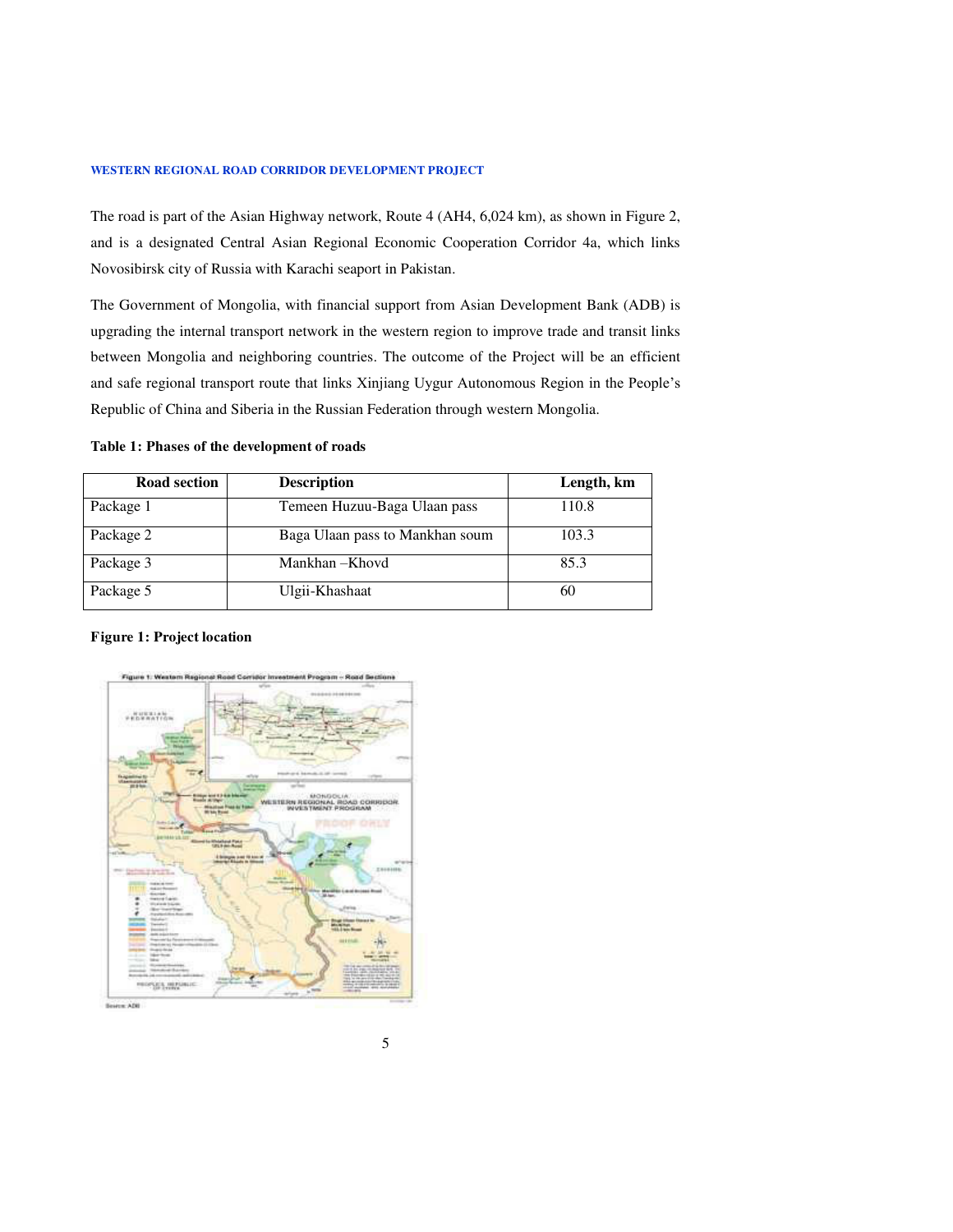### **Figure 2: Asian Highway network**





### **1.3 Baseline Environmental Condition**

The project area is located within the Altay-Sayan eco-region that includes Mongolia, China, Russia and Kazakhstan. The Altai Mountains in Mongolia's Western region stretch approximately 1500 km. The region is relatively high altitude, with the project area elevations ranging from 1400m to 2600m. The area is characterized by dry steppe and steppe. The proposed project alignment will primarily follow existing roads that pass through mountain areas, hills, valleys and plains which are largely dry with sparse vegetation.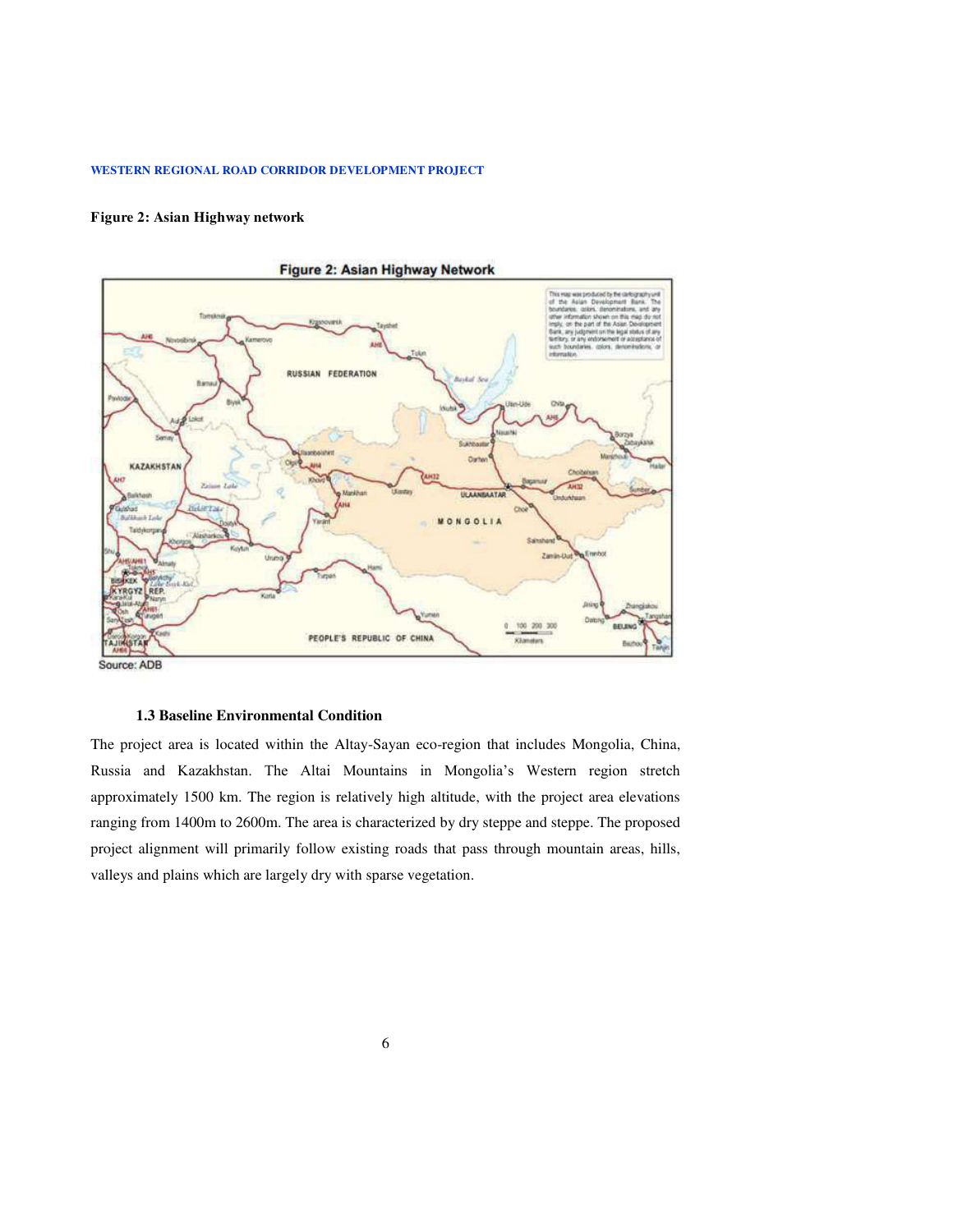### **Figure 3: Altay Mountains**



Monthly mean precipitation and snow cover data for the project area shows that the area is relatively dry and that winter snow is at its deepest in January for both the Khovd and Bayan-Ulgii provinces. This demonstrates a short construction period to the contractors as the months without snow cover are limited. The project area has continental, cold and dry climate with harsh winters. During the period from late October to mid-March the ground is covered with snow. The snow cover prevents deep soil freezing, acts as a water source for herdsmen, wild and domestic animals during the winter, and causes spring floods in the rivers and streams.

The surface water resources in the project area are characterized by rivers, streams, springs and lakes. A complex area of lakes, marshes, and ponds is in the project area such as the Depression of the Great Lakes.

A significant land use in the corridor is for grazing livestock. The livestock in the area are dominated by large herds of goat and sheep as well as cattle and camels. The vegetation on which the livestock graze includes sparse grassland close to water bodies.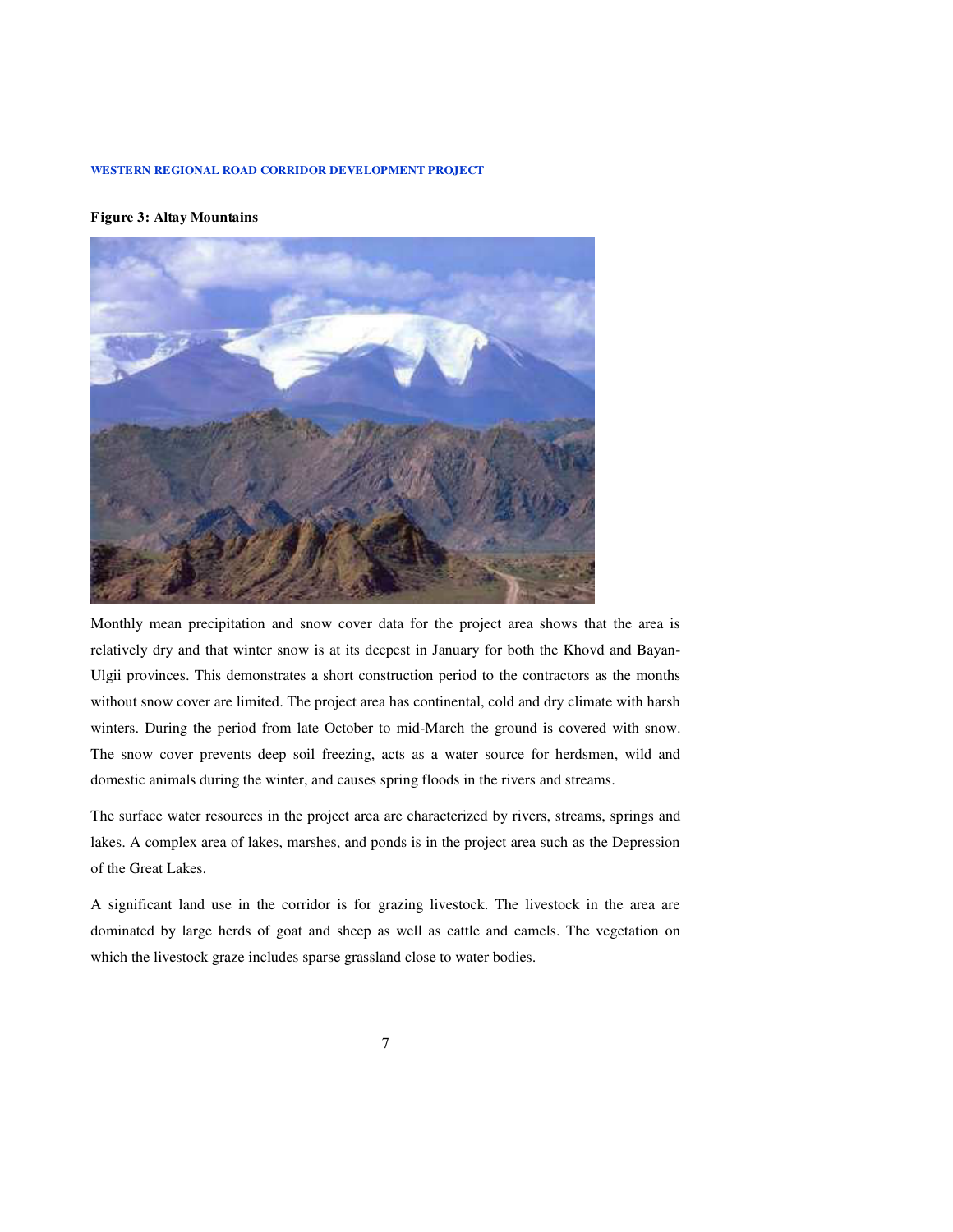The habitat in the project area has been highly modified and degraded by human activity, not least by the existing multi-track earth road network. Sparse vegetation near the corridor is heavily grazed by livestock. The project area does not encroach upon any recognized critical habitat or legally protected area.

Bodonch canyon which serves as the main tunnel between the northern and southern parts of the Altay mountain, is 90 km long valley along the Package 1 road starting from the Baga Ulaan Pass all the way to Altay soum center. Bodonch river which is considered an environmentally sensitive area flows through the Bodonch canyon.

### **Figure 4: Bodonch canyon and Bodonch river**

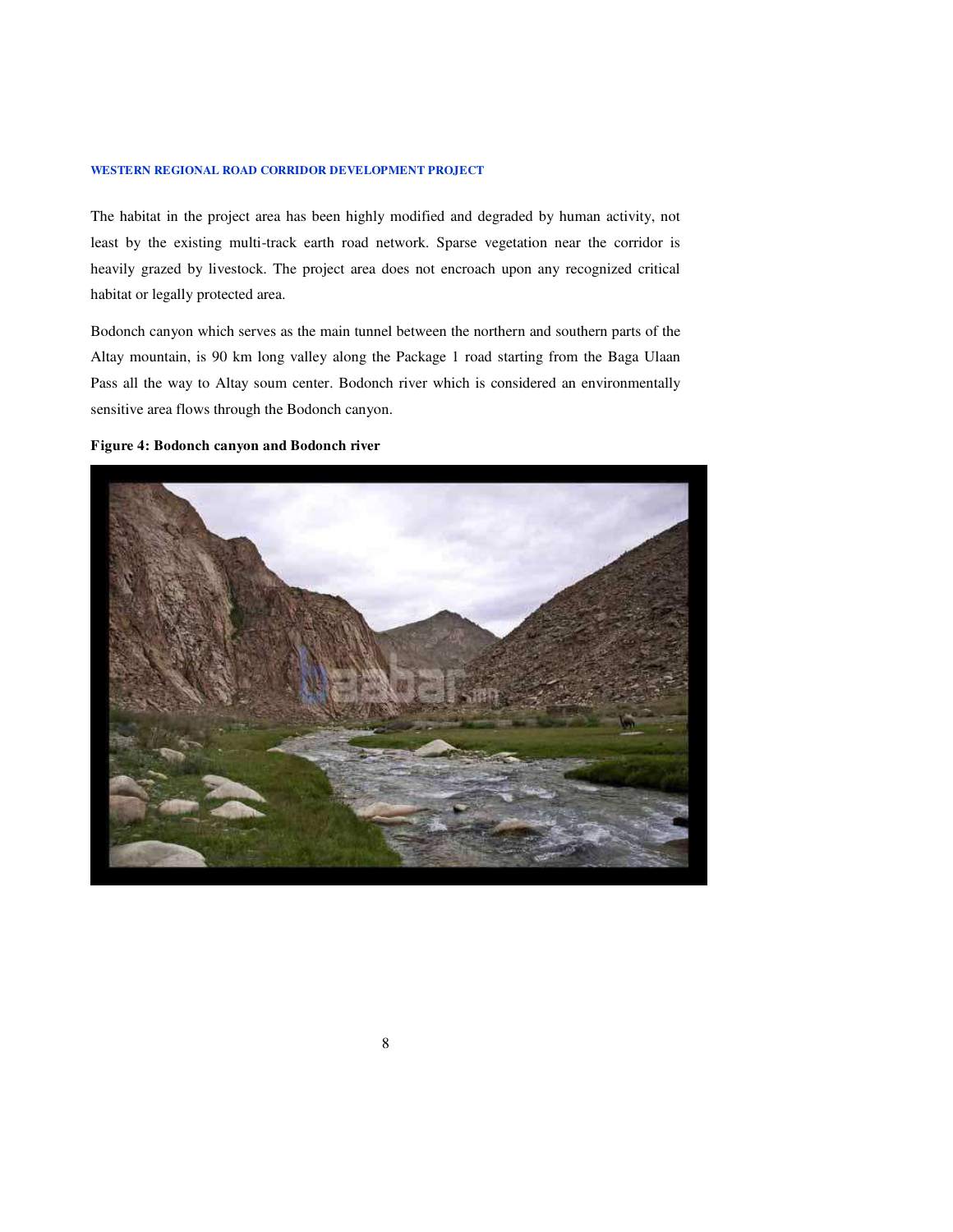### **2. ENVIRONMENTAL PROTECTION AND MANAGEMENT**

#### **2.1 Environmental responsibilities**

Environmental Impact Assessment for the Western Regional Road Corridor Development project was conducted by "Eco-Altay" Co., Ltd in 2009. The EIA report provides description of potential impacts on environment. Impact mitigation measures and scope of monitoring activities are defined in the Environmental Protection Plan and Environmental Monitoring Plan respectively.

According to Mongolian Law on Environment, the Project proponent and its contractors are obliged to carry out Environmental Protection and Monitoring Plans as well as to implement the mitigation measures required on the EIA report.

MEGD endorses annual Environmental management plan which includes environmental protection and monitoring plans as well as the necessary budgets related to implementation. The Citizens' Representative Assemblies of provinces, the capital city, soums and districts, their Presidiums and local environmental inspectors supervise the implementation of the EMP at the end of each year.

In the Western Regional Road Corridor Development Project case, the contractor is responsible for the implementing the actions defined in the EMP while the Project Implementation Unit is responsible for supervising the implementation works and preparation of quarterly reports to MRT and ADB. The contractor fulfill its environmental duties by hiring a local environmental consulting firm to conduct the monthly environmental monitoring activities for them.

In addition, necessary funding and expenses related to implementation of the Environmental Management Plan and report preparation are allocated and included in work contracts and the construction supervision contracts.

The environmental mitigation measures identified in the EMP shall be included in detailed engineering designs, works and other contracts for the project. The environmental protection, monitoring and construction workers' health and safety provisions shall be incorporated in both of the labor and the construction supervision contract. During construction activities,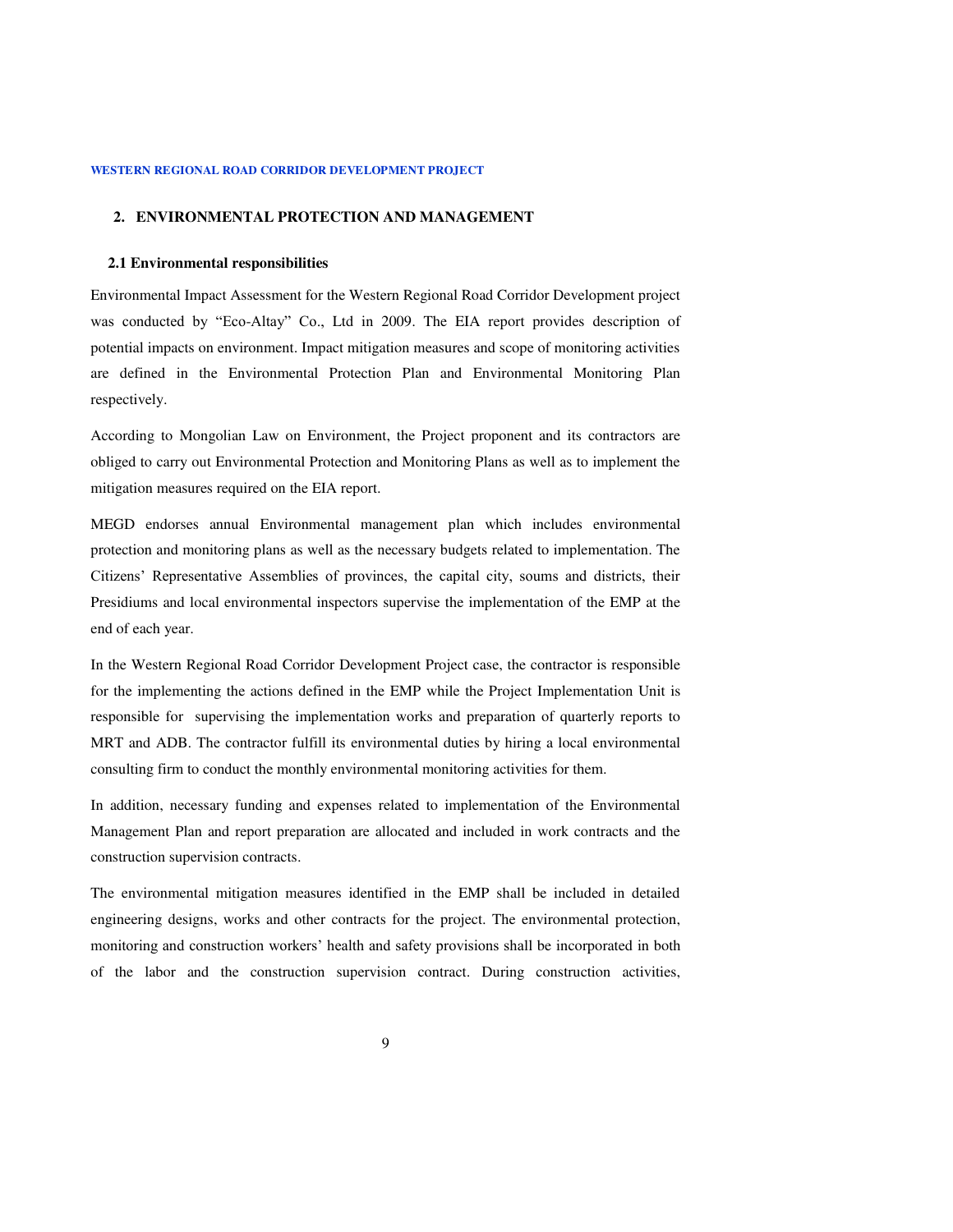consultations and information sharing shall be conducted in accordance with the community consultation and engagement plan.

In May 2012 Environmental Protection Law was amended by Mongolian Parliament. There were some newly added clauses on environmental audit and status of state inspection officers and requirements for mining activities. There are no significant changes that would impact the Western Regional Road Corridor Development Project.

#### **2.2 Objectives of the Environmental Management Plan**

The main objectives of an Environmental Management Plan are:

- 1. Ensure that environmental requirements specified in the contract documents are adequately performed.
- 2. Carry out construction and supportive activities in compliance with all relevant Government laws, rules and regulations including environmental laws in force.
- 3. Managing construction works and operations to prevent or at least minimize adverse impacts on the environment.
- 4. Implement environmental and mitigation measures specified in the contract documents.
- 5. Develop action plan for implementing mitigation measures where and when needed
- 6. Provide safeguard to all workers from any hazard associated with the construction operations and ensure protection of their health
- 7. Ensure protection of the health and welfare of road side communities by minimizing nuisance including pollution.
- 8. Observe the laws and other environmental regulations of the country and liaise with the Engineer and statutory authorities for the smooth and efficient operation to complete the Project.

### **2.3 Key Environmental Issues**

Following environmental issues arise during the road construction work: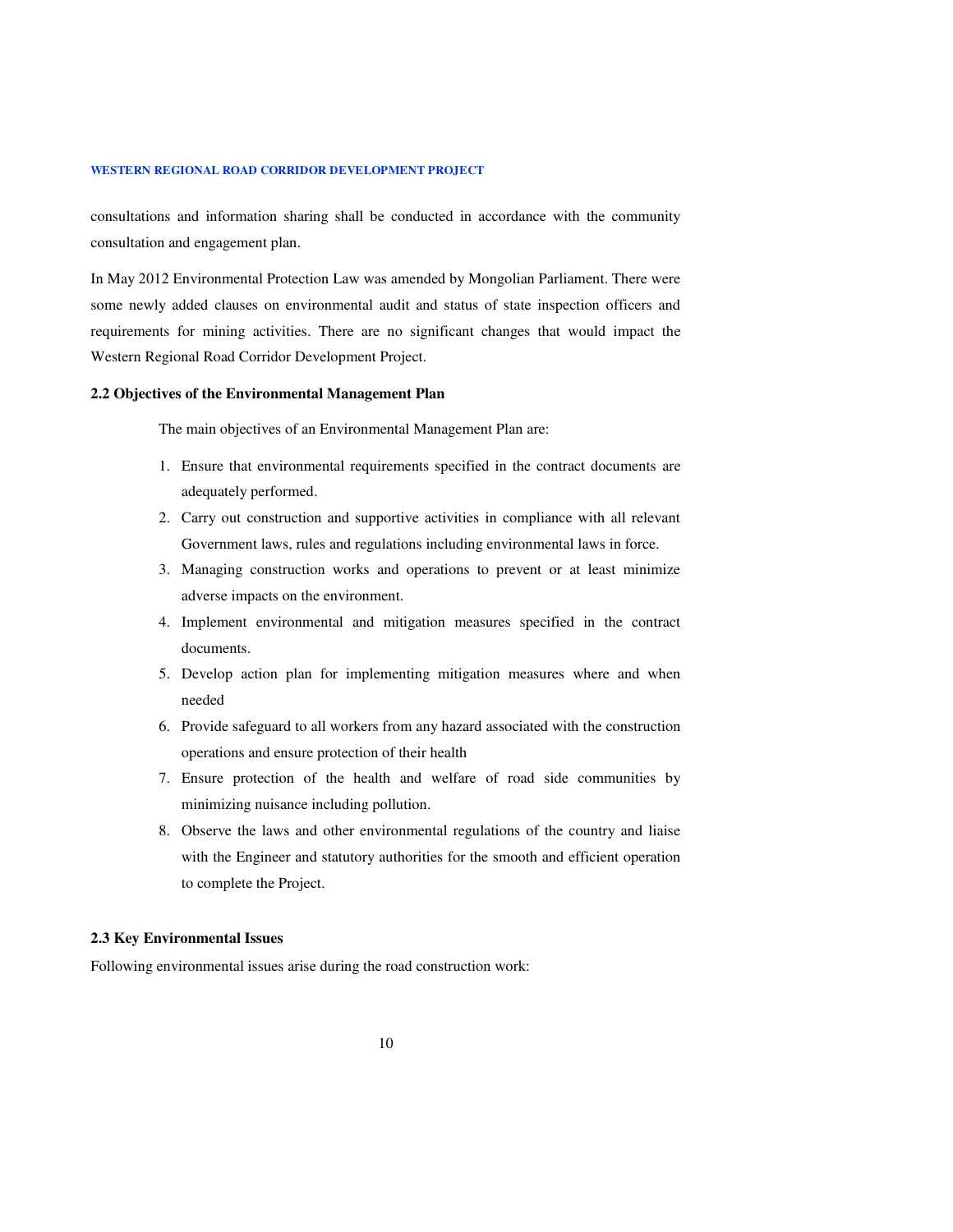- 1. During the construction over rivers and streams, a temporary reduction in water quality occur because of increased turbidity and suspended sediment from uncontrolled run-off from the construction sites.
- 2. Dust will be generated and mobilized by construction activities. Dust generation mostly affect people living close to the construction sites.
- 3. The herdsmen in the project area need access to their pasture lands and need to cross the road in order to graze their livestock. Construction activities interfere with livestock grazing requirements.
- 4. The area has permafrost which cause engineering challenges and potential changes to local hydrology.
- 5. Wildlife migration routes that cross the existing road corridor have been identified at a number of points along the road alignment, thus have impact on their wildlife migration routes.
- 6. Waste disposal from construction camps
- 7. Borrow pits are used at some points along the road.

All of the impacts mentioned above are projected as temporary impacts that could be reduced or avoided with a proper implementation of mitigation measures. There will be no residual impacts.

### **2.4. Environmental supervision**

The construction supervisor – Korea Consultants International Co., Ltd has implemented daily, filed supervision on environmental protection works and compliance of environmental requirements and standards. Environmental compliance sheets and checklists in the Appendix A are the main tools for the field supervisors for their daily inspection works. Results of their environmental inspection works are included in the Monthly Reports provided by the KCI Co., Ltd.

#### **2.5 Landscape and soil resources**

Operation of a paved road will improve the environment as it provides an alternative to currently driving through multiple unimproved earth tracks, which has contributed to land degradation. There are a number of quarries and borrow pits along the Project road that are under active operation currently.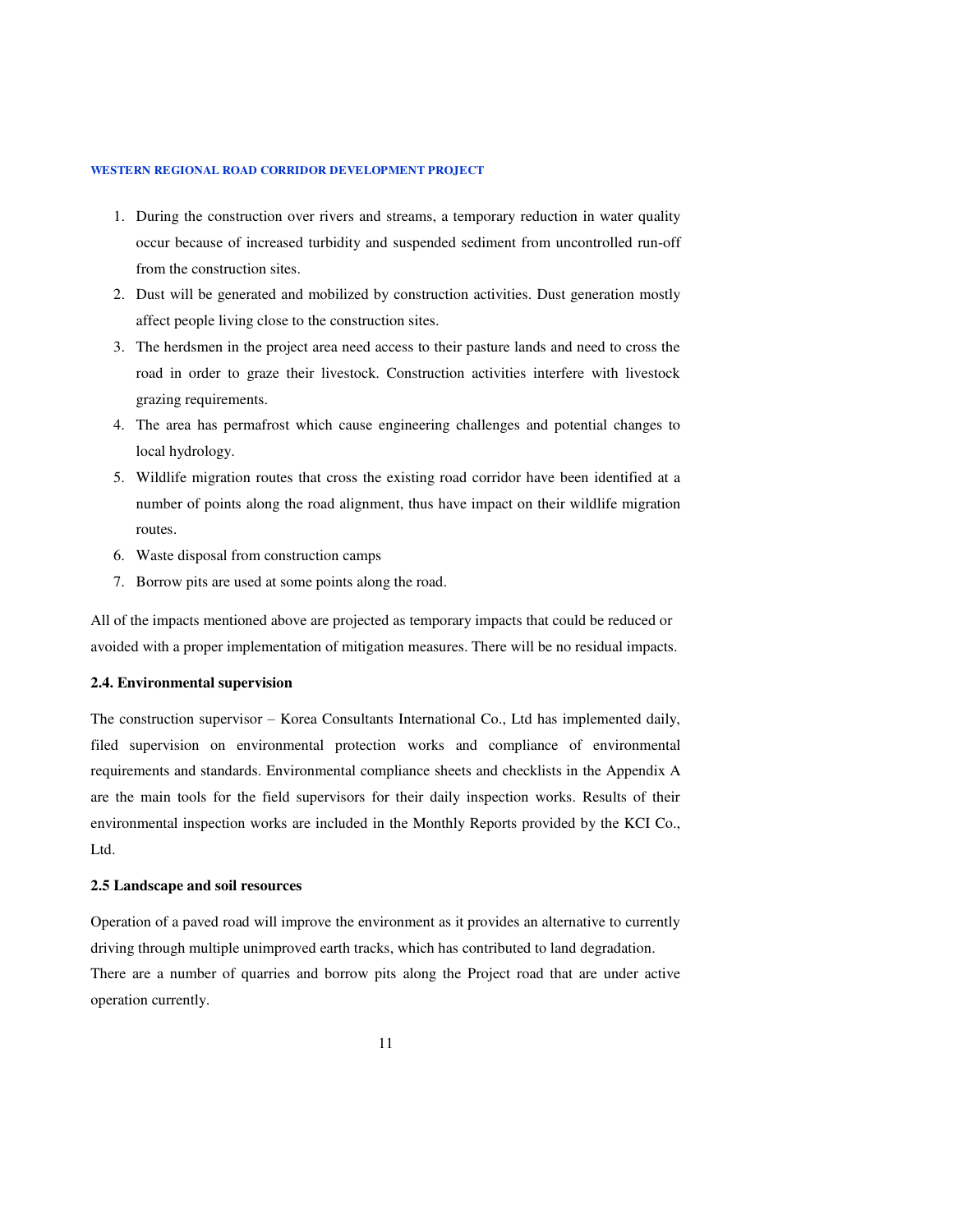#### **Package1: (Temeen Huzuu hill – Baga Ulaan Pass, 110.8km)**

There are 3 quarries for producing aggregates for cement and asphalt concrete, graded crushed stone base course material located around STA.12 on the right 2 km away from Altay soum center, at STA.54 on right and STA.92 are under operation.

6 borrow pits for embankment material, 16 borrow pits for sub-base material and 3 borrow pits for gravel shoulder material are under operation. It's worth noting that the Contractor is had taken embankment material from several unapproved borrow pits. The supervising engineers have been strongly instructing the Contractor not to collect any material from unapproved places. The issue was discussed at a joint meeting with the Contractor and the supervising party and the Contractor has pledged to stop using the unauthorized borrow pits. Contractor is no longer using unapproved borrow pits and is responsible for rehabilitation of all the spots it used as borrow pits.

### **Package 2: (Baga Ulaan Pass – Mankhan soum center, 103.3 km)**

There are 24 borrow pits for embankment work have approved by the local Government of Mankhan and Must soums at the beginning of May and June 2013 respectively that are under operation.

There are 10 borrow pits for sub-base material have approved by the local Government of Mankhan and Must soums. All 10 borrow pits are under operation. 13 borrow pits for gravel shoulder material are under operation for gravel shoulder work started from May 2014.

The quarry for production of aggregates for base course, cement and asphalt concrete located at STA.54 on the right 0.5 km away from the project road alignment is operating from beginning of April 2014.

**Figure 5: Quarry site, Package 1.** 

**Comment [U1]:** Updated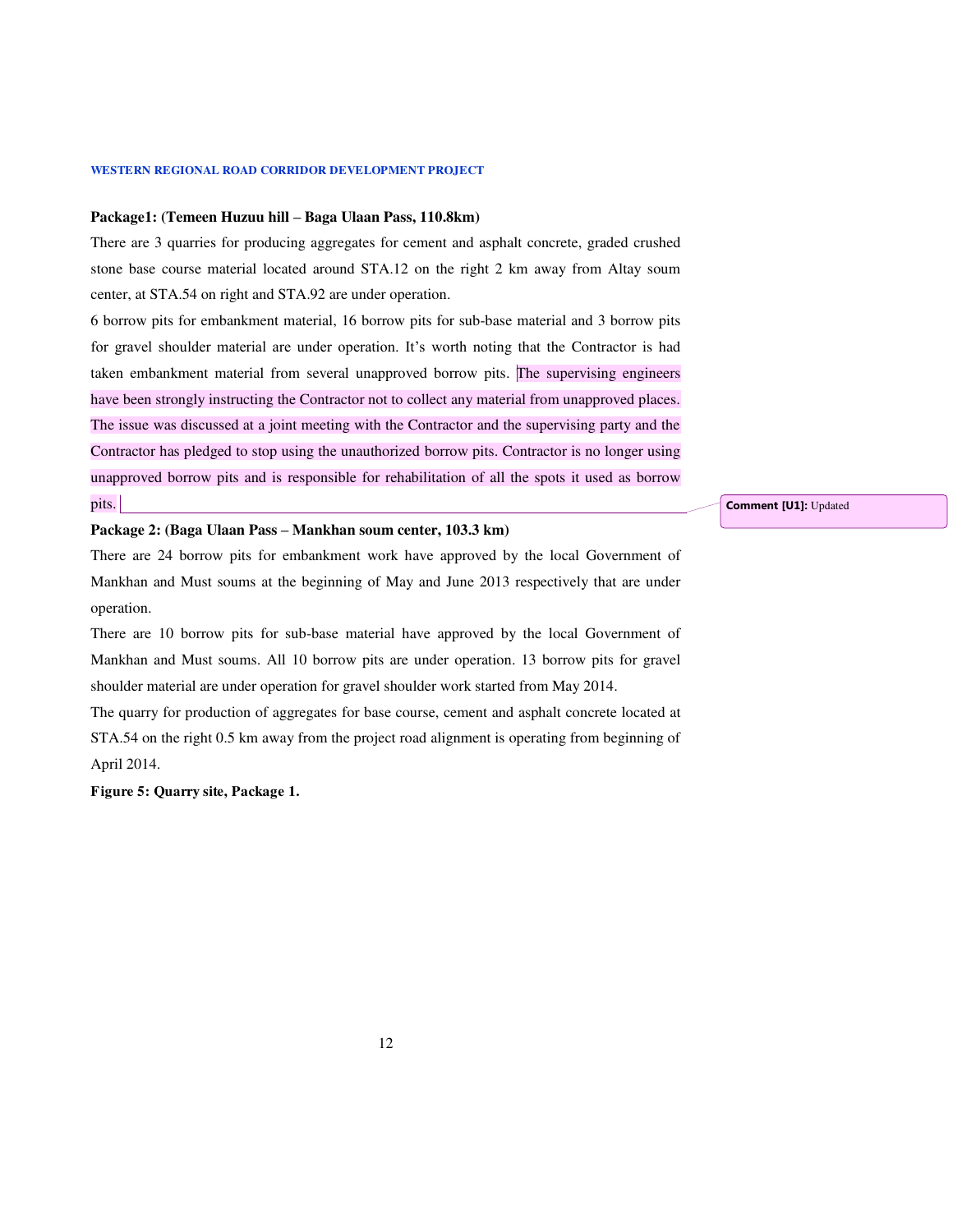

**Figure 6: Quarry site, Package 2**.



**2.6 Waste disposal**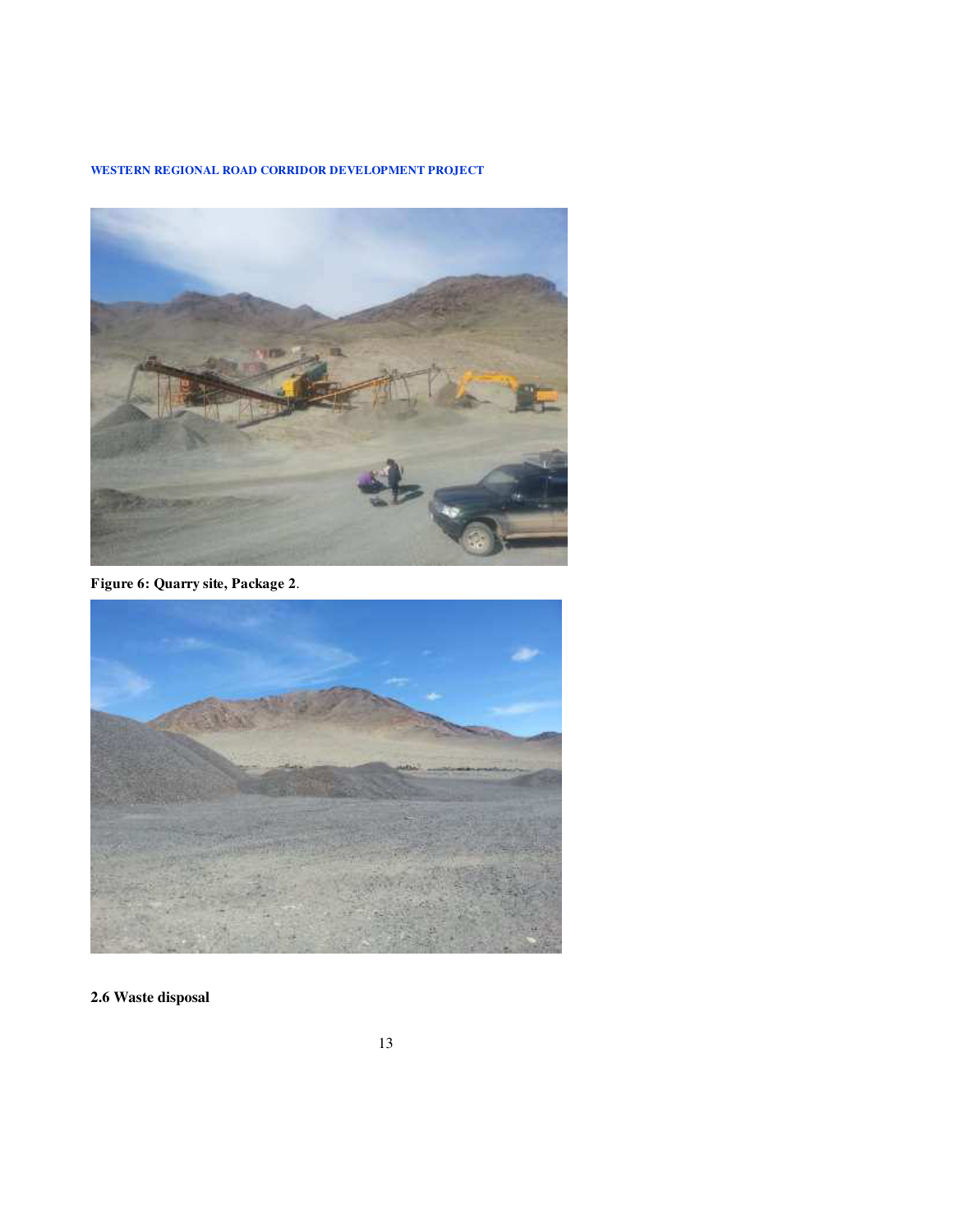Following measures have been taken to ensure effectiveness of environmentally appropriate systems of collecting, transporting and depositing of wastes:

- Wastes from camp activities are delivered to the appointed spoil pits and dumpsites.
- Wastes coming from workers' accommodation are deposited in designated places within the campsite before burning or delivery to the approved local dumpsite. Garbage containers with adequate lids/covers are provided in such places around the campsite and well maintained.
- $\div$  Some road construction wastage has been removed from the construction site to the designated location in accordance with the related regulations on waste removal.

### **2.7 Water resources**

The Package 1 and Package 2 road crosses 2 rivers: Bodonch river and Tsahiriin river. There are bridges being built over the river crossing points. In Bodonch canyon, to make proper construction of road damn, the river diverged. Since the Bodonch river is very important to livelihood of local people, our contractor and its engineers have been paying a great attention to the Bodonch river. The contractor has dig water wells around each of its campsites along the road.

### **Figure 7: Tsahiriin River nearby the main camp of Package 2.**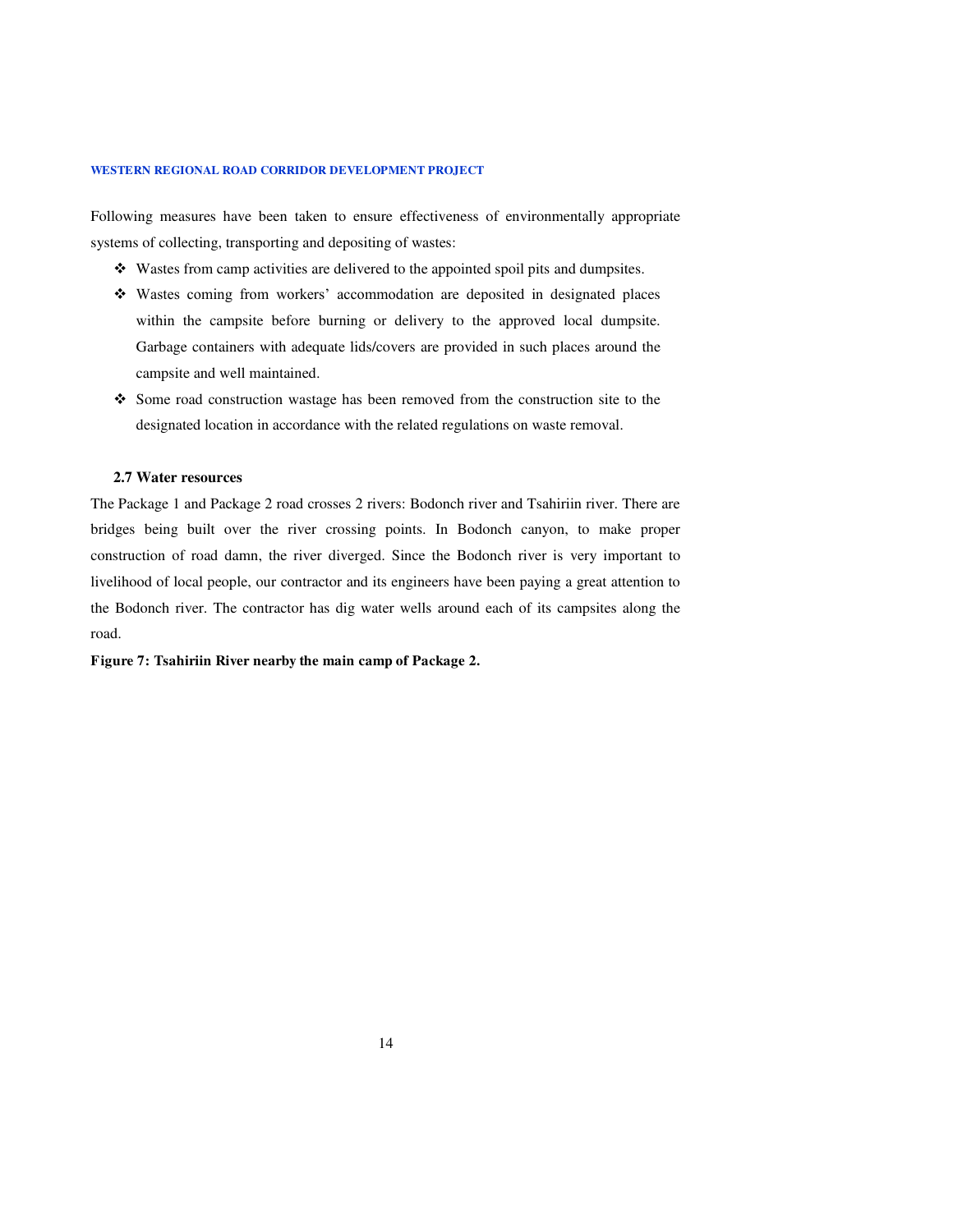

### **Water protection activities:**

- The Contractor constructed temporary bridges on the diversion road crossing water channel at the bridge No.1, No.2, No.3, No.4 and No.7 along the Package 1 road. Temporary pipe culvert has been built at bridge No.2 (STA.56+840) for Package 2.
- Installed septic tanks and sock well to treat waste water and sewerage water at campsites
- Construction of locally acceptable drainage system to treat surface water from camp sites and workshops
- Supplying the site employees with fresh drinking water. Well water has been tested regularly and the test results conform to the drinking water standard.
- Concrete mixer trucks are not allowed to be washed at the water stream.
- Fuel storage areas at the campsites are secured by concrete slab to protect leakage of fuel and spillage.
- Bitumen storage area is under good security to ensure no adverse impacts or contamination of ground water.

### **2.8 Campsite environment**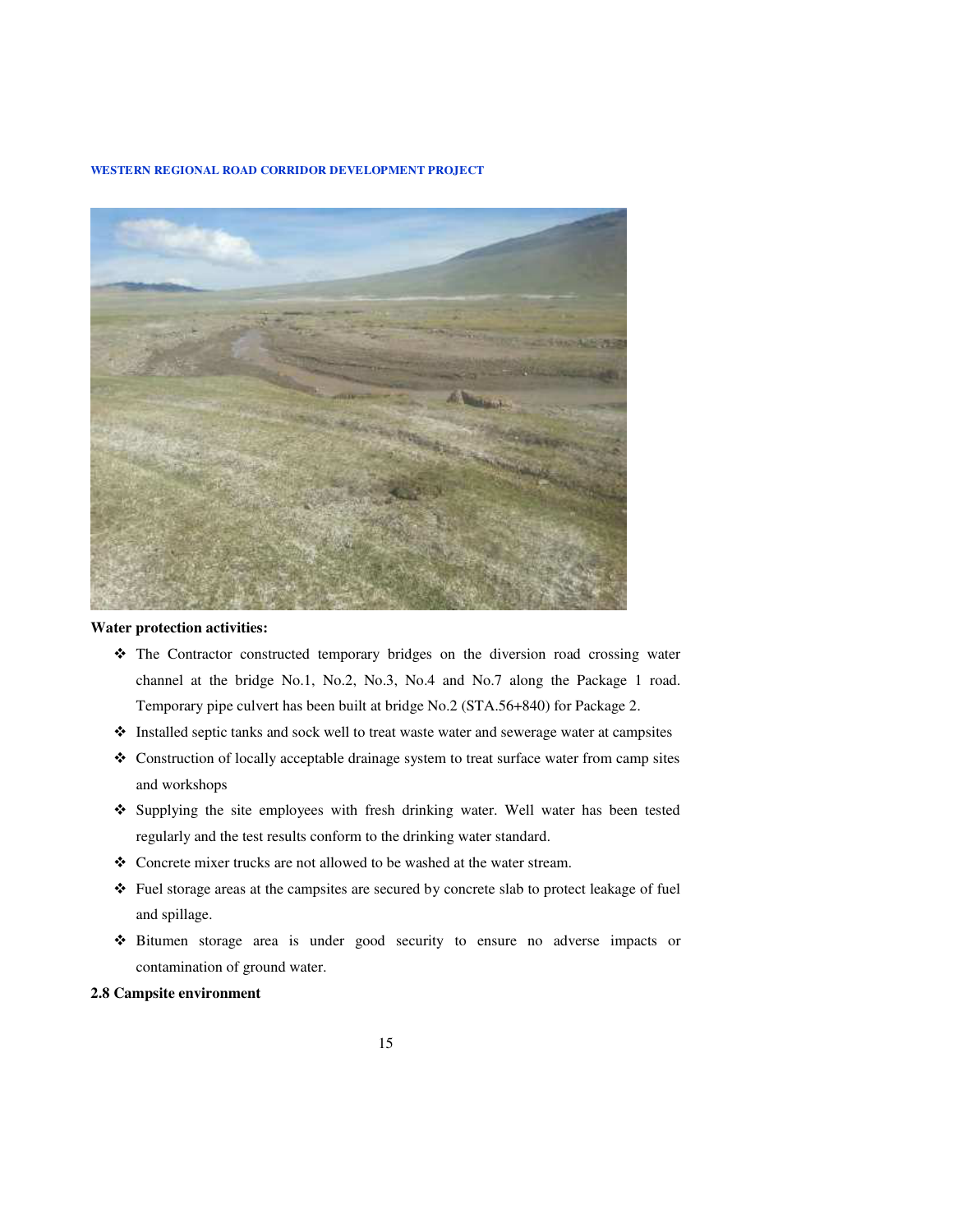- Ditches were constructed on both sides of the camps to prevent the camps from being damaged by the rain stream. Maintenance and repairing of the side ditches were conducted through regular cleaning and trimming.
- Sealed septic tanks are set for toilet outside of the camp by burying the pipes underground.
- A dedicated personnel is employed to take care of indoor cleaning for accommodation and offices. The cleaning items are provided by the contractor once a month for engineers to make the thorough cleaning, including bed sheets, bedcover washing, floor and furniture cleaning.



 **Figure 8: Workers' accomodation at the Package I Main camp.** 

 **Figure 9: Package 2, Main camp**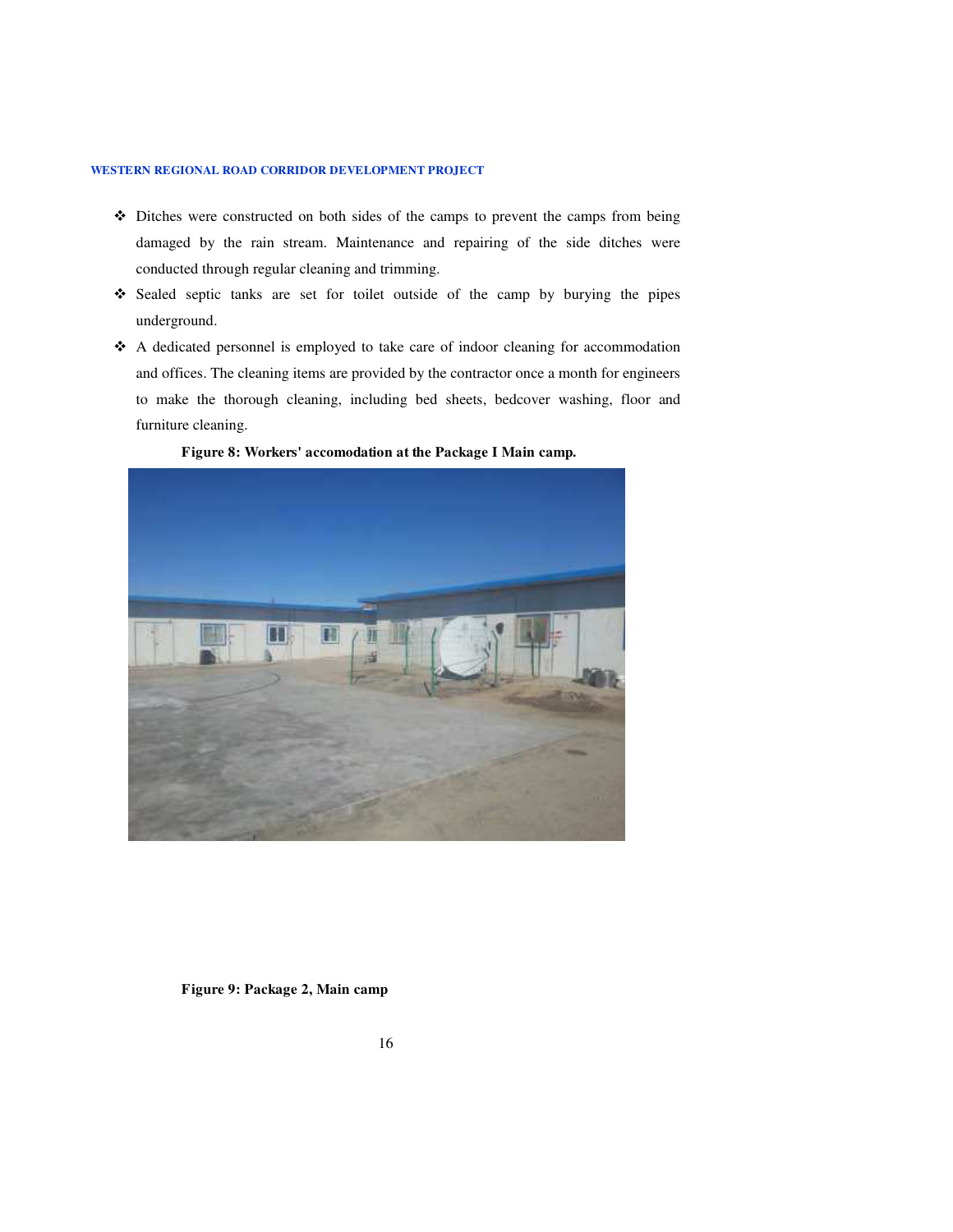

\* The campsite yard is covered with crushed stone together with concrete path, the access roads including drainage lines is kept neat and clean by spraying water regularly to control the dust.

### **2.9 Health and Safety**

Specific tasks implemented within the Health and Safety Plan:

- Appointment of Health and Safety manager for the entire project as well as Health and safety engineers at Package 1 and Package 2 sites. They are in responsible for ensuring that all construction sites, camps, sub-camps and workshops are complied with the Technical Specification Requirements for Health and Safety.
- Designating an ambulance vehicle, equipped with basic first-aid kits in case of emergency accidents.
- Establishing emergency response plan in case of emergency situation occurs
- \* Training for construction and camp staffs on work safety
- \* Regular safety meetings at construction site and other work places
- $\div$  Setting up requirements on wearing safety reflective vests, proper work boots, hard hats, rubber boots, safety gloves, goggles etc. at work places.
- First-aid kits deployed in the main camps, sub-camps, workshops and quarry sites.
- Installation of temporary traffic signs, arrangement of temporary drainage and diversion

#### **Health and safety manager carries out following works:**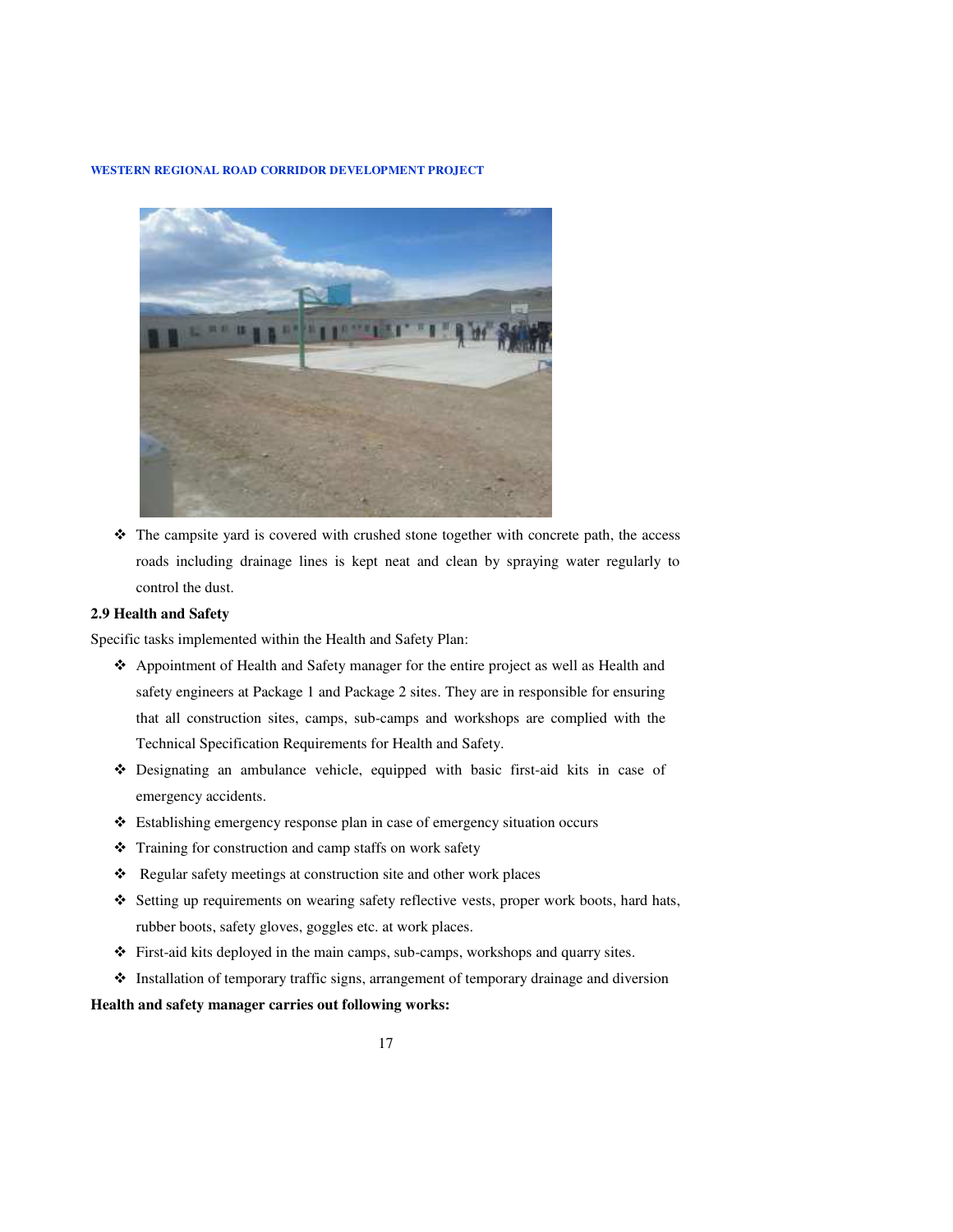- Establishment of safety control system
- $\triangle$  Appointment of safety inspectors for every work team
- Educate workers on health and safety issues
- $\div$  Explain the health and safety aspect of the method of protection and prevention against accidents
- Hold weekly safety education meeting and register attendance
- $\triangleleft$  Conduct on-site inspection regularly
- Ensure the first-aid and emergency services and items are available
- Ensure all personnel wear the personal protective equipment while working
- $\triangle$  Help provide a clean and hygiene living condition for the construction and camp staffs
- Drinking water quality control
- Maintain the good status of heavy machineries and give instruction of safety operation to drivers and operators
- Implementation of
- HIV/AIDS prevention program
- $\triangle$  Reporting of accidents to Engineers as soon as possible

### **Health and safety engineers carry our following works on daily basis:**

- $\triangle$  Checking up workplace arrangements and identify risks
- Checking up the Health and safety principles, determine actions to be taken to improve the work place safety
- Dress inspection before the construction workers go out to workplace
- $\triangleleft$  Checking the abnormal status and risk factors for the heavy machineries and equipments and determine preventive measures
- $\div$  Fill in the Health and Safety checklist sheet regularly
- If any risks are found, inform it to field supervisors and recommend appropriate mitigation measures

### **2.10 Noise prevention**

Noise and air pollution at the construction sites were minimized through proper maintenance of equipment & vehicles in accordance with the relevant standards. Precautionary measures implemented were:

1) Workers who are regularly working at active operational points where noise level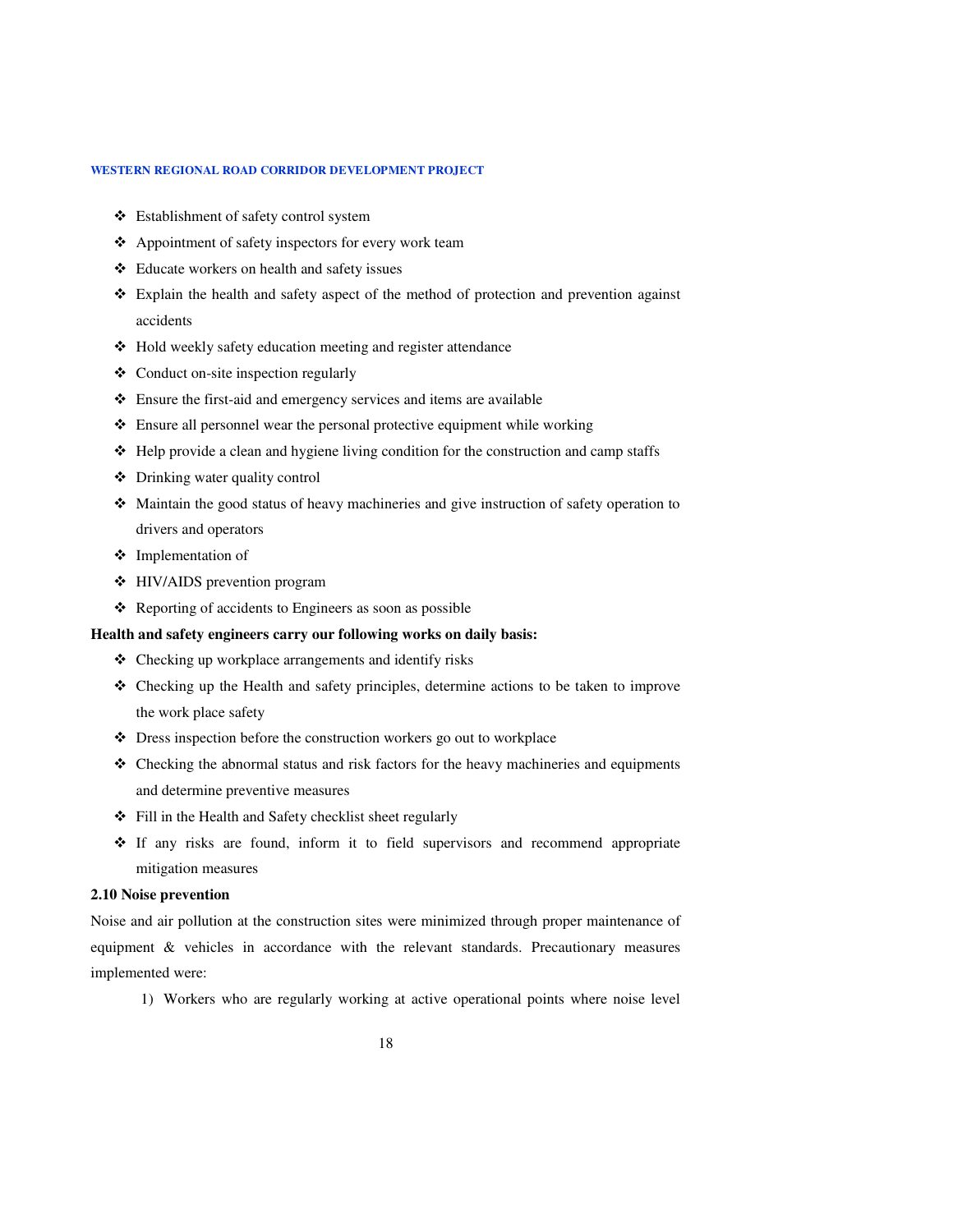could be high are required to wear earmuffs which will protect them from harmful and long exposures to noise originating from construction machinery. Compressor and crushing operators shall wear his earmuffs while working.

- 2) Noise level at the vehicles and construction machinery are monitored regularly with particular attention to silencers and mufflers to maintain noise levels within the specified limits.
- 3) There are no places near equipment having noise levels that exceed 90 decibels at site.

#### **2.11 Dust prevention**

- $\triangleleft$  Embankment sections spraying water by water truck regularly
- Around campsite spraying water by water truck regularly
- Traffic passage and access roads- Since it is very difficult practically for the Contractor to control the whole passage of traffic, the Contractor is able to send water spray trucks to the active operational sites only.
- $\triangleleft$  Crushing plant Package 1: spraying water by nozzle connected to water tank while working. Package 2: Crushing plants are not erected yet.
- $\triangle$  Asphalt plant to reduce smoke emission Package 1: Dust collector equipped to the plant is working properly. Package 2: not erected yet.

Unit supervisors inspected implementation of EPP and EMP on regular basis. For detailed information about implementation, please refer to Appendix A.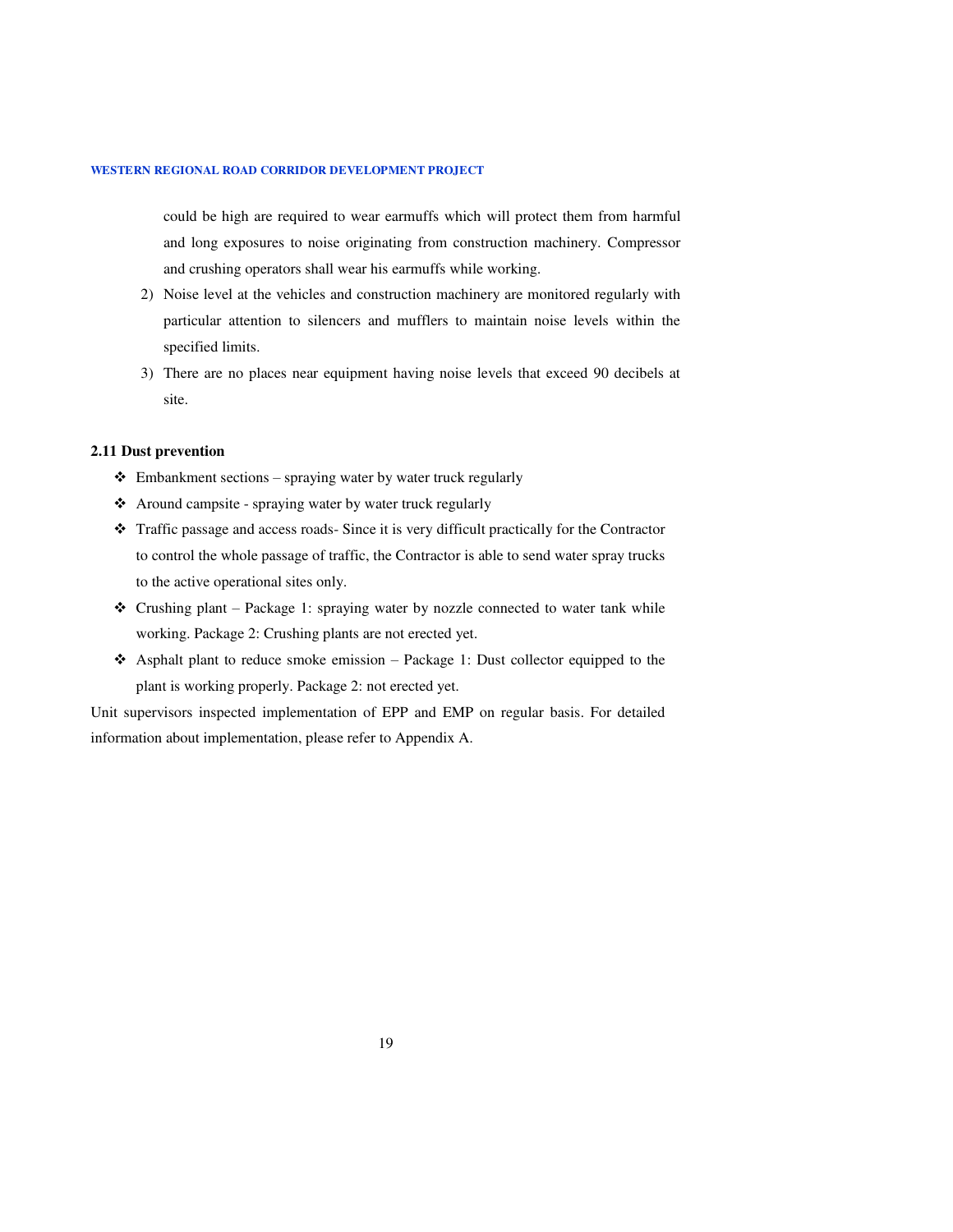**Figure 10: Water spray truck, Bodonch canyon** 



### **3. ENVIRONMENTAL MONITORING**

### **3.1. Methodology**

Since controlling the adverse impacts from the road construction activities are essential for the Project, the Environmental Monitoring Plan was designed to ensure prevention and regular control of the adverse impacts on the environment and protection of the health and welfare of construction workers and road side communities. The contractor has appointed dedicated personnel at both Package 1 and Package 2 sections to ensure a proper implementation of the monitoring plan.

The contractor carried out monitoring tests and sampling activities for soil, water and air quality according to the 2014 Monitoring schedule. Considering the construction season is relatively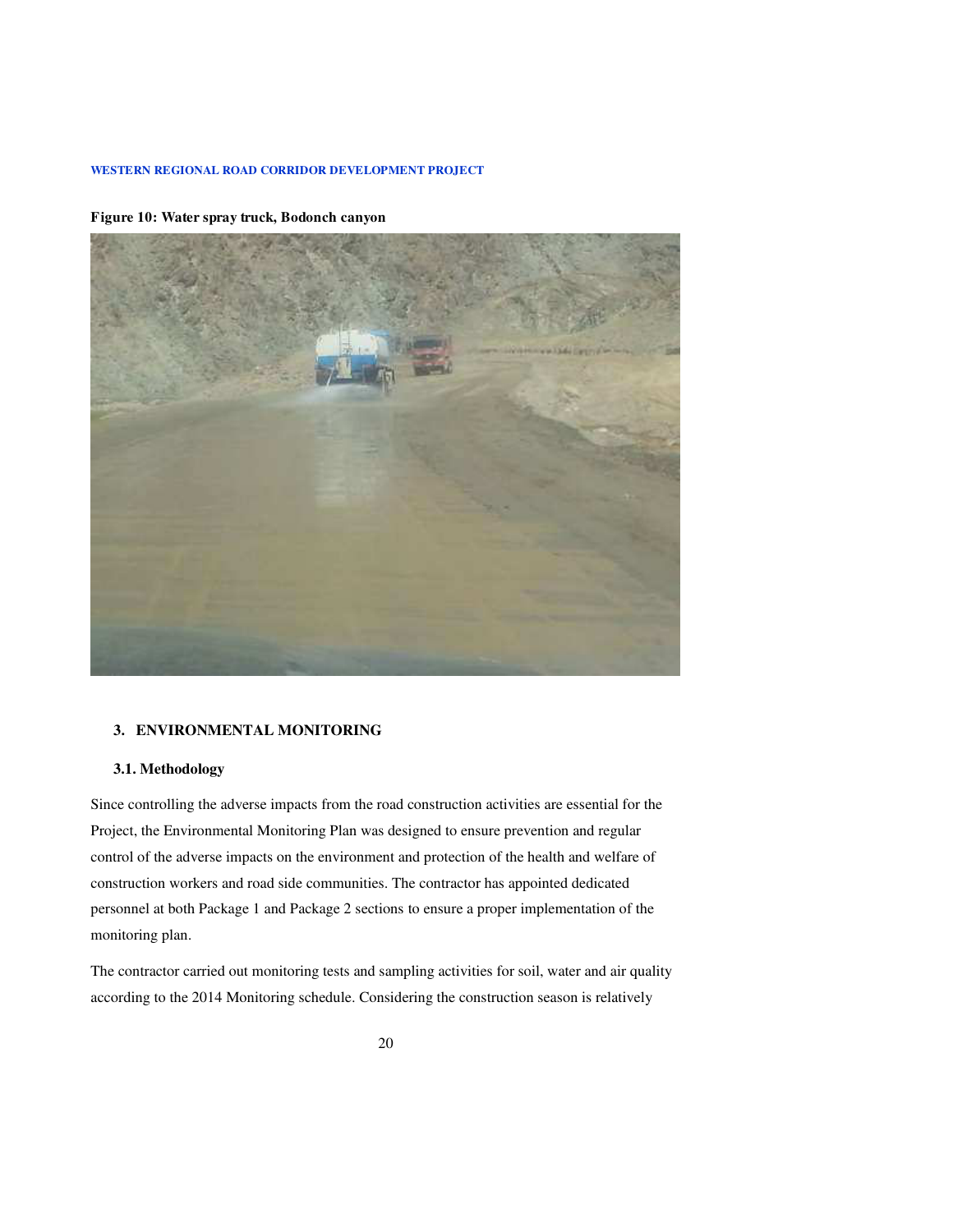short in Mongolia, we setup a higher frequency of monitoring activity (once every month starting from May to October). All of the monitoring activities were conducted in accordance with relating laws, regulations and standards of Mongolia.

The monitoring team has identified monitoring spots along the road, around the workers' camp and mixing plants and along the Bodonch River that are considered environmentally sensitive spots.

Monitoring team specialists have conducted dust and noise level measurements, taken soil and water samples at the selected monitoring spots. Dust and noise level measurements were conducted by specialists from the Institute of Meteorology of Khovd province who used devices Dust Trak and VoltCraft. Test analysis for soil and water samples were conducted at the Laboratory of National Geographic Academy in Ulaanbaatar.

### **Figure 11: Noise measurement device used for monitoring**

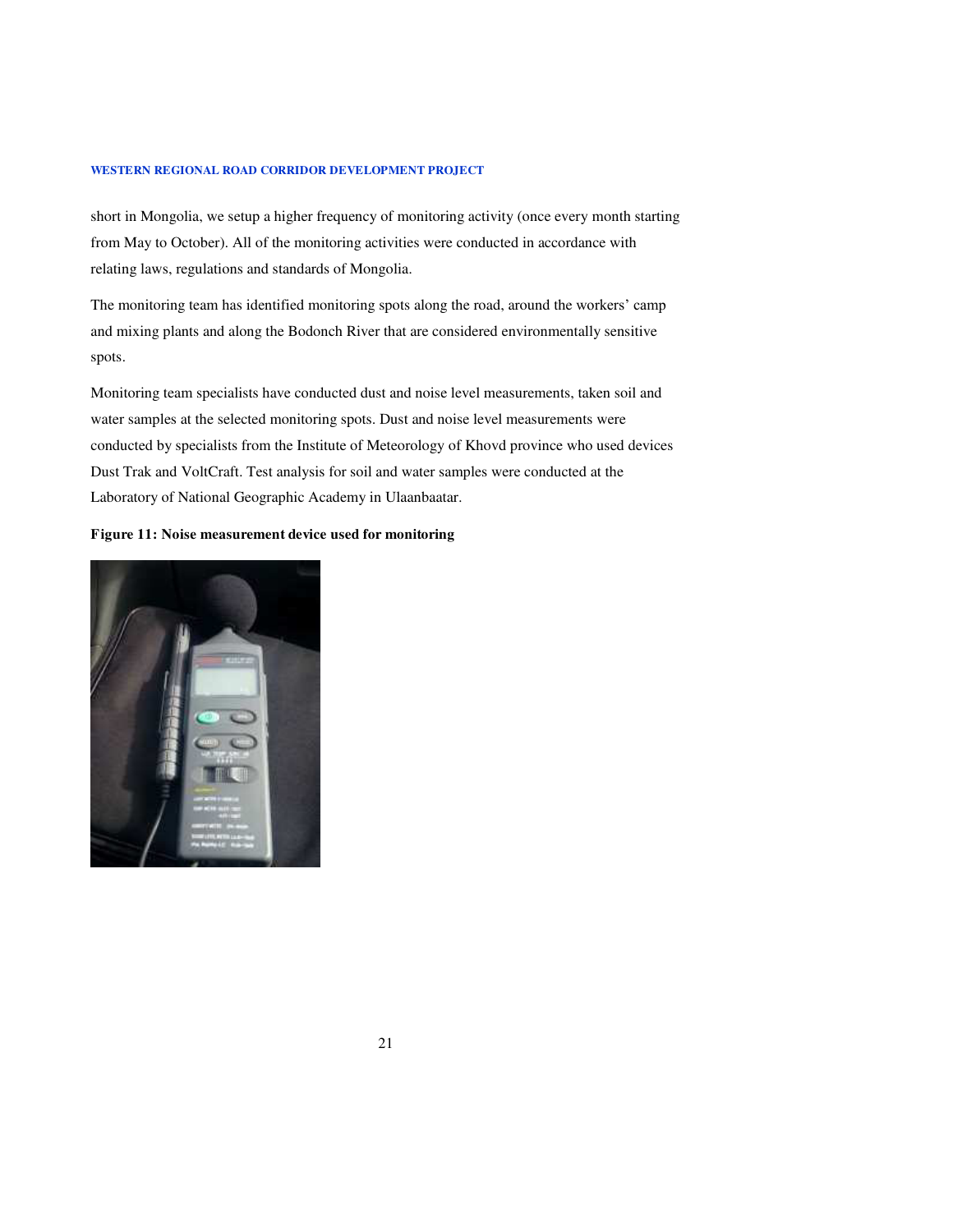### **Figure 12: Dust Trak used for monitoring**



### **3.2 Environmental Monitoring Budget for 2014**

|  | Table 2: Environmental monitoring budget for Package 1. |  |  |  |
|--|---------------------------------------------------------|--|--|--|
|--|---------------------------------------------------------|--|--|--|

| <b>Monitoring</b><br>indicators                                            | <b>Location of</b><br>monitoring                                                 | <b>Frequency</b> | <b>Necessary costs</b><br>(USD)                                     | <b>Standards</b>                                                   |
|----------------------------------------------------------------------------|----------------------------------------------------------------------------------|------------------|---------------------------------------------------------------------|--------------------------------------------------------------------|
| 1. Air quality<br>monitoring<br>Dust measurments<br>(PM10)                 | At 10 points along<br>the road, mixing<br>plant, workers camp<br>and borrow pits | Every<br>month   | 290\$ at each point x 10<br>points $x$ 6 times = 17,400\$           | MNS:4585-98<br>MNS:3384<br>MNS:4048<br>MNS:5885: 2008              |
| 2. Water quality<br>monitoring<br>Chemical and<br>heavy metals<br>analysis | Take water samples<br>at 10 spots                                                | Every<br>month   | 330\$ at each sample x 10<br>samples $\times$ 6 times =<br>19,800\$ | MNS: 3934<br>MNS: 5667                                             |
| 3. Noise<br>monitoring<br>maximum allowed<br>level by decibels             | At 10 spots along<br>the road, worker's<br>camp and mixing<br>plant              | Every<br>month   | 50\$ at each spot x 10<br>spots $x 6$ times = 3,000 \$              | MNS: 0012-1-<br>009:1995                                           |
| 4. Work place<br>condition, safety &<br>hygiene                            | At all applicable<br>places                                                      | Every<br>month   | 6 times 6,000\$                                                     | Health law,<br>Hygiene rules,<br>Occupational<br>health and safety |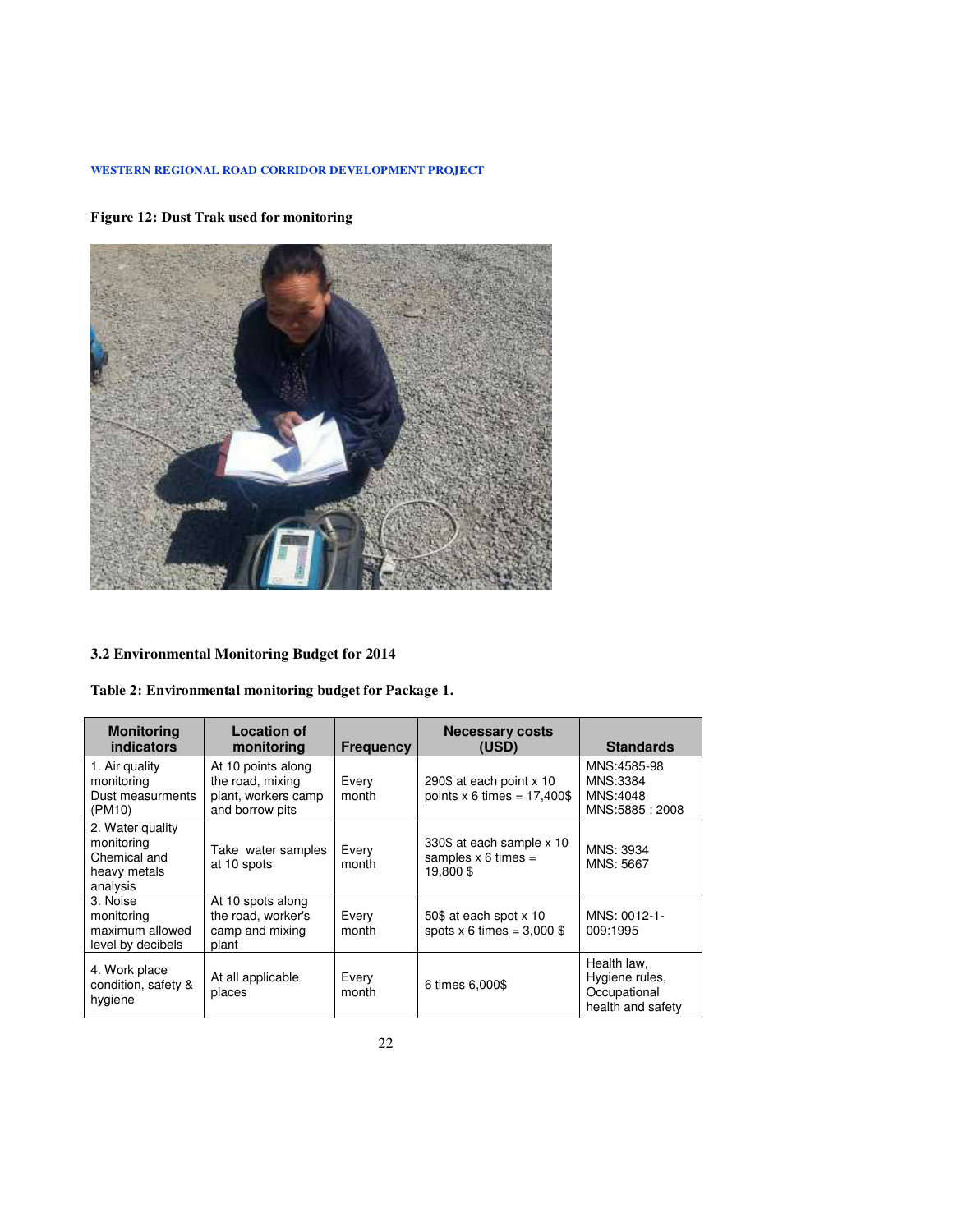|                                                                           |                                                   |                |                                                                   | procedures                     |
|---------------------------------------------------------------------------|---------------------------------------------------|----------------|-------------------------------------------------------------------|--------------------------------|
| 5. Soil quality<br>monitoring<br>Chemical and<br>heavy metals<br>analysis | At 10 spots along<br>the road and mixing<br>plant | Every<br>month | 320\$ at each spot x 10<br>samples $\times$ 6 times =<br>19.200\$ | MNS: 5850:2008                 |
| 6. Flora monitoring<br>Species and<br>density                             | Along the road<br>corridor                        | Once a year    | 2000\$                                                            | Guidelines for field<br>survey |
| 7. Fauna<br>monitoring<br>Species,<br>population and<br>migration         | Along the road<br>corridor                        | Once a year    | 2000\$                                                            | Guidelines for field<br>survey |
| Total                                                                     |                                                   |                | 69,420\$                                                          |                                |

### **Table 3: Environmental Monitoring Budget for Package 2, SW1-1**

| <b>Monitoring</b><br>indicators                                            | <b>Location of</b><br>monitoring                                                | <b>Frequency</b> | <b>Necessary costs</b><br>(USD)                              | <b>Standards</b>                                                                 |
|----------------------------------------------------------------------------|---------------------------------------------------------------------------------|------------------|--------------------------------------------------------------|----------------------------------------------------------------------------------|
| 1. Air quality<br>monitoring<br>Dust<br>measurments<br>(PM10)              | At 2 points along the<br>road, mixing plant,<br>workers camp and<br>borrow pits | Every<br>month   | 290\$ at each point x 2<br>points $x$ 6 times =<br>3.480\$   | MNS:4585-98<br>MNS:3384<br>MNS:4048<br>MNS:5885: 2008                            |
| 2. Water quality<br>monitoring<br>Chemical and<br>heavy metals<br>analysis | Take water samples<br>at 2 spots                                                | Every<br>month   | 330\$ at each sample x<br>2 samples $x$ 6 times =<br>3,960\$ | MNS: 3934<br>MNS: 5667                                                           |
| 3. Noise<br>monitoring<br>maximum allowed<br>level by decibels             | At 2 spots along the<br>road, worker's camp<br>and mixing plant                 | Every<br>month   | 50\$ at each spot x 2<br>spots $x 6$ times = 600<br>\$       | MNS: 0012-1-<br>009:1995                                                         |
| 4. Work place<br>condition, safety<br>& hygiene                            | At all applicable<br>places                                                     | Every<br>month   | 6 times 1120\$                                               | Health law,<br>Hygiene rules,<br>Occupational<br>health and safety<br>procedures |
| 5. Soil quality<br>monitoring<br>Chemical and<br>heavy metals<br>analysis  | At 2 spots along the<br>road and mixing<br>plant                                | Every<br>month   | 320\$ at each spot x 2<br>samples $x 6$ times =<br>3,840\$   | MNS: 5850:2008                                                                   |
| 6. Flora<br>monitoring<br>Species and<br>density                           | Along the road<br>corridor                                                      | Once a<br>year   | 500\$                                                        | Guidelines for<br>field survey                                                   |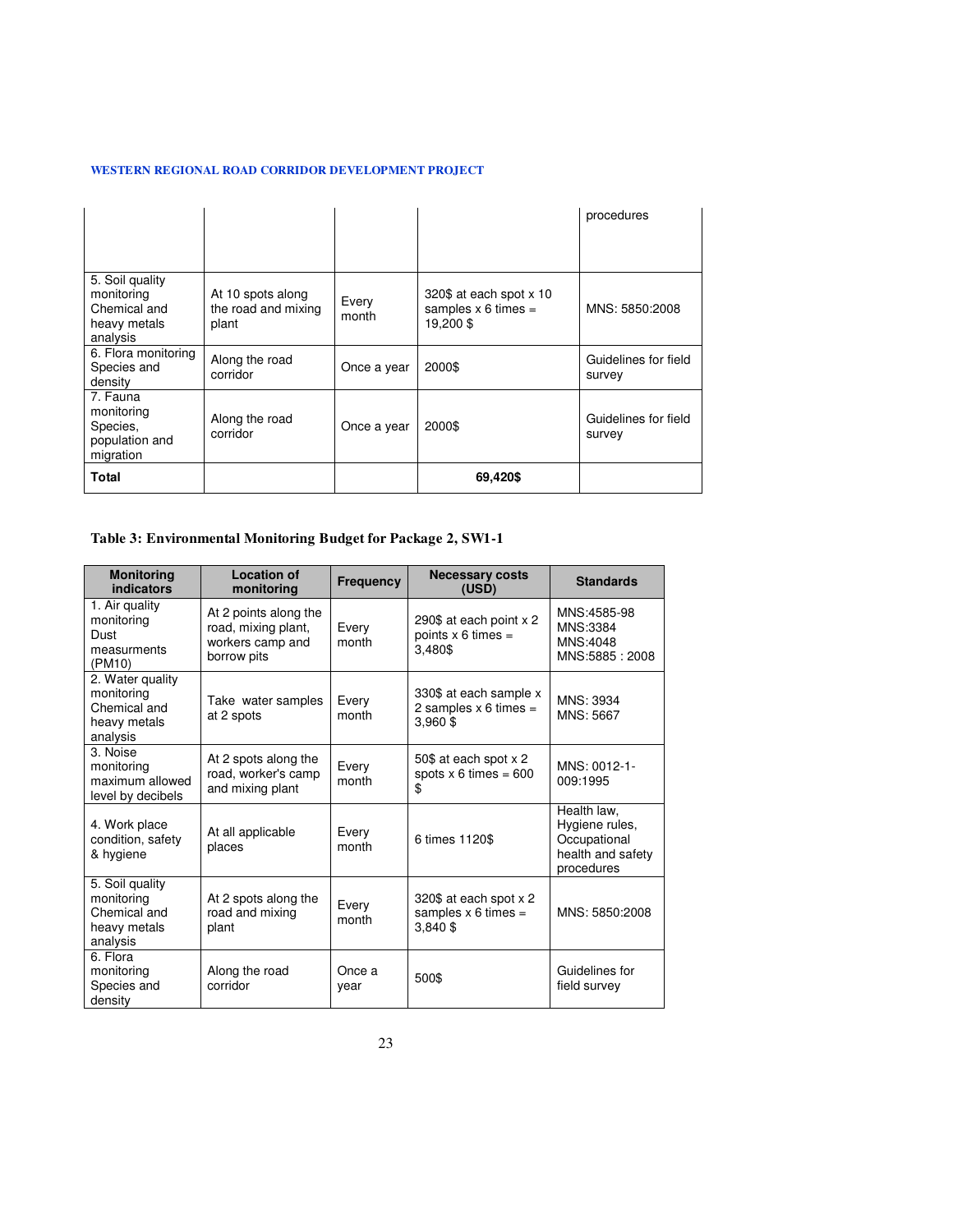| 7. Fauna<br>monitoring<br>Species,<br>population and<br>migration | Along the road<br>corridor | Once a<br>year | 500\$    | Guidelines for<br>field survey |
|-------------------------------------------------------------------|----------------------------|----------------|----------|--------------------------------|
| <b>Total</b>                                                      |                            |                | 14,000\$ |                                |

### **Table 4: Environmental Monitoring Budget for Package 2, SW1-2**

| <b>Monitoring</b><br>indicators                                            | <b>Location of</b><br>monitoring                                                | <b>Frequency</b> | <b>Necessary costs</b><br>(USD)                                   | <b>Standards</b>                                                              |
|----------------------------------------------------------------------------|---------------------------------------------------------------------------------|------------------|-------------------------------------------------------------------|-------------------------------------------------------------------------------|
| 1. Air quality<br>monitoring<br>Dust<br>measurments<br>(PM10)              | At 3 points along the<br>road, mixing plant,<br>workers camp and<br>borrow pits | Every<br>month   | 290\$ at each point x 3<br>points $x$ 6 times =<br>5,220\$        | MNS:4585-98<br>MNS:3384<br>MNS:4048<br>MNS:5885: 2008                         |
| 2. Water quality<br>monitoring<br>Chemical and<br>heavy metals<br>analysis | Take water samples<br>at 3 spots                                                | Every<br>month   | 330\$ at each sample x<br>3 samples $\times$ 6 times =<br>5.940\$ | MNS: 3934<br>MNS: 5667                                                        |
| 3. Noise<br>monitoring<br>maximum<br>allowed level by<br>decibels          | At 3 spots along the<br>road, worker's camp<br>and mixing plant                 | Every<br>month   | 50\$ at each spot x 3<br>spots $x 6$ times = 900 \$               | MNS: 0012-1-<br>009:1995                                                      |
| 4. Work place<br>condition, safety<br>& hygiene                            | At all applicable<br>places                                                     | Every<br>month   | 6 times 1,180\$                                                   | Health law, Hygiene<br>rules, Occupational<br>health and safety<br>procedures |
| 5. Soil quality<br>monitoring<br>Chemical and<br>heavy metals<br>analysis  | At 3 spots along the<br>road and mixing<br>plant                                | Every<br>month   | 320\$ at each spot x 3<br>samples $x 6$ times =<br>5,760\$        | MNS: 5850:2008                                                                |
| 6. Flora<br>monitoring<br>Species and<br>density                           | Along the road<br>corridor                                                      | Once a<br>year   | 500\$                                                             | Guidelines for field<br>survey                                                |
| 7. Fauna<br>monitoring<br>Species.<br>population and<br>migration          | Along the road<br>corridor                                                      | Once a<br>year   | 500\$                                                             | Guidelines for field<br>survey                                                |
| <b>Total</b>                                                               |                                                                                 |                  | 20,000\$                                                          |                                                                               |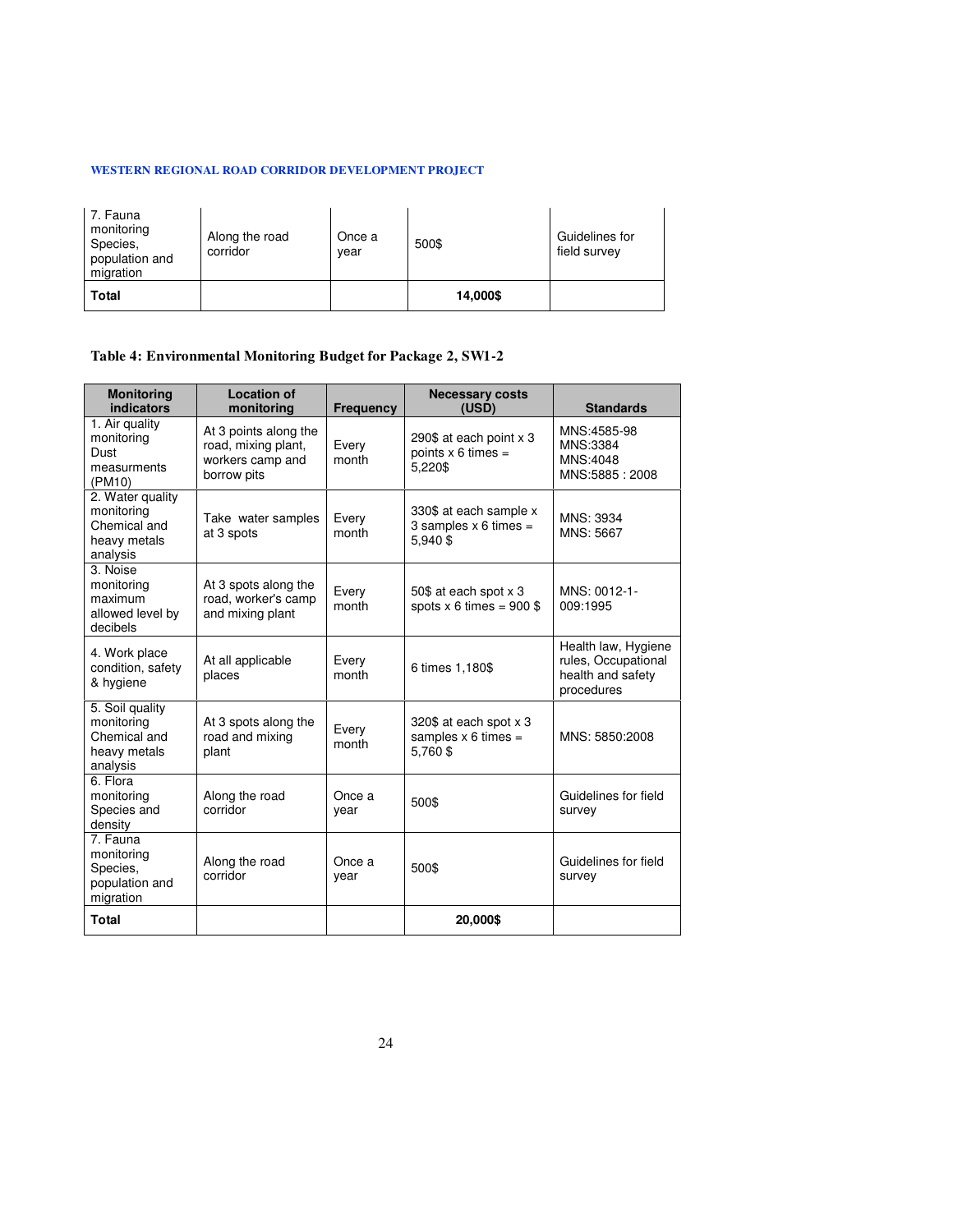### **Table 5: Environmental Monitoring Budget for Package 2, SW1-3**

| <b>Monitoring</b><br>indicators                                            | <b>Location of</b><br>monitoring                                                | <b>Frequency</b> | <b>Necessary costs</b><br>(USD)                                   | <b>Standards</b>                                                                 |
|----------------------------------------------------------------------------|---------------------------------------------------------------------------------|------------------|-------------------------------------------------------------------|----------------------------------------------------------------------------------|
| 1. Air quality<br>monitoring<br>Dust<br>measurments<br>(PM10)              | At 2 points along the<br>road, mixing plant,<br>workers camp and<br>borrow pits | Every<br>month   | 290\$ at each point x 2<br>points $x$ 6 times =<br>3,480\$        | MNS:4585-98<br>MNS:3384<br>MNS:4048<br>MNS:5885: 2008                            |
| 2. Water quality<br>monitoring<br>Chemical and<br>heavy metals<br>analysis | Take water samples<br>at 2 spots                                                | Every<br>month   | 330\$ at each sample x<br>2 samples $\times$ 6 times =<br>3,960\$ | MNS: 3934<br>MNS: 5667                                                           |
| 3. Noise<br>monitoring<br>maximum allowed<br>level by decibels             | At 2 spots along the<br>road, worker's camp<br>and mixing plant                 | Every<br>month   | 50\$ at each spot x 2<br>spots $x 6$ times = 600<br>\$            | MNS: 0012-1-<br>009:1995                                                         |
| 4. Work place<br>condition, safety<br>& hygiene                            | At all applicable<br>places                                                     | Every<br>month   | 6 times 1120\$                                                    | Health law,<br>Hygiene rules,<br>Occupational<br>health and safety<br>procedures |
| 5. Soil quality<br>monitoring<br>Chemical and<br>heavy metals<br>analysis  | At 2 spots along the<br>road and mixing<br>plant                                | Every<br>month   | 320\$ at each spot x 2<br>samples $x$ 6 times =<br>3,840\$        | MNS: 5850:2008                                                                   |
| 6. Flora<br>monitoring<br>Species and<br>density                           | Along the road<br>corridor                                                      | Once a<br>year   | 500\$                                                             | Guidelines for<br>field survey                                                   |
| 7. Fauna<br>monitoring<br>Species,<br>population and<br>migration          | Along the road<br>corridor                                                      | Once a<br>year   | 500\$                                                             | Guidelines for<br>field survey                                                   |
| <b>Total</b>                                                               |                                                                                 |                  | 14,000\$                                                          |                                                                                  |

### **3.3 Monitoring results**

**3.3.1. Soil quality monitoring**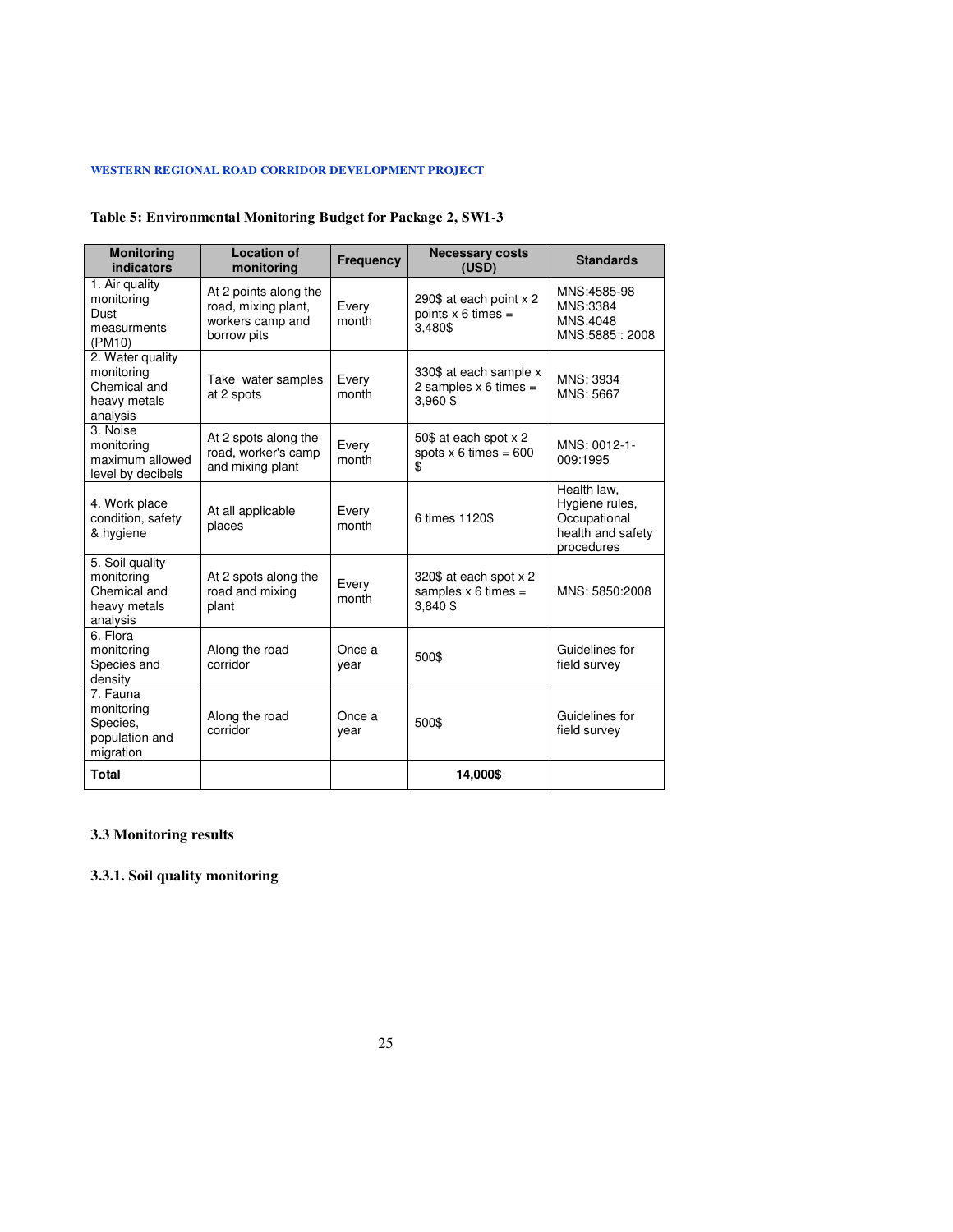### **Table 6: Chemical analysis**

| <b>Sampling point</b>                   | Depth,   | $pH_{H_2O}$ | CaCO <sub>3</sub> | <b>Humus</b> | $EC_{2.5}$ |          | mg/100g          |
|-----------------------------------------|----------|-------------|-------------------|--------------|------------|----------|------------------|
|                                         | sm       | (1:5)       | ℅                 | %            | dS/m       | $P_2O_5$ | K <sub>2</sub> O |
| Urtiin Camp                             | $0 - 50$ | 8.35        | 2.91              | 0.610        | 0.103      | 0.72     | 9.4              |
| Mogoin Khar quarry at<br><b>Bodonch</b> | $0 - 15$ | 8.19        | 2.18              | 1.360        | 0.257      | 1.06     | 11.5             |
| Khujirt quarry                          | $0 - 15$ | 8.03        | 1.45              | 1.969        | 0.432      | 1.34     | 14.2             |
| Bodonch canyon                          | $0 - 15$ | 8.40        | 2.18              | 2.707        | 0.090      | 1.83     | 12.4             |
| Borrow pit at<br>Tsagduultain bridge    | $0 - 15$ | 8.12        | 0.00              | 4.479        | 0.501      | 2.49     | 21.7             |
| Main camp of Package                    | $0 - 15$ | 8.24        | 3.64              | 0.614        | 0.145      | 0.42     | 6.8              |
| Borrow pit at Ovoo                      | $0 - 15$ | 8.28        | 0.00              | 3.644        | 0.225      | 1.37     | 15.1             |
| <b>Tsahiriin River</b>                  | $0 - 15$ | 8.47        | 4.73              | 2.655        | 4.360      | 1.83     | 12.9             |
| Maanit camp, Package<br>Ш               | $0 - 15$ | 8.21        | 0.00              | 1.600        | 0.080      | 1.24     | 10.4             |

### **Table 7: Soil composition analysis**

|                                         |              |                       | Size of soil separates, % (mm)          |                              |
|-----------------------------------------|--------------|-----------------------|-----------------------------------------|------------------------------|
| <b>Sampling point</b>                   | Depth,<br>sm | Sand<br>$(2-0.05$ MM) | <b>Dust</b><br>$(0.05 -$<br>$0.002$ MM) | <b>Mud</b><br>$(< 0.002$ MM) |
| Urtiin Camp                             | $0 - 15$     | 67.4                  | 23.9                                    | 8.7                          |
| Mogoin Khar quarry at<br><b>Bodonch</b> | $0 - 15$     | 65.9                  | 23.4                                    | 10.6                         |
| Khujirt quarry                          | $0 - 15$     | 70.3                  | 21.2                                    | 8.4                          |
| Bodonch canyon                          | $0 - 15$     | 54.2                  | 35.1                                    | 10.6                         |
| Borrow pit at<br>Tsagduultain bridge    | $0 - 15$     | 44.0                  | 44.6                                    | 11.4                         |
| Main camp of Package I                  | $0 - 15$     | 64.5                  | 23.9                                    | 11.7                         |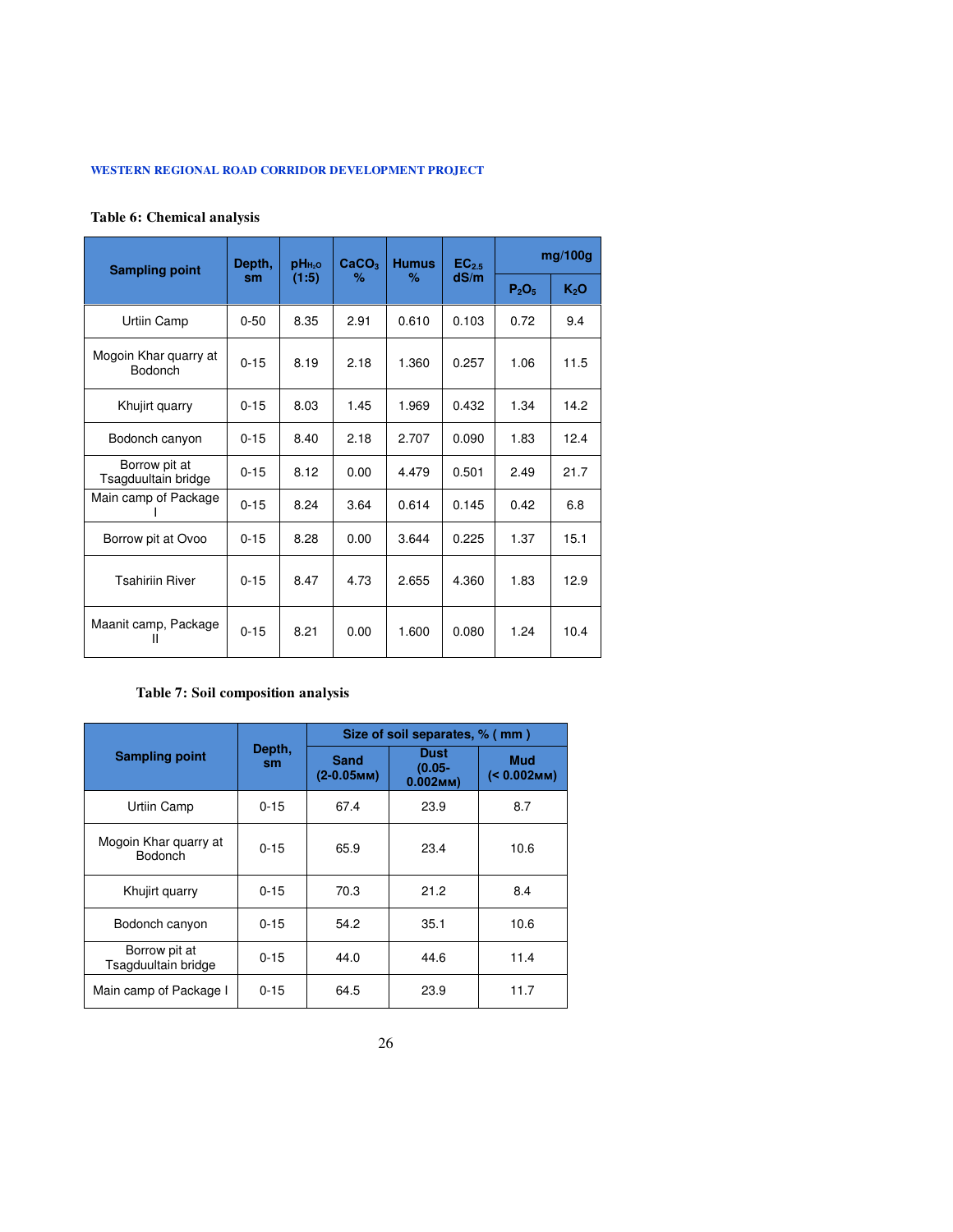| Borrow pit at Ovoo      | $0 - 15$ | 57.2 | 31.9 | 10.9 |
|-------------------------|----------|------|------|------|
| <b>Tsahiriin River</b>  | $0 - 15$ | 54.2 | 34.5 | 11.2 |
| Maanit camp, Package II | $0 - 15$ | 64.5 | 27.8 | 7.7  |

### **Table 8: Heavy metals analysis**

|                      | <b>Sampling point</b>                  | Depth,    |       | <b>Content of heavy metals</b> |                |       |           |
|----------------------|----------------------------------------|-----------|-------|--------------------------------|----------------|-------|-----------|
| <b>Sample</b><br>No. |                                        | <b>sm</b> | Cr    | <b>Pb</b>                      | C <sub>d</sub> | Ni    | <b>Zn</b> |
| 5                    | Bodonch canyon                         | $0 - 15$  | 131.7 | 2.8                            | 0.033          | 203.3 | 172.3     |
| 9                    | <b>Tsahiriin River</b>                 | $0 - 15$  | 28.0  | 24.8                           | 0.048          | 8.6   | 211.2     |
|                      | Mongolian Standard<br>(MNS 5850: 2008) |           | 150   | 100                            | 3              | 150   | 300       |

Based on the laboratory test analysis, it can be concluded that there is no soil contamination along the road. In the heavy metals analysis heavy metals contents in the soil samples were within the standard levels. The only parameter that was not within the standard level was that the Nickel content in the soil sample from Bodonch river has slightly exceeded the standard level. During the sight observation the monitoring team did not found any sign of soil contamination or spillage of oil etc. A low grade concentration of certain minerals or metals in soil of certain area occurs. However, our monitoring team will pay special attention to the soil monitoring spot near to Bodonch Bridge during their next monitoring activity in June. To ensure the soil quality at the spot, we will the take several soil samples at the spot for further heavy metals analysis.

### **3.3.2 Water quality monitoring**

### **Table 9: Chemical analysis 1**

| <b>Sampling point</b> |                      | <b>Urtiin</b><br>camp.<br>kitchen | <b>Urtiin</b><br>camp,<br>well<br>water | <b>Bodonch</b><br><b>River</b> | <b>Khujirt</b><br>camp.<br>kitchen | Unit | <b>Drinking Water</b><br><b>Standard</b><br>(MNS 900:2005) |
|-----------------------|----------------------|-----------------------------------|-----------------------------------------|--------------------------------|------------------------------------|------|------------------------------------------------------------|
| <b>Parameters</b>     | <b>Sample</b><br>No. |                                   | 2                                       | 3                              | 4                                  |      |                                                            |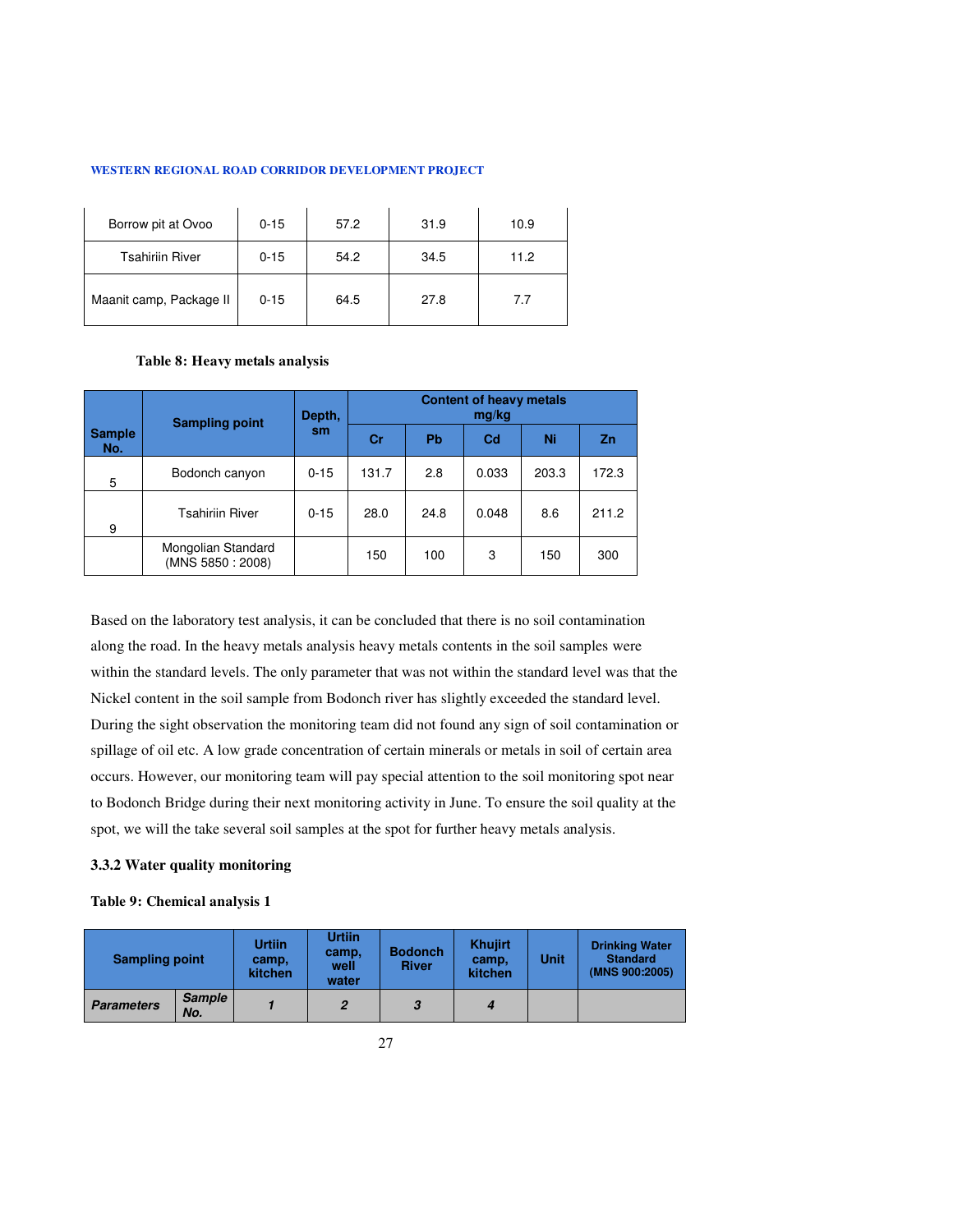| Turbidity                            | no<br>turbidity | 39.2   | no<br>turbidity | no<br>turbidity | mg/l | 1.5         |
|--------------------------------------|-----------------|--------|-----------------|-----------------|------|-------------|
|                                      |                 |        |                 |                 |      |             |
| Mineralization                       | 886.40          | 855.02 | 197.7           | 359.56          | mg/l | 1000        |
|                                      |                 |        |                 |                 |      |             |
| Reaction                             | 8.81            | 8.58   | 8.56            | 8.37            | pH   | $6.5 - 8.5$ |
|                                      |                 |        |                 |                 |      |             |
| EC                                   | 1.142           | 1.287  | 0.244           | 0.482           | dS/m |             |
|                                      |                 |        |                 |                 |      |             |
| Hardness                             | 8.5             | 8.0    | 2.2             | 4.0             | mg/l | 7.0         |
|                                      |                 |        |                 |                 |      |             |
| CO <sub>3</sub> <sup>2</sup>         | 6.0             | 0.0    | 6.0             | 3.0             | mg/l |             |
|                                      |                 |        |                 |                 |      |             |
| HCO <sub>3</sub>                     | 305.0           | 311.1  | 115.9           | 158.6           | mg/l |             |
|                                      |                 |        |                 |                 |      |             |
| <b>CI</b>                            | 95.8            | 95.8   | 14.2            | 28.4            | mg/l | 350         |
|                                      |                 |        |                 |                 |      |             |
| SO <sub>4</sub> <sup>2</sup>         | 215.7           | 217.3  | 13.2            | 70.0            | mg/l | 500         |
|                                      |                 |        |                 |                 |      |             |
| $Ca2+$                               | 88.6            | 85.0   | 34.1            | 54.9            | mg/l | 100         |
|                                      |                 |        |                 |                 |      |             |
| $Mg^{2+}$                            | 49.0            | 45.7   | 5.8             | 14.8            | mg/l | 30          |
|                                      |                 |        |                 |                 |      |             |
| $Na+$                                | 126.3           | 100.1  | 6.9             | 25.1            | mg/l | 200         |
|                                      |                 |        |                 |                 |      |             |
| $\mathsf{K}^{\scriptscriptstyle{+}}$ | 2.7             | 2.7    | 1.6             | 4.7             | mg/l |             |

### **Table 10: Chemical analysis 2**

| <b>Sampling point</b> |                      | <b>Bodonchiin</b><br><b>Bridge</b> | <b>Tsahiriin</b><br><b>River</b> | Maanit camp,<br>kitchen | <b>Unit</b> | <b>Drinking Water</b><br><b>Standard</b><br>(MNS 900:2005) |
|-----------------------|----------------------|------------------------------------|----------------------------------|-------------------------|-------------|------------------------------------------------------------|
| <b>Parameters</b>     | <b>Sample</b><br>No. | 5                                  | $\boldsymbol{g}$                 | 10                      |             |                                                            |
| Turbidity             |                      | no turbidity                       | 1583.2                           | no turbidity            | mg/l        | 1.5                                                        |
|                       |                      |                                    |                                  |                         |             |                                                            |
| Mineralization        |                      | 243.7                              | 415.33                           | 668.12                  | mg/l        | 1000                                                       |
|                       |                      |                                    |                                  |                         |             |                                                            |
| Reaction              |                      | 8.41                               | 8.35                             | 8.18                    | рH          | $6.5 - 8.5$                                                |
|                       |                      |                                    |                                  |                         |             |                                                            |
| EC                    |                      | 0.284                              | 0.488                            | 0.916                   | dS/m        |                                                            |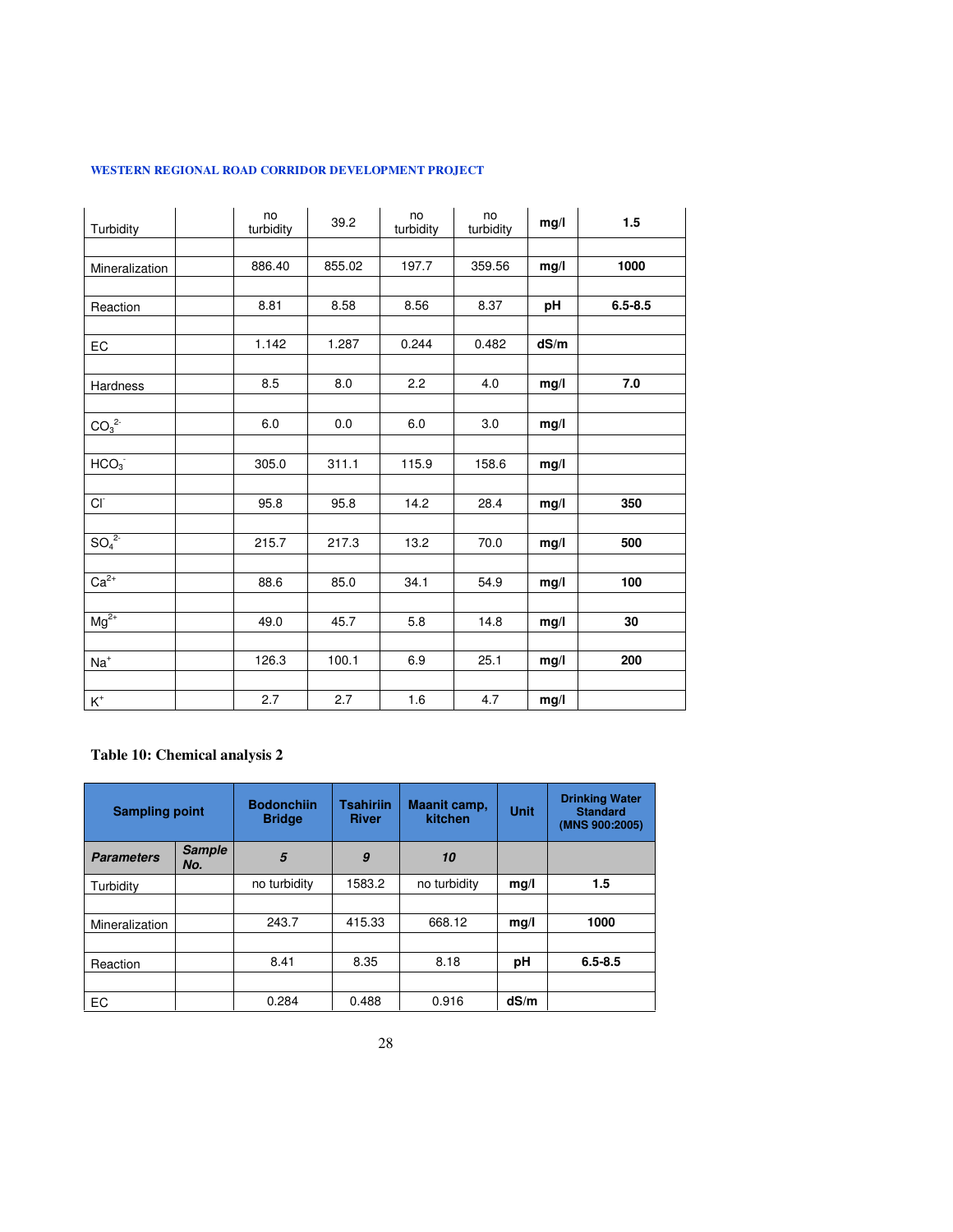| Hardness                     | 2.8   | 4.3   | 8.5   | mg/l | 7.0 |
|------------------------------|-------|-------|-------|------|-----|
|                              |       |       |       |      |     |
| CO <sub>3</sub> <sup>2</sup> | 4.5   | 1.5   | 1.5   | mg/l |     |
|                              |       |       |       |      |     |
| HCO <sub>3</sub>             | 128.1 | 176.9 | 158.6 | mg/l |     |
|                              |       |       |       |      |     |
| Cl <sup>-</sup>              | 21.3  | 24.8  | 74.5  | mg/l | 350 |
|                              |       |       |       |      |     |
| SO <sub>4</sub> <sup>2</sup> | 31.3  | 107.0 | 228.0 | mg/l | 500 |
|                              |       |       |       |      |     |
| $Ca2+$                       | 38.1  | 46.3  | 110.6 | mg/l | 100 |
|                              |       |       |       |      |     |
| $Mg^{2+}$                    | 10.5  | 23.8  | 36.4  | mg/l | 30  |
|                              |       |       |       |      |     |

### **Table 11:Chemical analysis 3**

Na<sup>+</sup>

K +

| <b>Sampling point</b>        |                       | <b>Camp 28,</b><br>well<br>water | <b>Quarry at</b><br>5 Ovoo,<br>well<br>water | Package 1<br><b>Main</b><br>camp.<br>kitchen | Package 2<br><b>Main</b><br>camp.<br>kitchen | <b>Unit</b> | <b>Drinking Water</b><br><b>Standard</b><br>(MNS 900:2005) |
|------------------------------|-----------------------|----------------------------------|----------------------------------------------|----------------------------------------------|----------------------------------------------|-------------|------------------------------------------------------------|
| <b>Parameters</b>            | <b>Sampl</b><br>e No. |                                  |                                              |                                              |                                              |             |                                                            |
| Turbidity                    |                       | no<br>turbidity                  | no<br>turbidity                              | no turbidity                                 | no turbidity                                 | mg/l        | 1.5                                                        |
|                              |                       |                                  |                                              |                                              |                                              |             |                                                            |
| Mineralizatio<br>n           |                       | 366.9                            | 780.85                                       | 615.19                                       | 748.28                                       | mg/l        | 1000                                                       |
|                              |                       |                                  |                                              |                                              |                                              |             |                                                            |
| Reaction                     |                       | 8.04                             | 8.03                                         | 7.83                                         | 7.96                                         | рH          | $6.5 - 8.5$                                                |
|                              |                       |                                  |                                              |                                              |                                              |             |                                                            |
| EC                           |                       | 0.438                            | 1.045                                        | 0.797                                        | 1.028                                        | dS/m        |                                                            |
|                              |                       |                                  |                                              |                                              |                                              |             |                                                            |
| <b>Hardness</b>              |                       | 4.0                              | 9.6                                          | 6.6                                          | 6.9                                          | mg/l        | 7.0                                                        |
|                              |                       |                                  |                                              |                                              |                                              |             |                                                            |
| CO <sub>3</sub> <sup>2</sup> |                       | 0.0                              | 0.0                                          | 0.0                                          | 0.0                                          | mg/l        |                                                            |
|                              |                       |                                  |                                              |                                              |                                              |             |                                                            |
| HCO <sub>3</sub>             |                       | 167.7                            | 167.7                                        | 146.4                                        | 289.7                                        | mg/l        |                                                            |
|                              |                       |                                  |                                              |                                              |                                              |             |                                                            |

9.9 35.0 57.0 **mg/l 200**

2.7 2.0 1.6 **mg/l**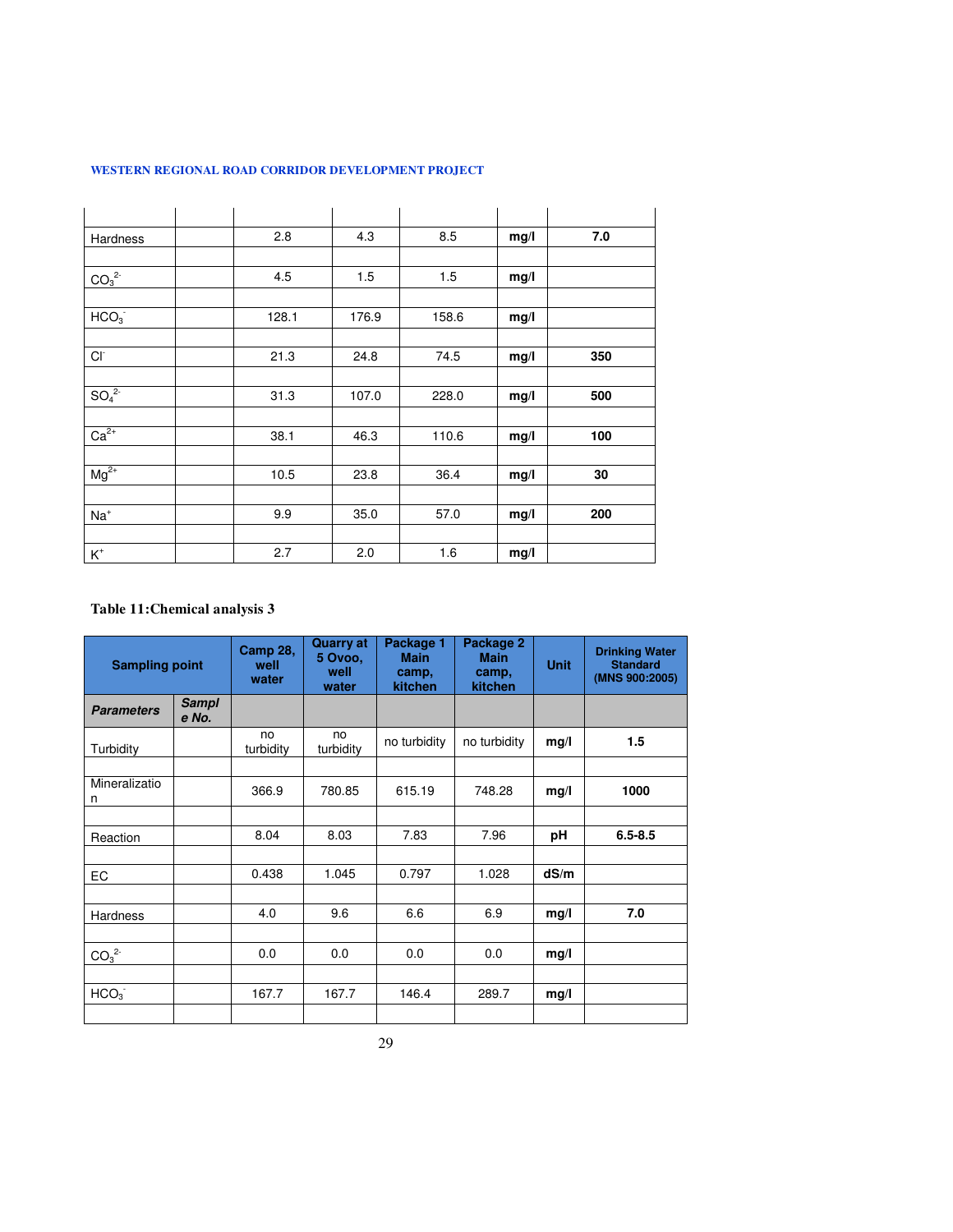| WESTERN REGIONAL ROAD CORRIDOR DEVELOPMENT PROJECT |  |  |
|----------------------------------------------------|--|--|
|                                                    |  |  |

| <b>CI</b>                    | 28.4 | 99.4  | 53.2  | 46.1  | mg/l | 350 |
|------------------------------|------|-------|-------|-------|------|-----|
|                              |      |       |       |       |      |     |
| SO <sub>4</sub> <sup>2</sup> | 74.9 | 282.4 | 248.6 | 241.2 | mg/l | 500 |
|                              |      |       |       |       |      |     |
| $Ca2+$                       | 56.1 | 126.7 | 45.7  | 54.1  | mg/l | 100 |
|                              |      |       |       |       |      |     |
| $Mg^{2+}$                    | 14.7 | 40.3  | 52.2  | 50.8  | mg/l | 30  |
|                              |      |       |       |       |      |     |
| $Na+$                        | 25.1 | 64.4  | 64.4  | 64.4  | mg/l | 200 |
|                              |      |       |       |       |      |     |
| $\mathsf{K}^*$               | 4.7  | 1.56  | 4.72  | 2.0   | mg/l |     |

#### **Table 12: Heavy metals analysis**

| <b>Sampling point</b>                       | <b>Sample</b> | <b>Content of heavy metals</b><br>mg/l |           |                |       |           |  |  |
|---------------------------------------------|---------------|----------------------------------------|-----------|----------------|-------|-----------|--|--|
|                                             | No.           | Cr                                     | <b>Pb</b> | C <sub>d</sub> | Ni    | <b>Zn</b> |  |  |
| Water sample from<br><b>Bodonch River</b>   | 2             | 0.000                                  | 0.008     | 0.001          | 0.035 | 0.043     |  |  |
| Water sample from<br><b>Tsahiriin River</b> | 9             | 0.000                                  | 0.038     | 0.002          | 0.090 | 0.240     |  |  |
| Drinking Water Standard (MNS<br>900:2005)   |               | 0.05                                   | 0.01      | 0.003          | 0.02  | 5         |  |  |

The monitoring team have taken water samples at the environmentally sensitive points and wells nearby construction camps that are used for drinking. The 2 main surface water resource along the Package 1 and Package roads are Bodonch river and Tsahiriin river. Other water samples were taken from wells and kitchens at the construction camps to ensure workers' health protection. The indicator of turbidity in water sample from Tsahiriin river was at 1583 which can be considered very high comparing to the standard level 1.5. The main reason is construction of a bridge over the river. However the heavy metals analysis shows no sign of contamination in the river water. All of the indicating figures representing Pb, Zn, Cd, Cr and Ni contents were either within or close to the standard level. Therefore, it can be concluded that the Bodonch and Tsahiriin river are free from heavy metal contamination. Main indicators for Bodonch river sample are all within the standard level.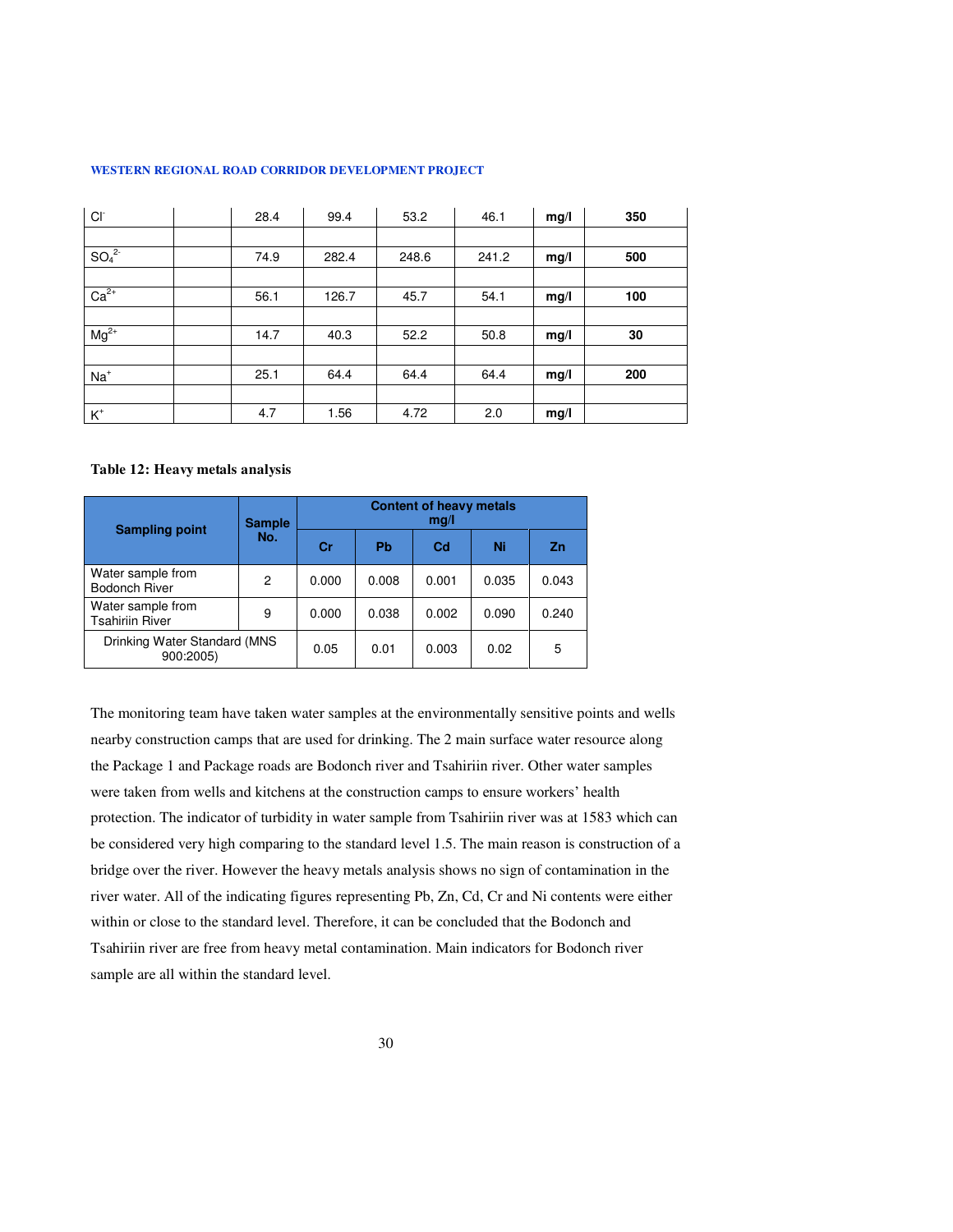Increase in turbidity level without heavy metals contamination in the Tsahiriin river is not a serious issue since the nature of the impact is temporary. However, following preventive measures were taken:

- An instruction was given to the Contractor and its engineers to minimize the impact.
- Notices sent to households who reside along the river about the temporary turbidity and recommended them using the river water from the upper side of the bridge or well water for the cattle breeding purposes.
- We will keep the regular communication with the herders to avoid any conflict and pay special attention to monthly water monitoring results to ensure the impact is minimized.

Laboratory test results for the water samples from the well and kitchen water show that all the indicators are within the allowed level of Drinking Water Standard of Mongolia, thus could be used for human drinking. The only water sample that has a turbidity level exceeding standard level is from the well nearby Urtiin camp. However, the kitchen water sample taken at the Urtiin camp shows no turbidity. Further water samplings for test analysis will be made at the Urtiin camp in June.

### **3.3.3 Dust measurement**

**Table 13: Measured dust concentration levels at the monitoring spots.** 

| No.            | <b>Measurement point</b> | <b>Average dust concentration</b><br>per hour (mg/m3) | <b>Maximum allowed level</b><br>(mg/m3) |
|----------------|--------------------------|-------------------------------------------------------|-----------------------------------------|
| 1              | Urtiin camp              | 0.097                                                 |                                         |
| $\overline{2}$ | Mogoin Khar quarry       | 0.035                                                 |                                         |
| 3              | Khujirtiin am quarry     | 0.27                                                  |                                         |
| 4              | Khujirtiin am camp       | 0.085                                                 |                                         |
| 5              | Camp 54                  | 0.174                                                 | 0.100                                   |
| 6              | Tsagduultiin am          | 0.537                                                 |                                         |
| $\overline{7}$ | Camp 28                  | 0.189                                                 |                                         |
| 8              | Boomiin am               | 0.847                                                 |                                         |
| 9              | Package I Main<br>Camp   | 0.551                                                 |                                         |
| 10             | Package II Main          | 0.067                                                 |                                         |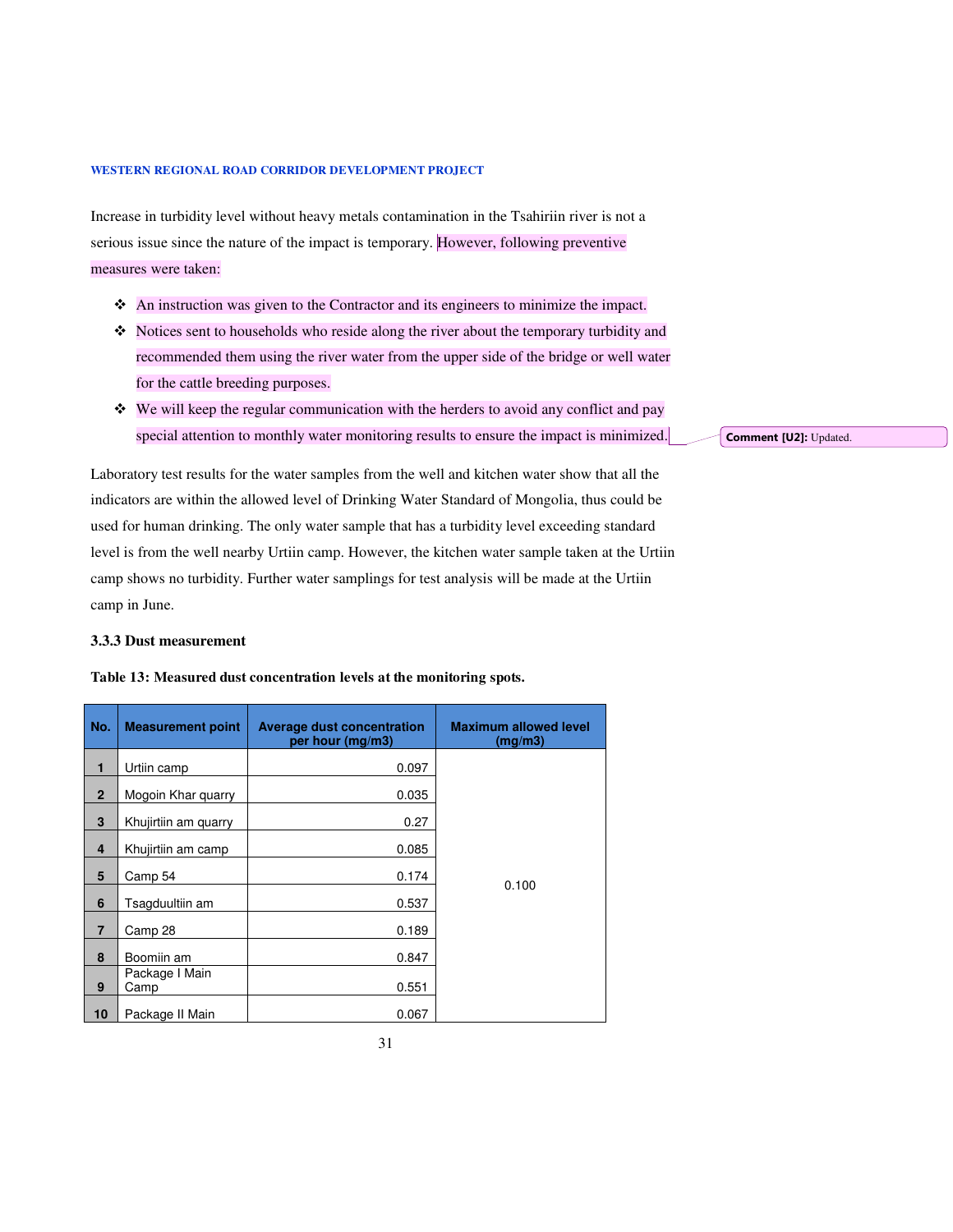| $-11$ | Camp - quarry |       |
|-------|---------------|-------|
|       | Maanit        | 0.085 |

The monitoring team has chosen 11 points around construction camps, quarries, mixing plants and the most actively operating construction points where dust generation is relatively high. The maximum allowed level of dust concentration is 0.1 mg/m3 according Mongolian Standard on Ambient Air Quality. Measured dust concentration level was within the allowed level at 5 spots and very close to allowed level (slightly exceeding) at 3 other spots. Dust generation levels have exceeded the standard level significantly at Tsagduultiin am quarry, 5 Ovoo quarry and the Main camp of Package 1 during the active construction hours.

### **Figure 13: Specialists from the Institute of Meteorology of Khovd province measuring dust concentration level**

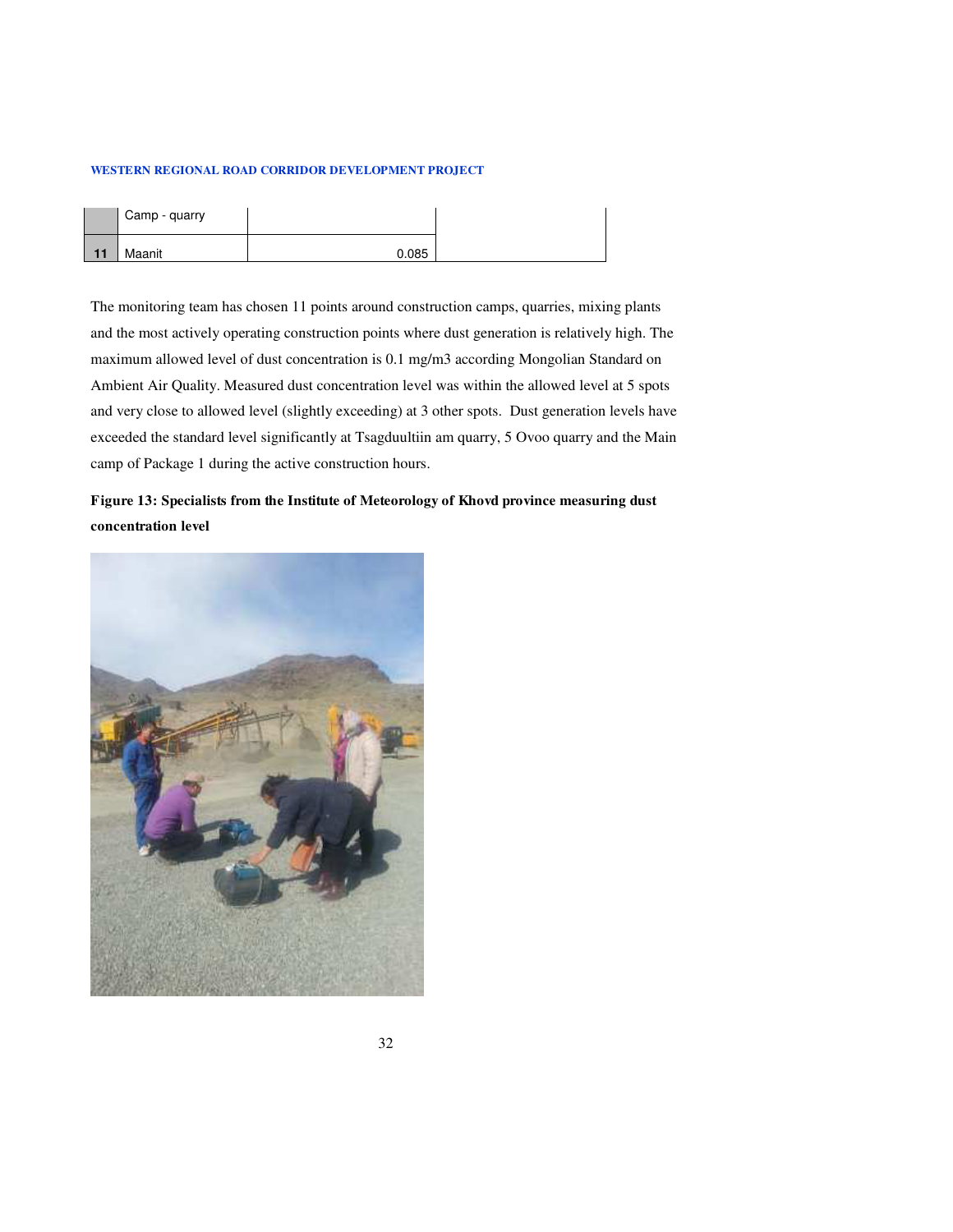### **3.3.4 Noise measurement**

#### **Table 14: Measured noise level at the monitoring spots**

| No.                     | <b>Measurement point</b>             | <b>Max</b><br>level<br>recorded | <b>Maximum</b><br>allowed level<br>(dB) |
|-------------------------|--------------------------------------|---------------------------------|-----------------------------------------|
| 1                       | Urtiin camp                          | 88.9                            |                                         |
| $\overline{2}$          | Mogoin khar quarry                   | 55.1                            |                                         |
| 3                       | Khujirt quarry & mixing<br>plant     | 87.8                            |                                         |
| $\overline{\mathbf{4}}$ | Khujirt camp                         | 68.0                            |                                         |
| 5                       | Bodonch river bridge                 | 82.1                            |                                         |
| 6                       | Bodonch canyon                       | 81.3                            |                                         |
| 7                       | Tsagduult am quarry                  | 77.2                            | 90                                      |
| 8                       | Camp 28                              | 76.5                            |                                         |
| 9                       | Package 1 Main camp                  | 69.3                            |                                         |
| 10                      | 5 Ovoo quarry                        | 86.5                            |                                         |
| 11                      | 5 Ovoo camp (Package 2<br>main camp) | 66.5                            |                                         |
| 12                      | <b>Tsahiriin River</b>               | 41.8                            |                                         |
| 13                      | North camp of Package II             | 53.9                            |                                         |

The monitoring spots chosen for noise measurement were the same as dust measurement spots, noise disturbance could be highest at those spots given the heavy workload, traffic of trucks and active operation. Maximum allowed level of noise during day time is 90 decibels according to the Mongolian Standard on Ambient Air Quality. At all of the 13 monitoring spots, the noise levels were within the allowed level. Thus, it can be concluded that the noise level at the active operation points are within the standard level.

### **3.4. Community work**

PIU Environmental monitoring consultant had 2 field trips to the Project site in May and June respectively. During the field trips, the consultant had organized meetings with environmental inspection officers of the local government, COMO officers and local residents who live along the Project road and visited to the environmental monitoring spots. Most of the local residents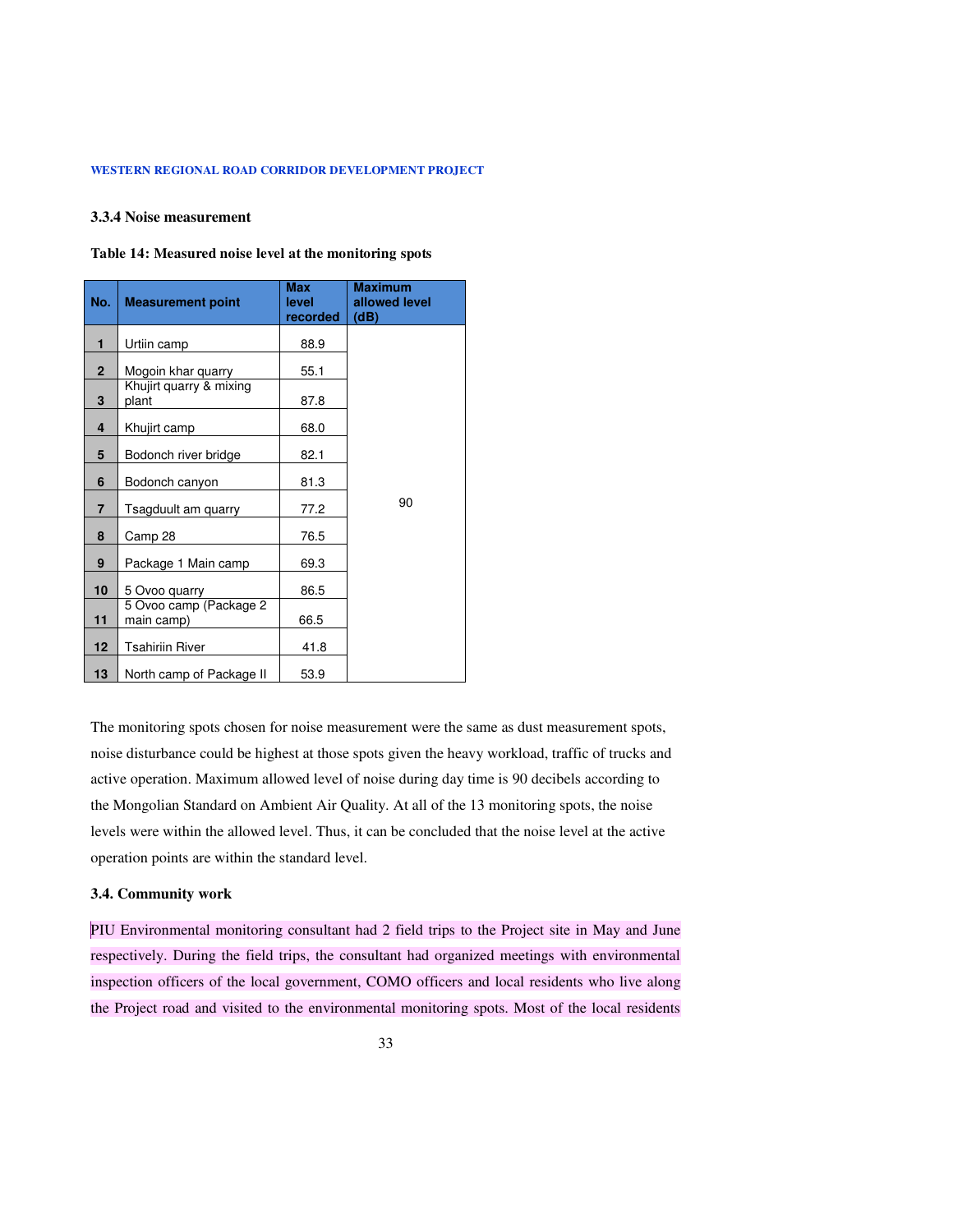have positive opinion about the Project as evidenced by the fact that many households are planning to start a service business along the road once the construction completes.

We have hired Community Outreach and Monitoring Officers in Mankhan, Altai and Must soums in 2013 who help us to implement the Grievance Redress Mechanism. Our COMO officers, D.Uuganbayar at Mankhan soum, B.Damdinjav at Altai soum and P.Bayanzul in Must soum, all had weekly work schedule that includes organizing training sessions, group discussion, conducting household survey and visits, site inspection and complaints reporting.

The COMO officers have organized group discussions among local residents during which current status of the Project is introduced to them. The group discussions have covered 170 people in Altai soum, 162 people in Must soum and 88 people in Mankhan soum.

The COMO officers have taken a household survey along the road corridor. The survey result shows that 25 households of Must soum and 43 households of Altai soum are residing at 5-20 km distance from the Project road. Exact location sheep yards, number of household members, education level and employment information are included in the survey. Detailed survey results will be included in a Quarterly Community Consultation Report which will be submitted later this month.

**Comment [U3]:** Updated

### **4. CONCLUSION**

The PIU, its consultants and contractors demonstrated a satisfactory level of environmental due diligence in the implementation of the project. The environmental protection measures and environmental compliance monitoring and reporting as set out in the Contract have been progressed within required budget and time scales.

Environmental protection measures, health safety requirements are well implemented in accordance with Environmental Management Plan. Soil, water and air quality monitoring was carried out in May and June. The Contractor has hired local professional organization such National Geographic Academy and Meteorology Institute of Khovd province to conduct to field monitoring and laboratory analysis that were included in the monthly report.

Community Outreach & Monitoring Officers in Altay, Must and Mankhan soum have presented benefits, progress status and environmental protection activities of the Project to local residents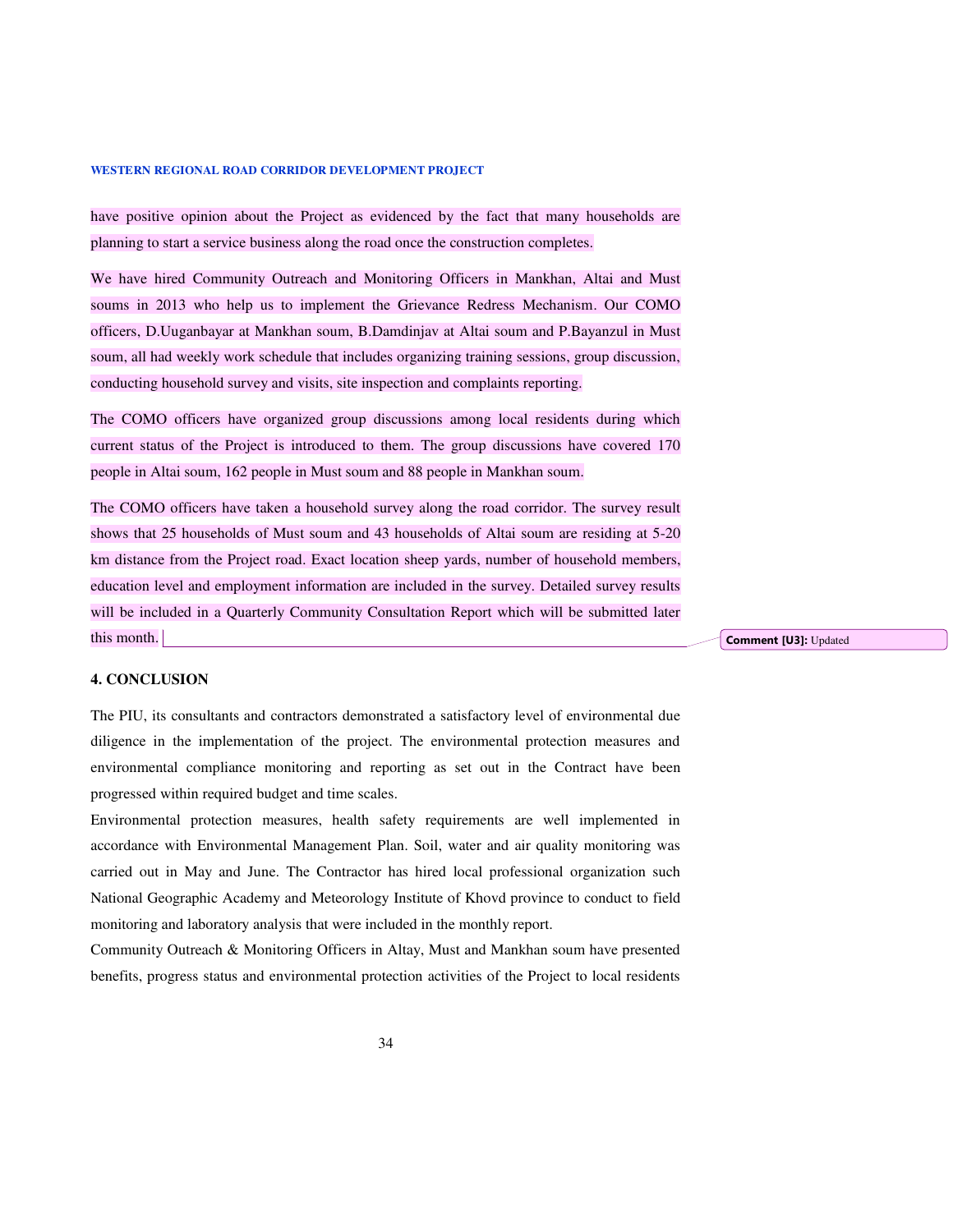on weekly basis and working to address their key concerns that will be reflected in the further operational works.

During the monitoring period, there were temporary impacts such as dust arising, noise disturbance and damaged landscapes (borrow pits and quarries) occurred, but those impacts were controlled and minimized successfully.

#### **Recommendation for further environmental work:**

- 1. Contractor shall continue monthly monitoring activities to ensure control of dust generation, noise disturbance and other impacts on environment. PIU and supervising units shall analyze monthly monitoring results and plan proper actions and mitigations measures if any impacts are found exceeding allowed levels.
- 2. Water and wildlife movement monitoring specialists are expected to be chosen and start their work in the quarter 3. PIU will ensure the surveys will be executed in accordance with ADB standards in a timely manner. Final report on wildlife movement survey will be the main guideline for planning of wildlife cross points along the road. Final report on Water quality monitoring will be an important document that will help ensure surface and ground water sources in the Project area are free of pollution, contamination and serious impacts.
- 3. Impacts on Tsahiriin River need close monitoring especially at the points where river crossing bridges are being built. Preventive measures need to be maintained and checked regularly to ensure no oil spillages and contamination.
- 4. Rehabilitation of quarries and borrow pit spots along the Package 1 road need close monitoring. With the Package 1 construction work is expected to be completed this year, quarry sites finished exploited shall be recovered.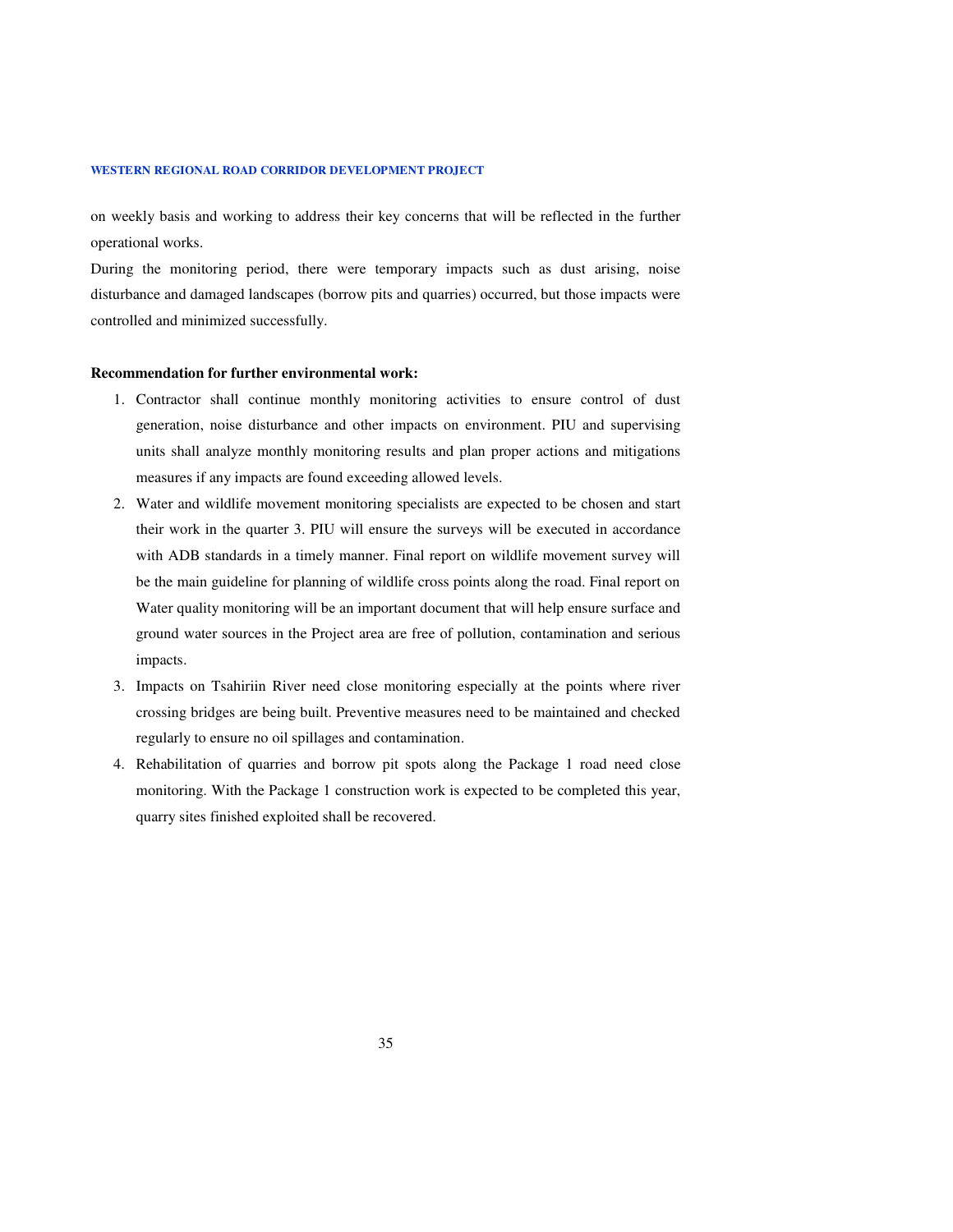### **APPENDIX A.**

### **Table 15: Compliance Report on Environmental Protection Measures**

| SL.<br>No    | <b>Place</b>                 | <b>Concern issue</b>                                                                                                                         | <b>Recommended</b><br>measures                                                                                                                                                                                                  | Implementation/<br><b>Compliances</b> | <b>Remedial Measures</b> |
|--------------|------------------------------|----------------------------------------------------------------------------------------------------------------------------------------------|---------------------------------------------------------------------------------------------------------------------------------------------------------------------------------------------------------------------------------|---------------------------------------|--------------------------|
| $\mathbf{1}$ | Road<br>Construction<br>site | Use of Safety<br>tools<br>(goggles,<br>dress,<br>gloves,<br>shoes,<br>helmet,<br>by<br>the<br>etc.<br>Construction<br>workers/<br>engineers. | Availability<br>of<br>safety tools at the<br>camp and at the<br>construction site.                                                                                                                                              | Compliances                           |                          |
|              |                              | Sign<br>Temporary<br>and Signals for<br>construction<br>works                                                                                | signals<br>marker<br>Important<br>like Line<br>post, STA. post,<br>Aerial<br>markers,<br>Intermediate aerial<br>markers, Warning<br>signs<br>and<br>Identification signs<br>etc. should be made<br>available along the<br>road. | Compliances                           |                          |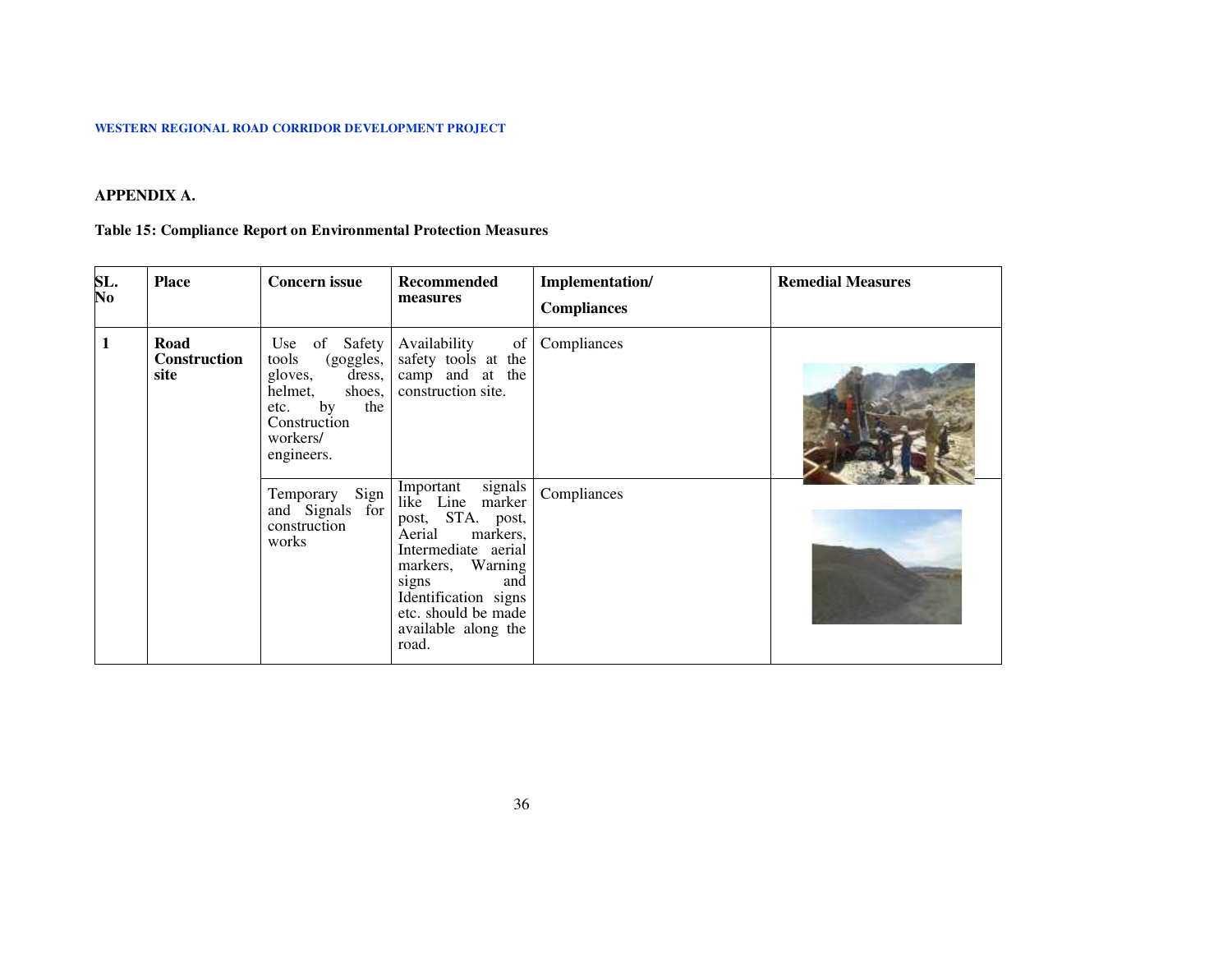| SL.<br>No | <b>Place</b>         | <b>Concern issue</b>                     | <b>Recommended</b><br>measures                                                                                                                                                                                                             | Implementation/<br><b>Compliances</b> | <b>Remedial Measures</b> |
|-----------|----------------------|------------------------------------------|--------------------------------------------------------------------------------------------------------------------------------------------------------------------------------------------------------------------------------------------|---------------------------------------|--------------------------|
| 2.        | Construction<br>camp | Water supply                             | Arrangement for<br>elevated service<br>reservoir / tank.<br>Availability<br>of<br>taps in bathroom,<br>kitchen<br>toilet,<br>and dining space<br>Ensure drinking<br>quality<br>water<br>through tests as<br><b>WHO</b><br>per<br>standards | Compliances.                          |                          |
|           |                      | Sanitation                               | Provision<br>of<br>water closet and<br>flushing system<br>toilet<br>in<br>and<br>bathroom<br>Effluent<br>transportation<br>arrangement into<br>septic tank for<br>treatment<br>and<br>disposal through<br>soak pits.                       | Provided                              |                          |
|           |                      | Kitchen<br>and<br>dining<br>environment. | Provision<br>of<br>adequate<br>ventilation, fixing<br>of hand basins and<br>cleanliness                                                                                                                                                    | Provided                              |                          |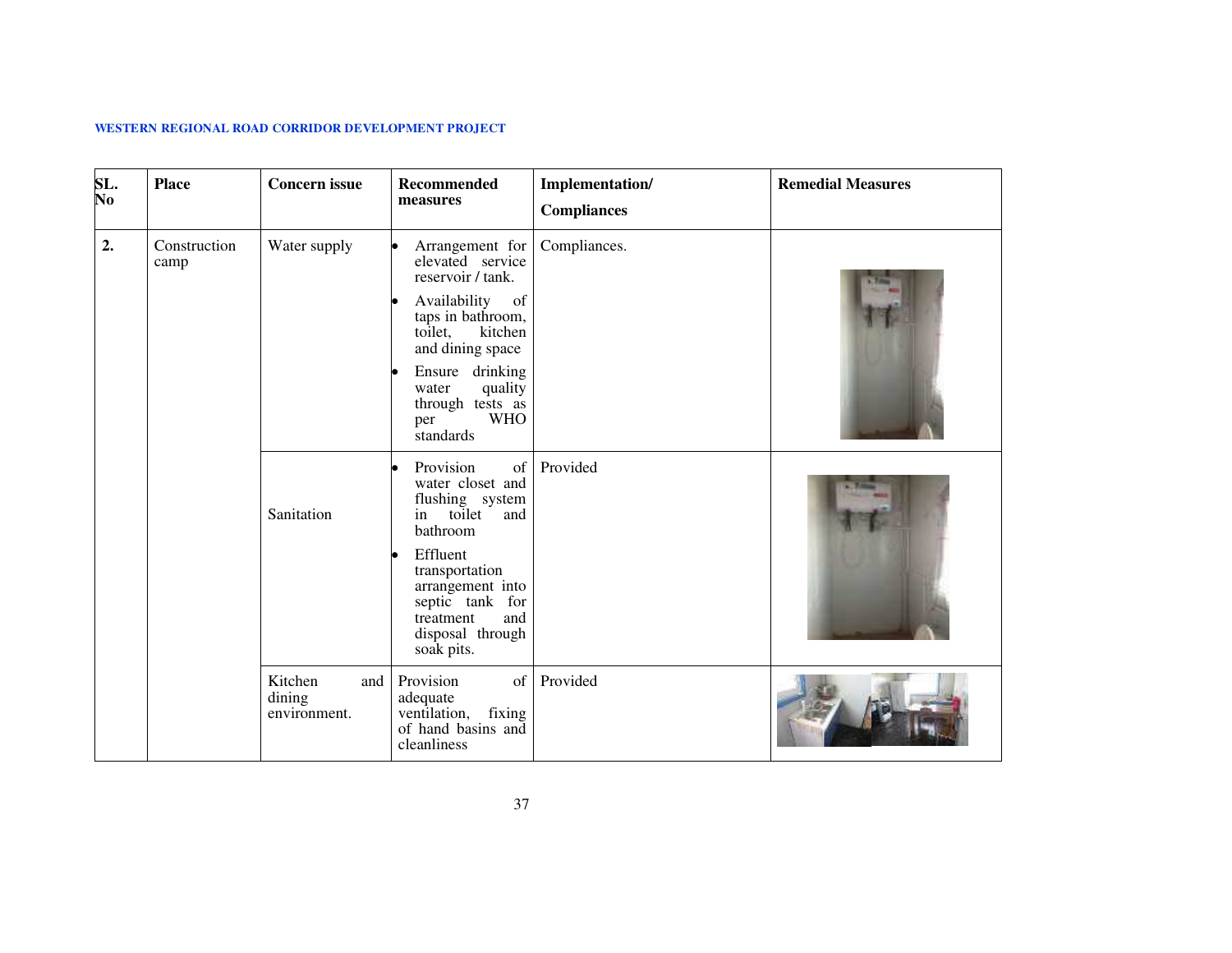| SL.<br>$\overline{\mathbf{N}\mathbf{o}}$ | <b>Place</b> | <b>Concern issue</b>  | <b>Recommended</b><br>measures                                                                                                                                                      | Implementation/<br><b>Compliances</b> | <b>Remedial Measures</b>                                                        |
|------------------------------------------|--------------|-----------------------|-------------------------------------------------------------------------------------------------------------------------------------------------------------------------------------|---------------------------------------|---------------------------------------------------------------------------------|
|                                          |              | Drainage at the       | Provision of storm                                                                                                                                                                  | Provided                              |                                                                                 |
|                                          |              | camp                  | water drainage to<br>nearby drain/stream<br>outside the camp<br>area.                                                                                                               |                                       |                                                                                 |
|                                          |              |                       | Avoid stagnation of<br>inside the<br>water<br>camp.                                                                                                                                 | Compliances                           |                                                                                 |
|                                          |              | Solid waste           | Placement of waste<br>collection bins (one<br>for two rooms), and<br>Immediate<br>modernization<br>of<br>waste disposal dig<br>with cover<br>and<br>proper handling at<br>the camp. | Compliances                           |                                                                                 |
|                                          |              | First aid facilities, | for<br>Physician<br>facilitating<br>round<br>the clock service                                                                                                                      | First Aid Facilities Available        | Well Cooperation with Local<br>Hospitals, Doctor will come to<br>SWC if needed. |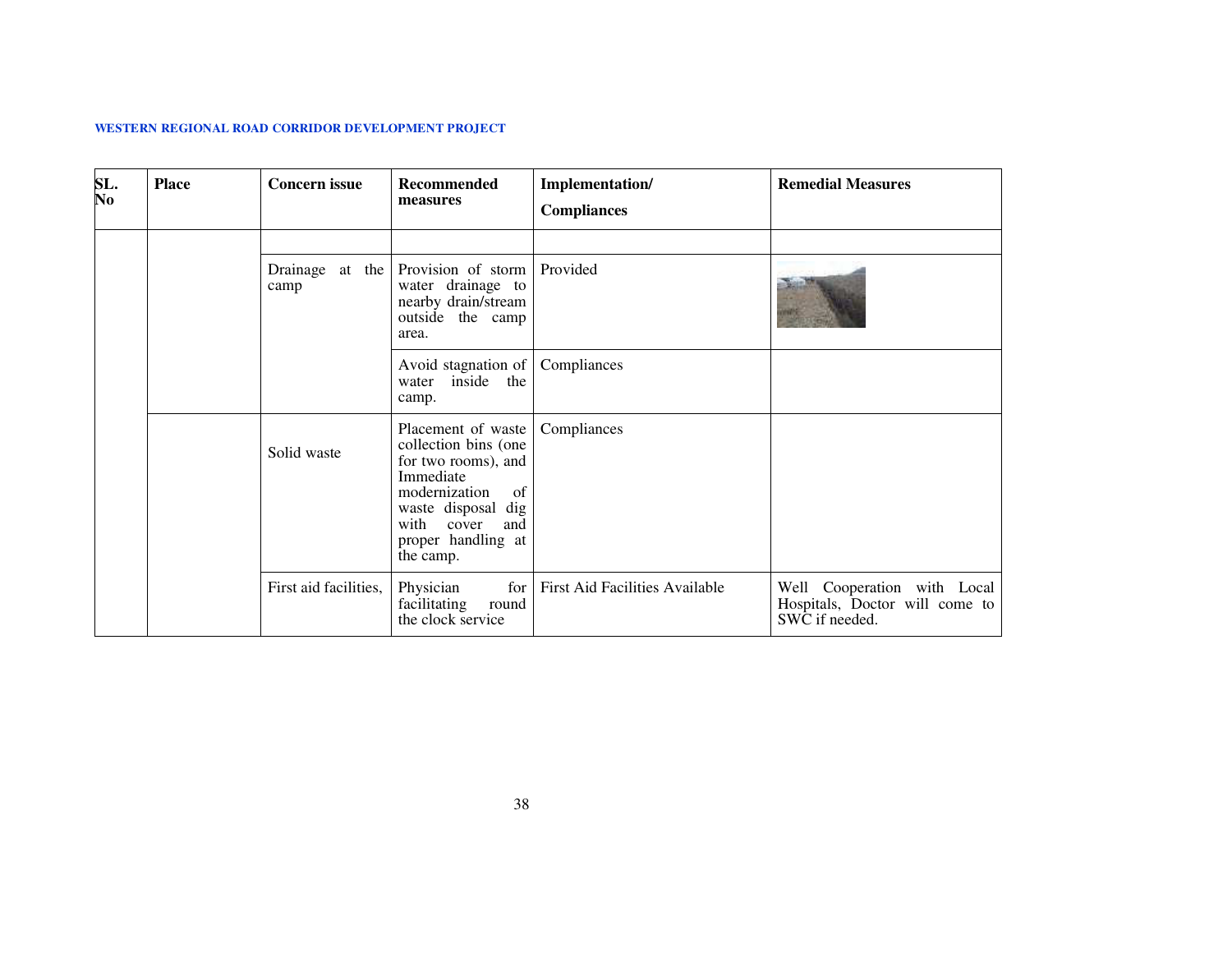| SL.<br>No | <b>Place</b> | <b>Concern issue</b> | Recommended<br>measures                                                                                                                              | Implementation/<br><b>Compliances</b> | <b>Remedial Measures</b> |
|-----------|--------------|----------------------|------------------------------------------------------------------------------------------------------------------------------------------------------|---------------------------------------|--------------------------|
|           |              | Workshop             | • Structure<br>modification<br>raised<br>with<br>impervious<br>platform<br>and<br>shed/roof.                                                         | Implemented.                          |                          |
|           |              |                      | • Collection<br>of<br>drips on tray and<br>storing in drum<br>for re-use or safe<br>disposal                                                         |                                       |                          |
|           |              |                      | • Soaking<br>arrangement with<br>dry sands in case<br>accidental<br>$\sigma$ f<br>spillage<br>and<br>disposal in deep<br>pit away from<br>water body |                                       |                          |
|           |              | Stock pile           | Maintenance<br>of<br>stockpile height at a<br>$\overline{4}$<br>maximum of<br>meter                                                                  | Implemented                           |                          |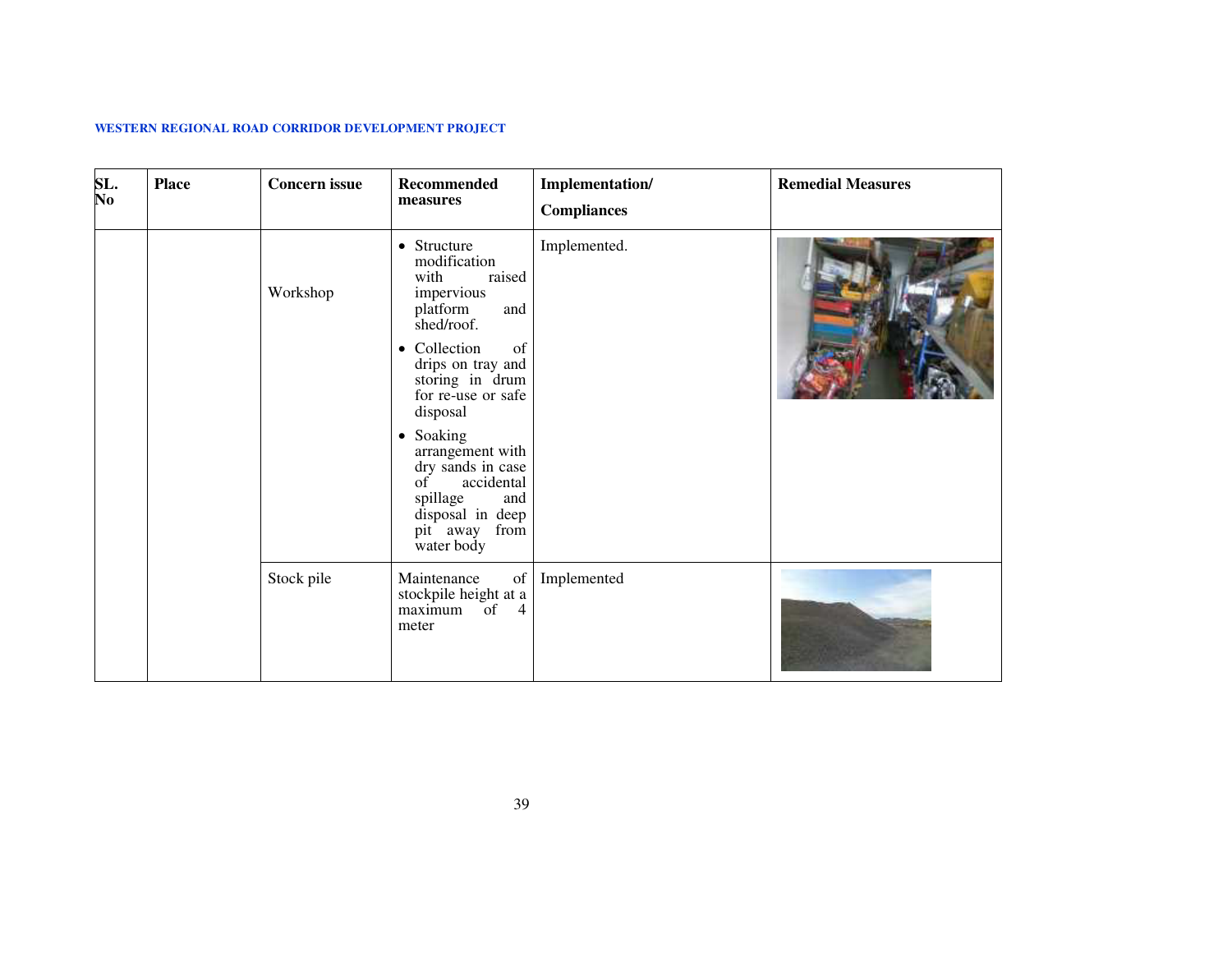| SL.<br>No | <b>Place</b>               | <b>Concern issue</b>                                                                                                                                                                                         | Recommended<br>measures                                                                                                                                                                                                                                                                                                           | Implementation/<br><b>Compliances</b> | <b>Remedial Measures</b> |
|-----------|----------------------------|--------------------------------------------------------------------------------------------------------------------------------------------------------------------------------------------------------------|-----------------------------------------------------------------------------------------------------------------------------------------------------------------------------------------------------------------------------------------------------------------------------------------------------------------------------------|---------------------------------------|--------------------------|
| 3.        | Quarry/Borrow<br>area.     | • Material<br>collection<br>• Compliance<br>with<br>Environmental<br>Law, 2006.                                                                                                                              | • Preparation of a<br>plan for required<br>available<br>and<br>quantity supported<br>by survey data and<br>profiling of the<br>the<br>river<br>at<br>material collection<br>point<br>Collect permission<br>from NEPA, M/O<br>Mines and local<br>authority (if any)<br>for extraction of<br>from<br>stone<br>riverbed.             | Compliances                           |                          |
| 4.        | Unplanned Hill<br>cutting, | Unplanned<br>cutting<br>and<br>disposal of spoil<br>earth and debris<br>materials<br>will<br>lead to erosion of<br>the hill and will<br>deposit the eroded $\bullet$ compaction<br>soil on the road<br>site. | hill • Maintain necessary<br>slope to the hill<br>cutting area and<br>staged disposal of<br>spoil earth from<br>hill cutting with<br>adequate<br>and<br>erosion protection<br>measures<br>to<br>prevent all kinds of<br>soil movement on<br>the<br>constructed<br>road,<br>valleys,<br>agricultural lands,<br>and<br>river/stream | Compliances                           |                          |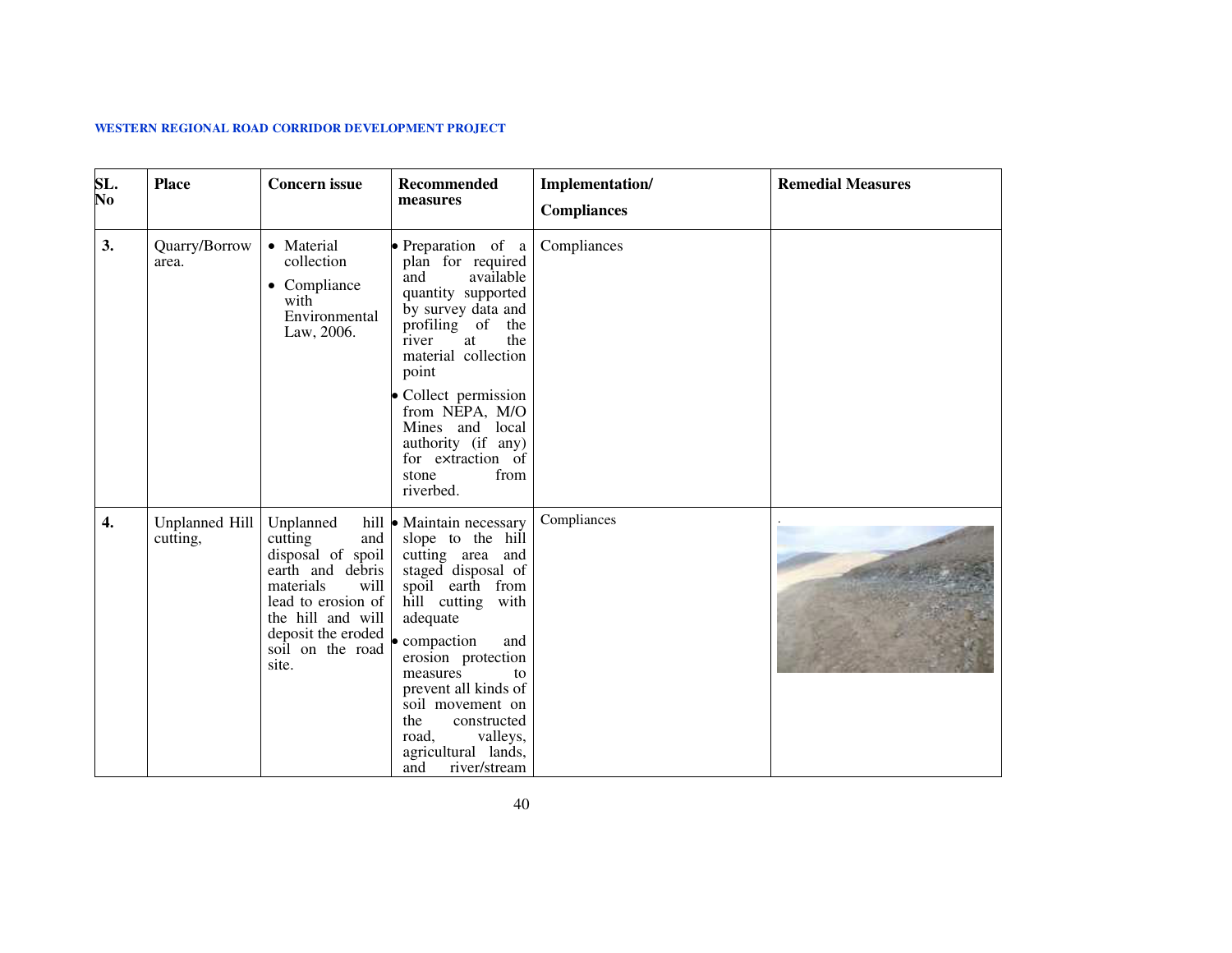| SL.<br>No | <b>Place</b>                                                          | <b>Concern issue</b>                                                                                               | <b>Recommended</b><br>measures                                                                                                                                                                                                                                                                                                | Implementation/<br><b>Compliances</b> | <b>Remedial Measures</b> |
|-----------|-----------------------------------------------------------------------|--------------------------------------------------------------------------------------------------------------------|-------------------------------------------------------------------------------------------------------------------------------------------------------------------------------------------------------------------------------------------------------------------------------------------------------------------------------|---------------------------------------|--------------------------|
|           |                                                                       |                                                                                                                    | courses.                                                                                                                                                                                                                                                                                                                      |                                       |                          |
| 5.        | Crusher Plant<br>at site.                                             | Dust pollution at $\bullet$ Regular<br>the site resulting<br>different diseases<br>of the residence<br>of the camp | spray<br>water at the dust<br>area and the entire<br>internal<br>road,<br>inside the camps.<br>• Arrangement for<br>sprinkler<br>water<br>throughout<br>the<br>crushing<br>time,<br>wearing of masks,<br>goggles, etc., and<br>regular<br>health<br>checking of the<br>crusher equipment<br>operators/workers<br>at the site. | Compliances                           |                          |
| 6.        | fighting $\vert$<br>Fire<br>equipments at<br>Camp,<br>the<br>Offices, | Fire<br>fighting<br>equipments<br>should be placed<br>at the camp and<br>office,                                   | Immediate<br>placement of fire<br>fighting equipments<br>so that it can visible<br>and in case of any<br>emergency, it can<br>be utilized.                                                                                                                                                                                    | Compliances                           |                          |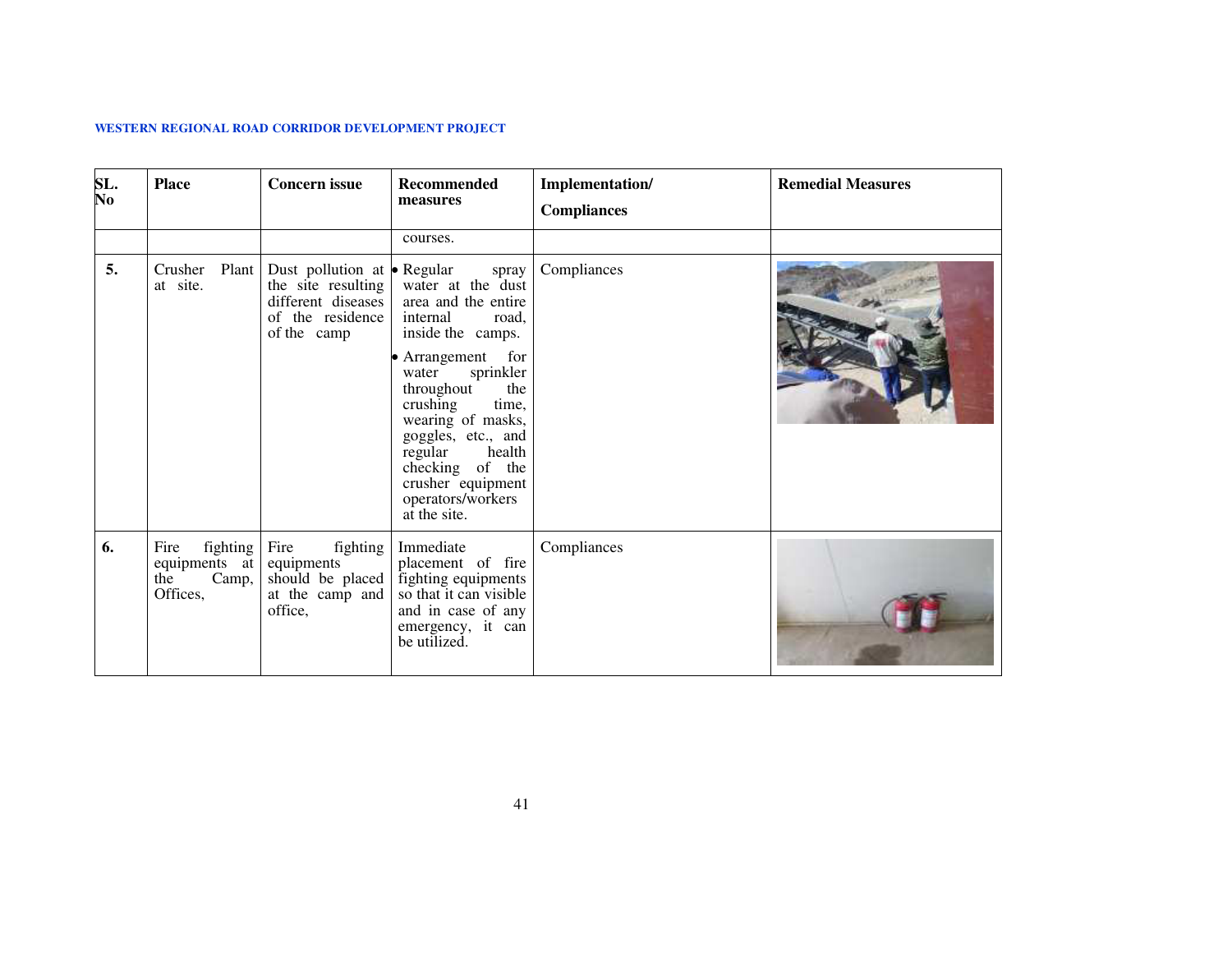| SL.<br>No        | <b>Place</b>                                                                                    | <b>Concern</b> issue                                                                                                                                     | <b>Recommended</b><br>measures                                                                                                                                                                       | Implementation/<br><b>Compliances</b> | <b>Remedial Measures</b> |
|------------------|-------------------------------------------------------------------------------------------------|----------------------------------------------------------------------------------------------------------------------------------------------------------|------------------------------------------------------------------------------------------------------------------------------------------------------------------------------------------------------|---------------------------------------|--------------------------|
| $\overline{7}$ . | Transport<br>and<br>equipment<br>movement at the<br>camp.                                       | Excessive<br>dust<br>polluting surrounding<br>environment of the<br>and<br>sound<br>camp<br>due<br>pollution<br>to<br>transport movement<br>in the camp. | Equipment meeting<br>environmental<br>standard in respect<br>of sound should be<br>used in the camp<br>construction<br>and<br>area.                                                                  | Compliances                           |                          |
| 8:               | Tree plantation at<br>the road, camp<br>and at the offices.                                     | For<br>the<br>better<br>environment<br>it is<br>required to plant tree<br>along the road side,<br>camp, offices etc.                                     | Tree plantation along<br>the road, at the camp<br>and at the offices<br>should<br>be<br>implemented<br>immediately                                                                                   | Implemented                           |                          |
| 9.               | Storage and use of<br>chemicals,<br>fuel<br>and lubricant at<br>the camp and at<br>the offices. | Soil pollution<br>for<br>spilled out from the<br>vehicles, bituminous<br>drum etc.<br>at<br>the<br>camp and<br>the<br>at<br>offices.                     | Strict<br>chemical<br>and<br>solid waste handling<br>and storage practices<br>should be followed.                                                                                                    | Compliances                           |                          |
| 10.              | Construction<br>related<br>workers<br>Impact at the<br>camp and at the<br>construction sites.   | • Unhygienic and<br>littered<br>environment<br>around the camp,<br>$\bullet$ Exposure<br>to<br>hazards,<br>transmission<br>of                            | local<br>The<br>workers<br>should be oriented to<br>hygienic disposal of<br>solid waste, hazardous<br>materials, and proper<br>handling methods. And<br>also should be provided<br>regular<br>health | Compliances                           |                          |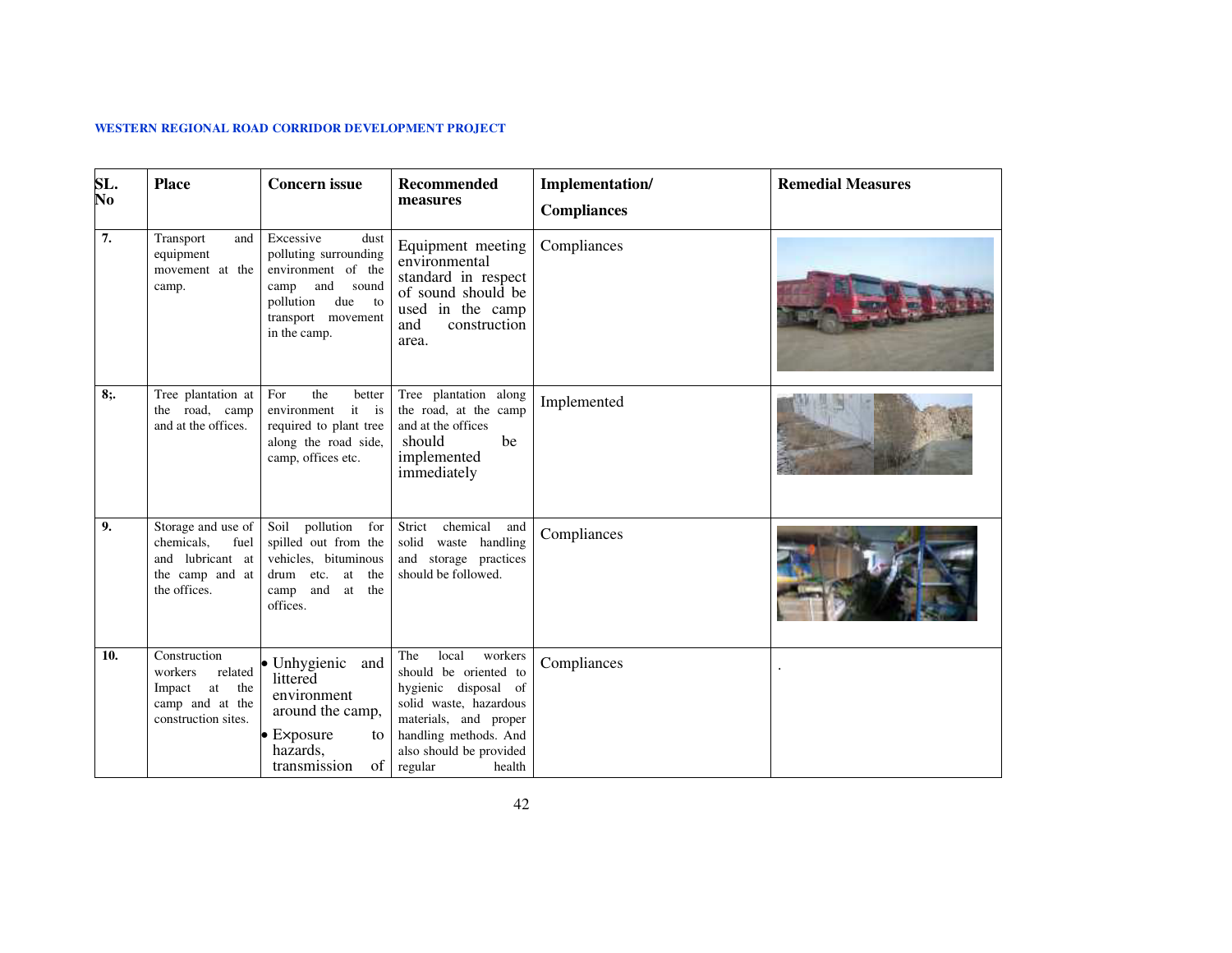| SL.<br>No | <b>Place</b>                  | <b>Concern</b> issue                                                                                                                       | Recommended<br>measures                                                                                 | Implementation/<br><b>Compliances</b> | <b>Remedial Measures</b> |
|-----------|-------------------------------|--------------------------------------------------------------------------------------------------------------------------------------------|---------------------------------------------------------------------------------------------------------|---------------------------------------|--------------------------|
|           |                               | diseases<br>among<br>workers,<br>water-<br>borne diseases to<br>workers.                                                                   | inspections<br>and<br>vaccination among the<br>workers.                                                 |                                       |                          |
| 11.       | <b>Traffic Signal</b>         | Without<br>traffic<br>accident<br>signal<br>may be happened                                                                                | Signal Man should<br>be provided at the<br>construction site.                                           | Implemented                           |                          |
| 12.       | Accommodatio<br>n in the camp | According to size<br>the<br>of<br>room<br>accommodation<br>of the workers<br>should<br>be<br>provided.                                     | Accommodation of<br>the workers should<br>have enough space<br>and<br>should<br>be<br>cleaned everyday. | Compliances                           |                          |
| 13.       | Environmental<br>officer      | absence<br>of<br>In<br>environmental<br>officer<br>contractors<br>will<br>activities<br>may not going on<br>environment<br>as<br>friendly. | Immediate<br>of<br>placement<br>environmental<br>officer.                                               | Available                             |                          |

**2.5.3 Environmental Protection Checklist**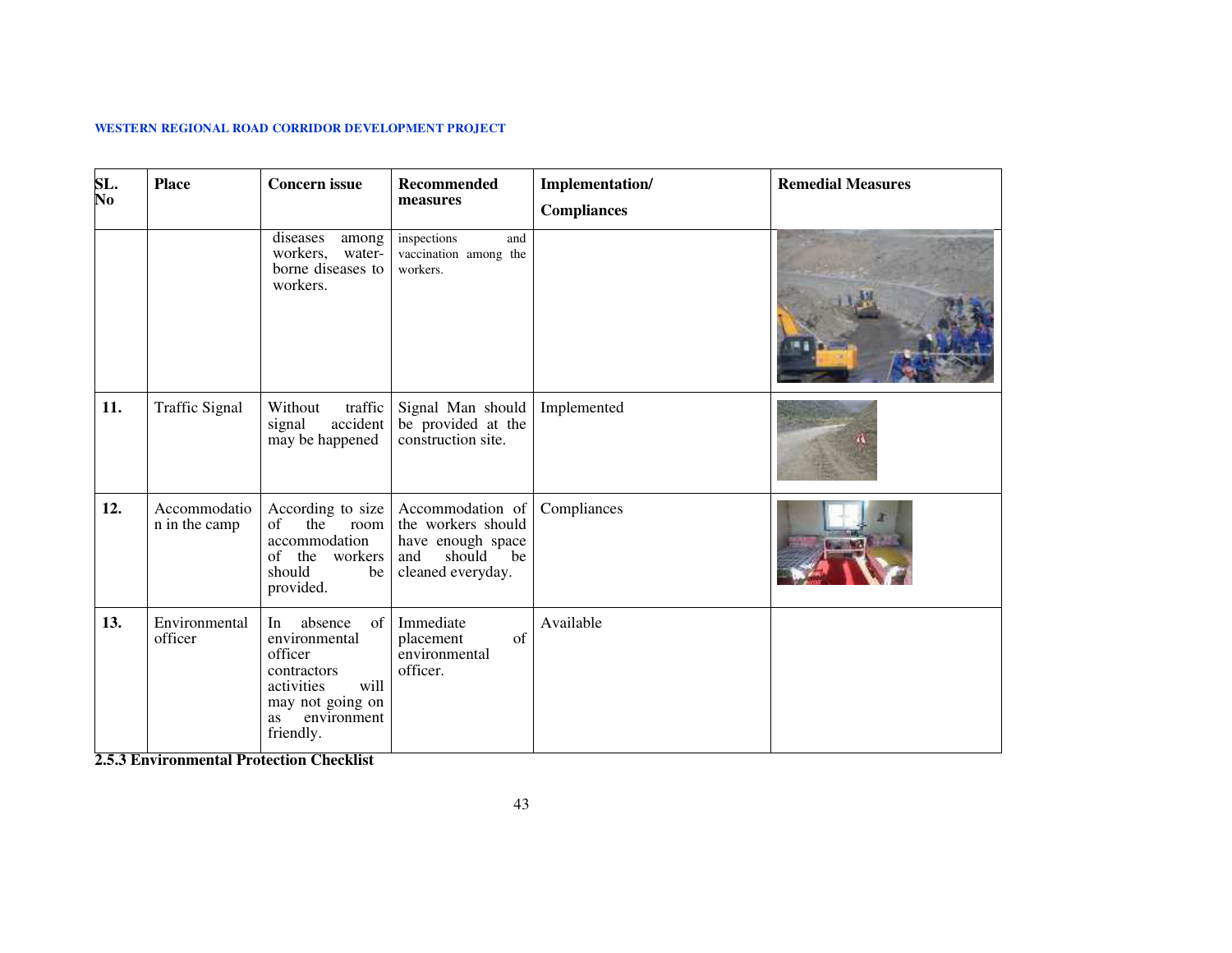### **Table 16: Drainage and Protection Structures Construction Stage Checklist for Compliance with EPP**

| SN             | <b>Work Description</b>                                                                                                             | EPP<br>Compliance |             | <b>Improvements Required (Detail)</b> |
|----------------|-------------------------------------------------------------------------------------------------------------------------------------|-------------------|-------------|---------------------------------------|
|                |                                                                                                                                     | Yes               | No          |                                       |
| 1              | Setting out/Layout Should not have adverse<br>effect on the Environment                                                             |                   | $\mathbf N$ |                                       |
| $\overline{2}$ | Traffic Diversion Road is EPP Friendly                                                                                              | Y                 |             |                                       |
| 3              | Water Course Diversion (if any) as per<br><b>EPP/EMP Guidelines</b>                                                                 | Y                 |             |                                       |
| 4              | Dust Control as per EPP Guidelines                                                                                                  | Y                 |             |                                       |
| 5              | Irrigation/River Water Course Quality not<br>disturbed. If disturbed, Lab test for baseline $ Y $<br>and after disturbance required |                   |             |                                       |
| 6              | Natural Habitat outside ROW not affected, if<br>any.                                                                                | Y                 |             |                                       |
| 7              | Trees, Plantations outside ROW not affected,<br>if any                                                                              | Y                 |             |                                       |
| 8              | Noise effect to nearby settlement as per<br><b>EMP/EPP Guidelines</b>                                                               | Y                 |             |                                       |
| 9              | Water courses are protected from fuel and silt<br>contamination/spillage                                                            | Y                 |             |                                       |
| 10             | Traffic Control signs are properly laid out.                                                                                        | $\overline{Y}$    |             |                                       |
| 11             | All safety measures are in place during<br>construction                                                                             | Y                 |             |                                       |
| 12             | Disposal of surplus material to a safe and                                                                                          | Y                 |             |                                       |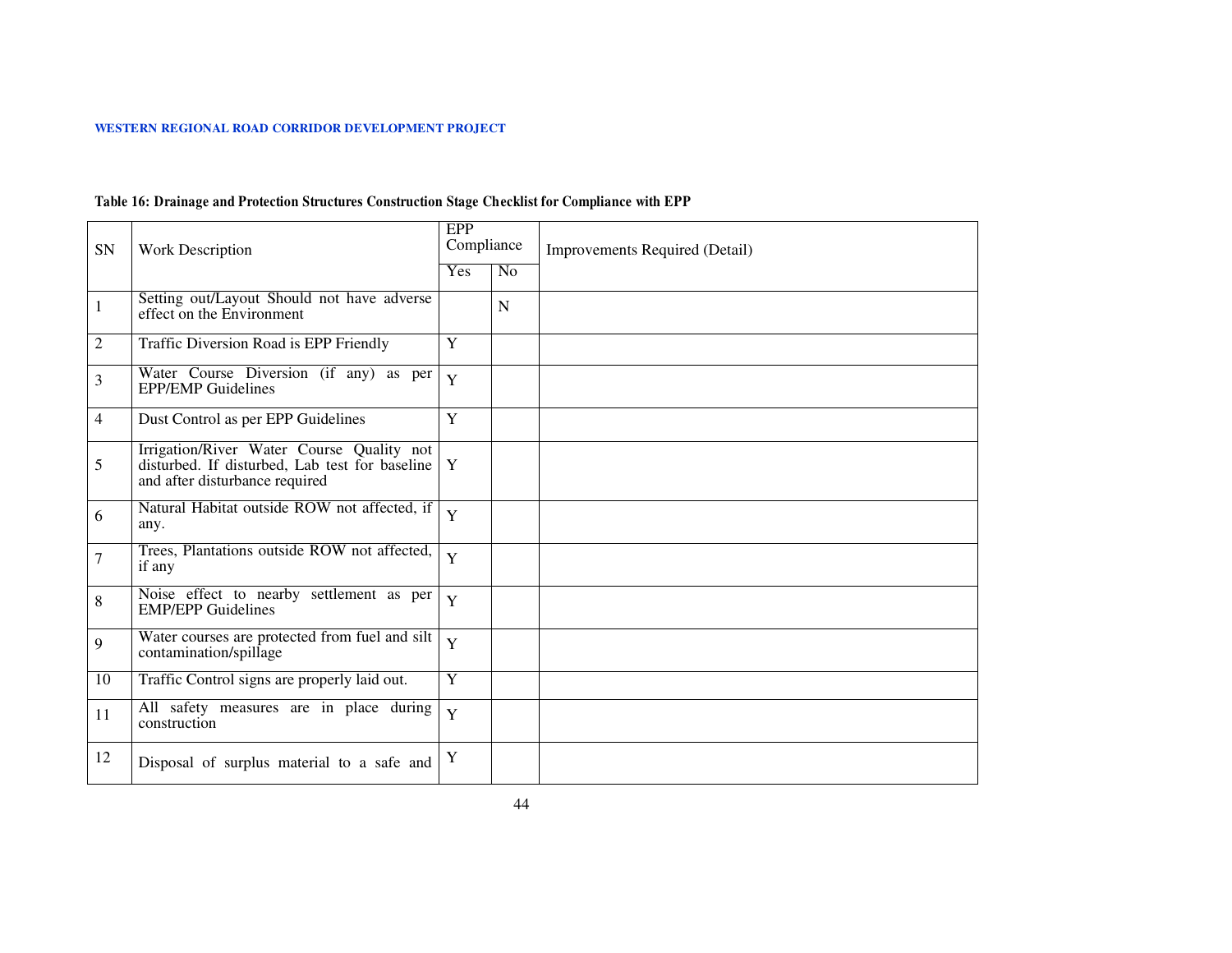|    | approved location                                                                 |                         |  |
|----|-----------------------------------------------------------------------------------|-------------------------|--|
| 13 | Surface water drainage Observed. Ponding of<br>surface water (rain) do not exist. | $\overline{\mathbf{v}}$ |  |
| 15 | Spillage of Hazardous Material into water<br>courses is effectively prevented     | $\mathbf{v}$            |  |
| 16 | Clean up of Construction debris after works<br>completed as per EPP               | Y                       |  |
| 17 | Site Sanitation and Sewerage Waste location<br>is safely set up.                  | Y                       |  |
| 18 | Nearby Settlements Disturbances reduced to<br>minimum                             | Y                       |  |
|    |                                                                                   |                         |  |

### **Table 17: Road Earth Works Construction Stage Checklist for Compliance with EPP**

| <b>SN</b>      | Work Description                                                    |   | Compliance     | <b>Improvements Required (Detail)</b> |
|----------------|---------------------------------------------------------------------|---|----------------|---------------------------------------|
|                |                                                                     |   | N <sub>o</sub> |                                       |
|                | Setting out/Layout is as per Construction<br>drawing within ROW     | Y |                |                                       |
| $\overline{2}$ | Traffic Diversion Road EPP friendly as per<br>approved TCP          | Y |                |                                       |
| 3              | Water Course Diversion (if any) as per<br><b>EPP/EMP</b> Guidelines | Y |                |                                       |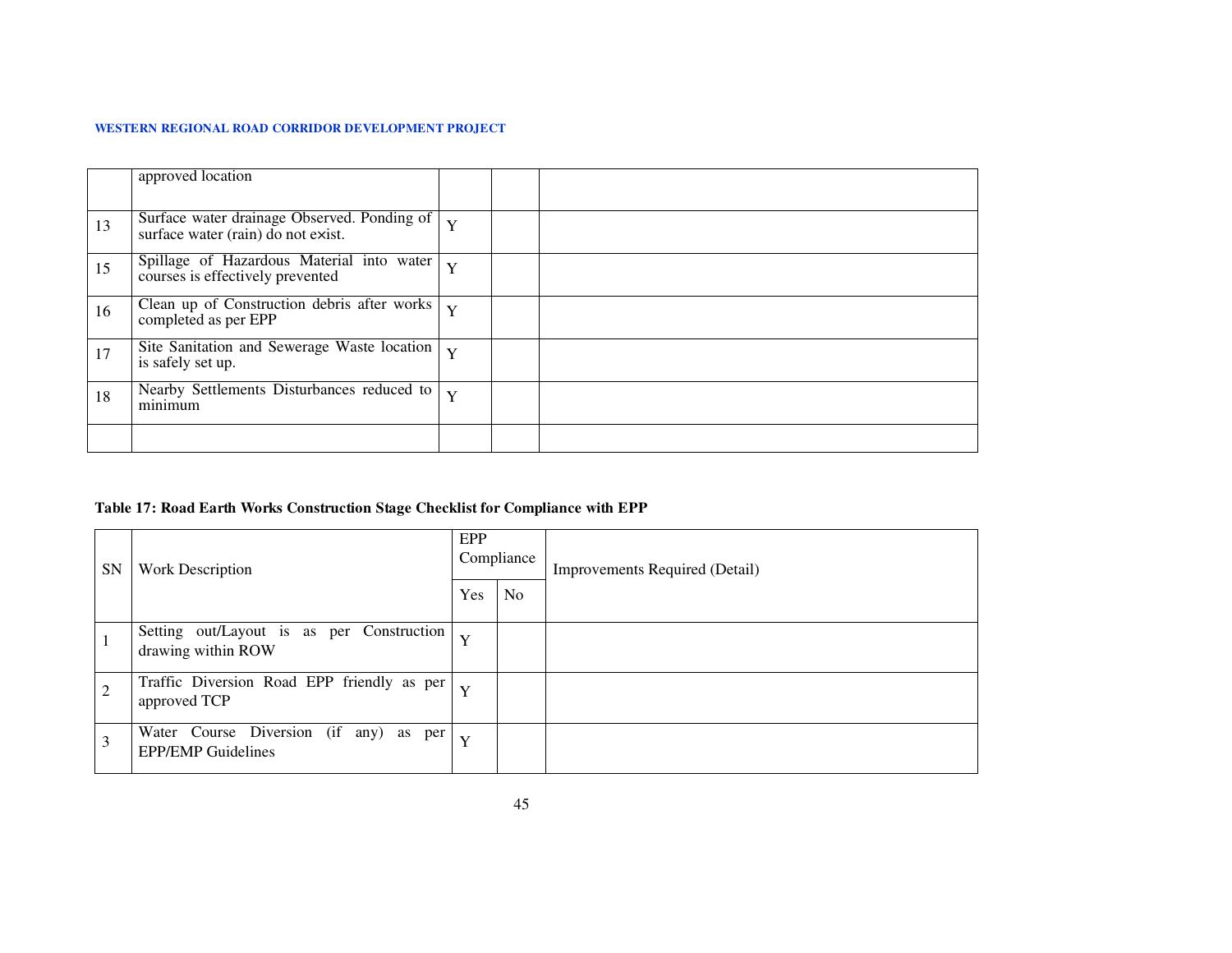| 4  | Dust Control as per EPP Guidelines                                                                                            | Y |   |                                                                                                                                                                                                           |
|----|-------------------------------------------------------------------------------------------------------------------------------|---|---|-----------------------------------------------------------------------------------------------------------------------------------------------------------------------------------------------------------|
| 5  | Irrigation/River Water Course Quality not<br>disturbed. If disturbed, Lab test for baseline and<br>after disturbance required | Y |   |                                                                                                                                                                                                           |
| 6  | Natural Habitat outside ROW not affected, if<br>any.                                                                          | Y |   |                                                                                                                                                                                                           |
| 7  | Trees, Plantations outside ROW not affected, if<br>any                                                                        | Y |   |                                                                                                                                                                                                           |
| 8  | Noise effect to nearby settlement as per<br><b>EMP/EPP Guidelines</b>                                                         | Y |   |                                                                                                                                                                                                           |
| 9  | Water courses are protected from fuel and silt<br>contamination/spillage                                                      | Y |   |                                                                                                                                                                                                           |
| 10 | Traffic Control signs are properly laid out.                                                                                  | Y |   |                                                                                                                                                                                                           |
| 11 | All safety measures are in place during<br>construction.                                                                      | Y |   |                                                                                                                                                                                                           |
| 12 | Disposal of surplus material to a safe and<br>approved location including temporary road to<br>disposal site.                 |   | N | Surplus material from cut sections are scattered on the area near<br>cut sections that should be arranged by spreading or be stockpiled<br>with the formation that match to the existing natural grounds. |
| 13 | Surface water drainage Observed. Pounding of<br>surface water (rain) do not exist.                                            | Y |   |                                                                                                                                                                                                           |
| 15 | Spillage of Hazardous Material into water<br>courses is effectively prevented                                                 | Y |   |                                                                                                                                                                                                           |
| 16 | EmbanSTA.ent erosion on cut sections has been<br>addressed on the design and construction stage.                              | Y |   |                                                                                                                                                                                                           |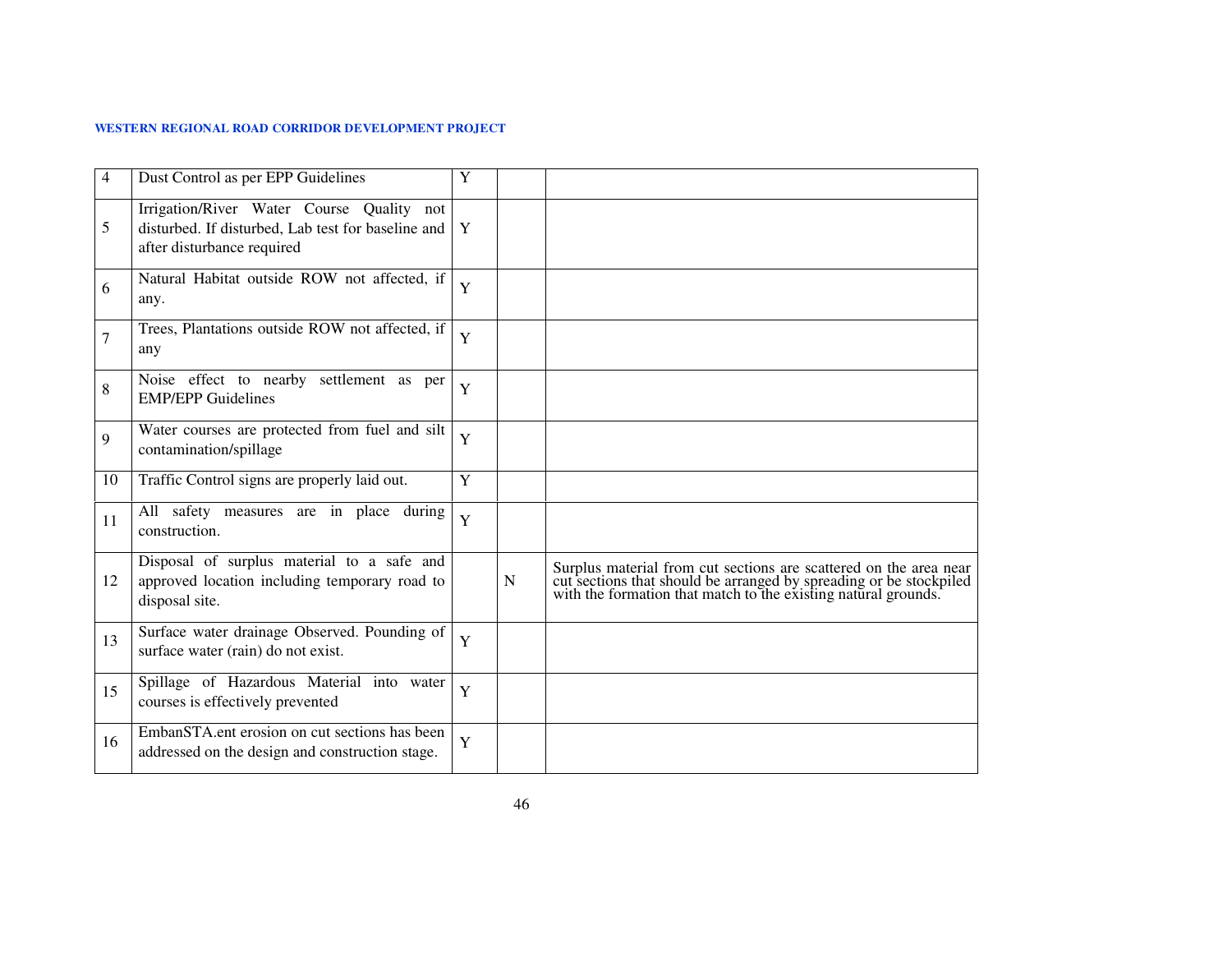|     | Clean up of Construction debris after works<br>Y<br>Y                            |  |  |
|-----|----------------------------------------------------------------------------------|--|--|
| -18 | Site Sanitation and Sewerage Waste location is $\vert$ $\vert$<br>safely set up. |  |  |
| 19  | Nearby Settlements Disturbances reduced to<br>minimum                            |  |  |
|     |                                                                                  |  |  |

### **Table 18: Road Pavement Works Construction Stage Checklist for Compliance with EPP**

| SN             | <b>Work Description</b>                                            | EPP<br>Compliance |                | Improvements Required (Detail) |
|----------------|--------------------------------------------------------------------|-------------------|----------------|--------------------------------|
|                |                                                                    |                   | N <sub>o</sub> |                                |
|                | Setting out/Layout is as per Construction drawing<br>within ROW    | Y                 |                |                                |
| $\overline{2}$ | Traffic Diversion Road EPP friendly as per approved<br><b>TCP</b>  | Y                 |                |                                |
| 3              | Traffic Control for ongoing construction is effectively<br>set up. | Y                 |                |                                |
| 4              | Dust Control as per EPP Guidelines                                 | Y                 |                |                                |
| 5              | Health and Safety Measures are observed on site.                   | Y                 |                |                                |
| 6              | Natural Habitat outside ROW not affected, if any.                  | Y                 |                |                                |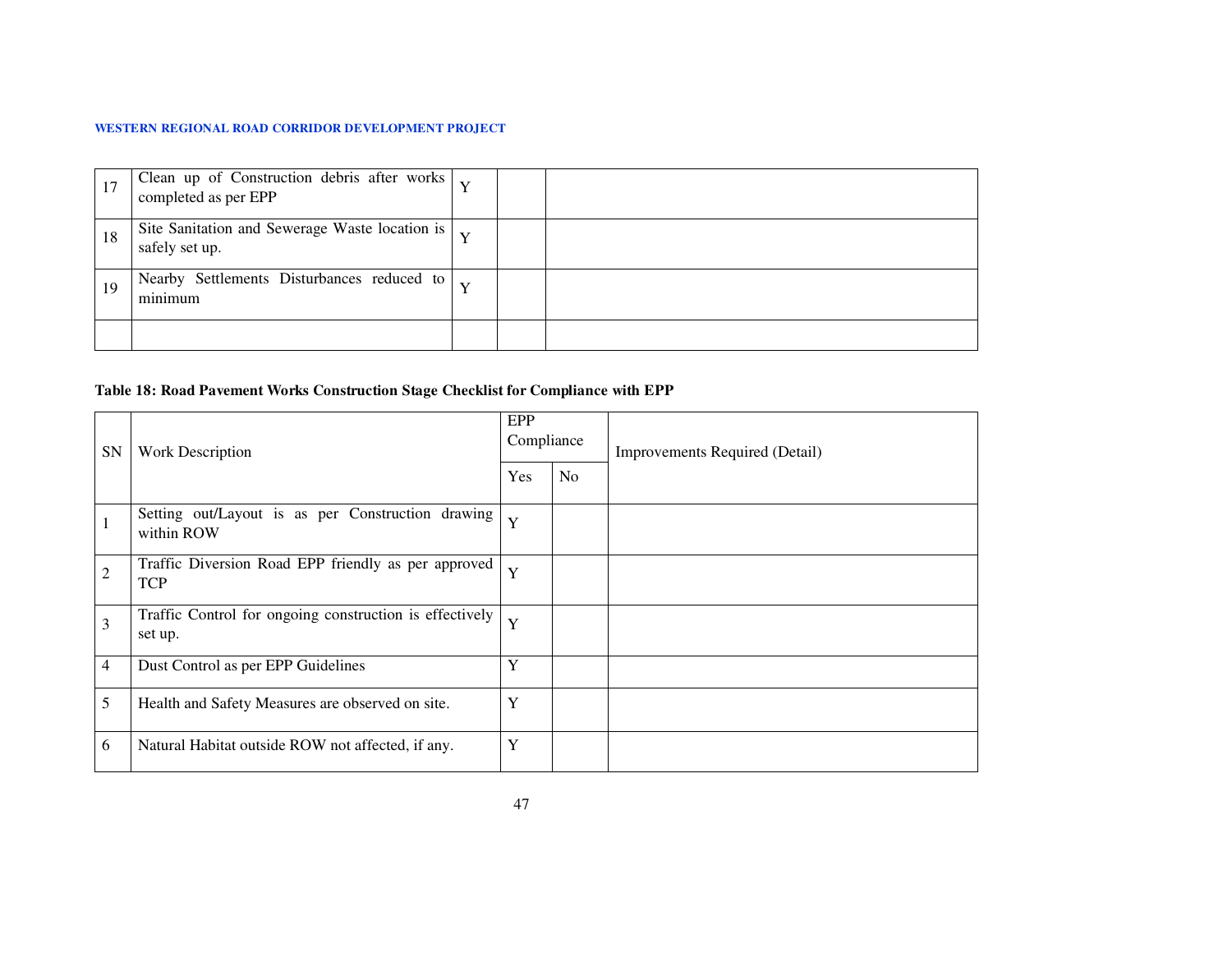| 7  | Trees, Plantations outside ROW not affected, if any                                                        | Y |  |
|----|------------------------------------------------------------------------------------------------------------|---|--|
| 8  | Noise effect to nearby settlement as per EMP/EPP<br>Guidelines                                             | Y |  |
| 9  | Water courses are protected from fuel and silt<br>contamination/spillage                                   | Y |  |
| 10 | Traffic Control signs are properly laid out.                                                               | Y |  |
| 11 | All safety measures are in place during construction.                                                      | Y |  |
| 12 | Disposal of surplus material to a safe and approved<br>location including temporary road to disposal site. | Y |  |
| 13 | Surface water drainage Observed. Ponding of surface<br>water (rain) do not exist.                          | Y |  |
| 15 | Spillage of Hazardous Material into water courses is<br>effectively prevented                              | Y |  |
| 16 | Clean up of embanSTA.ent slopes and plantations is as<br>per Contract Document scope of works requirement. | Y |  |
| 17 | Clean up of Construction debris after works is<br>completed as per EPP                                     | Y |  |
| 18 | Site Sanitation and Sewerage Waste location is safely<br>set up.                                           | Y |  |
|    |                                                                                                            |   |  |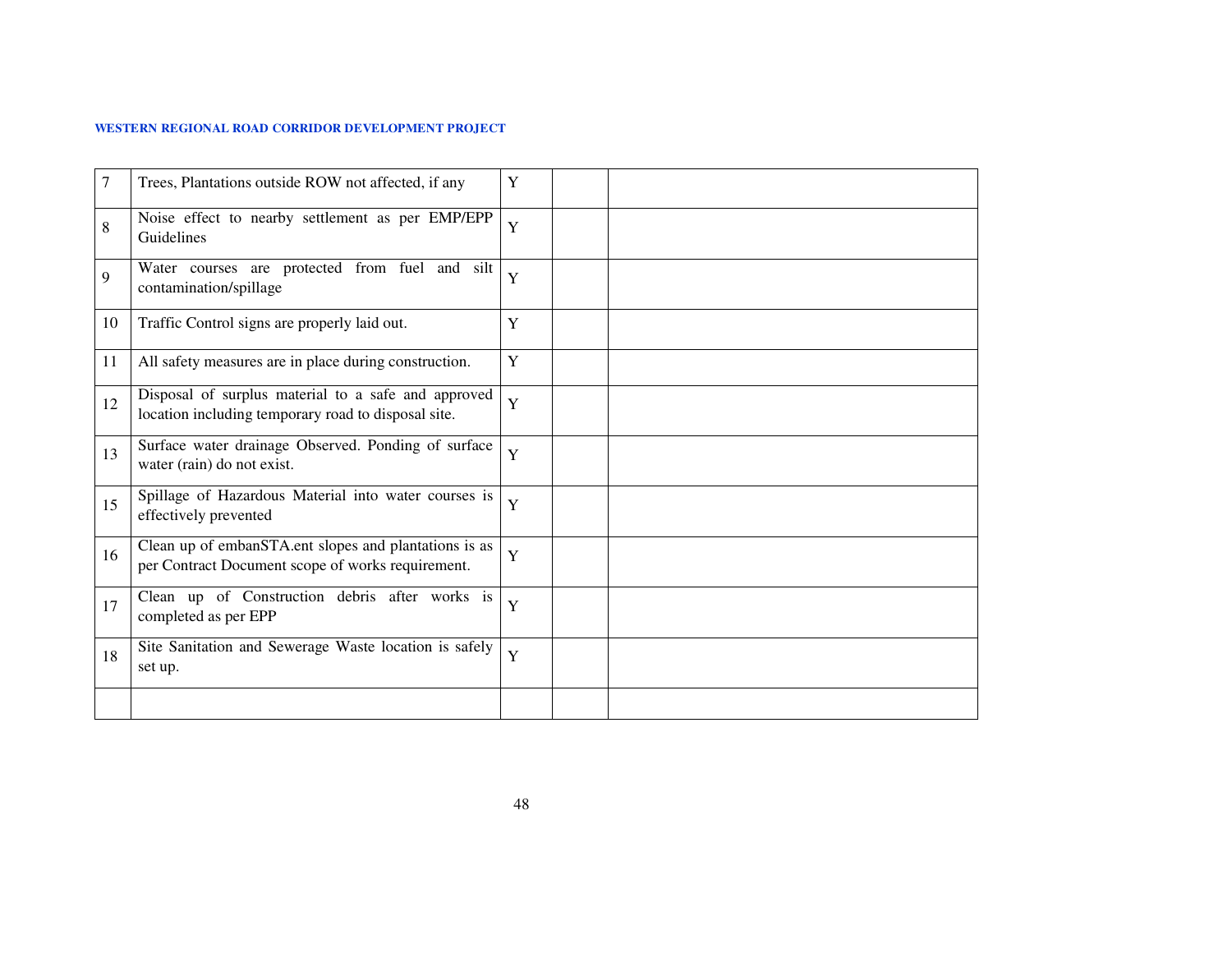### **APPENDIX B.**

### **Figure 14 : Layout Drawings of Camp facilities**